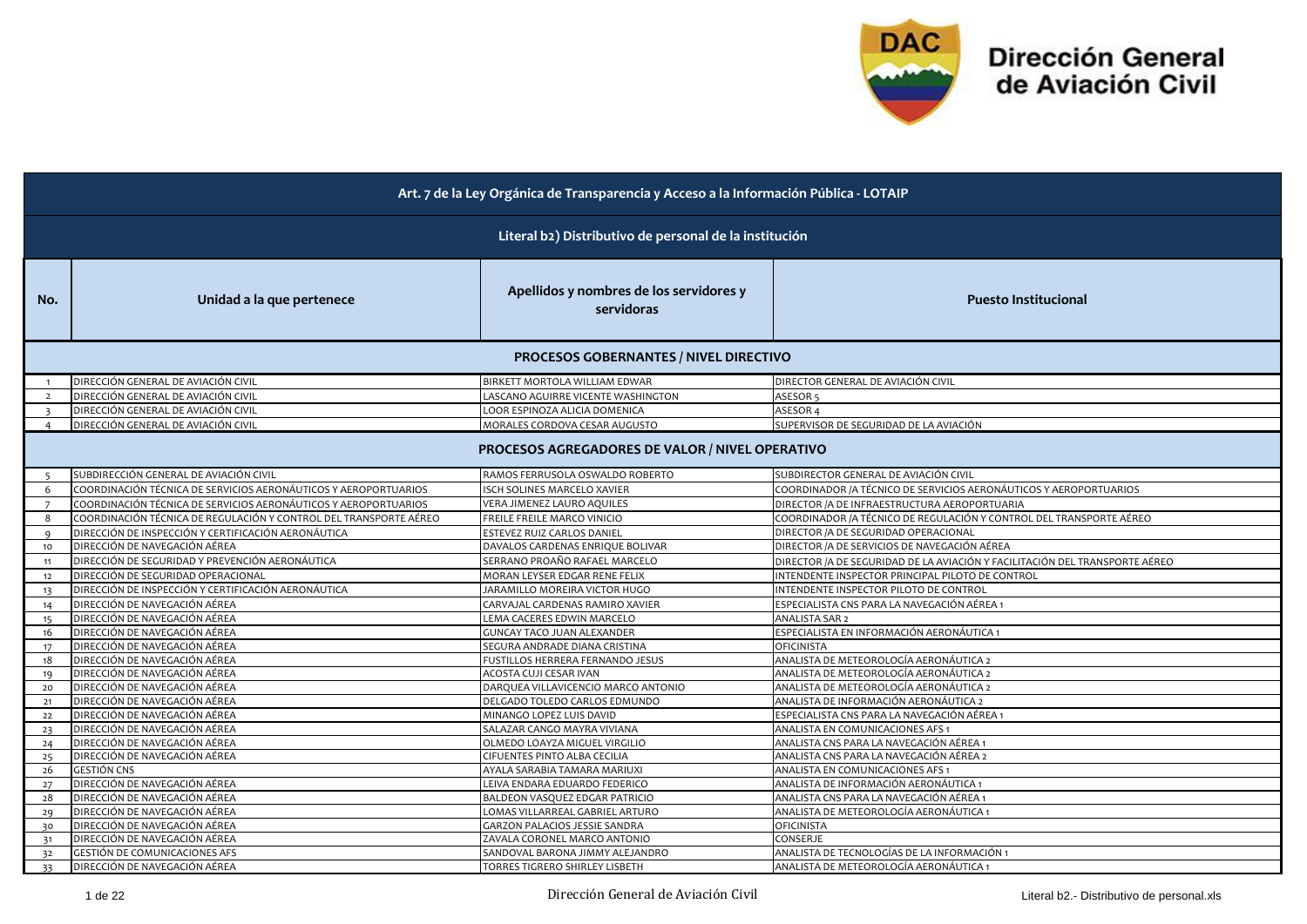

| DIRECCIÓN DE INGENIERÍA AEROPORTUARIA<br>JACHO VILCACUNDO JUAN CARLOS<br>ANALISTA EN GESTIÓN AMBIENTAL<br>35<br>DIRECCIÓN DE INGENIERÍA AEROPORTUARIA<br>MONTERO FIGUEROA FRANKLIN FULTON<br>ANALISTA DE INGENIERÍA AEROPORTUARIA 2<br>36<br>DIRECCIÓN DE INGENIERÍA AEROPORTUARIA<br>CALDERON BOHORQUEZ JAIME ENRIQUE<br>ANALISTA DE INGENIERÍA AEROPORTUARIA 2<br>37<br><b>TRANSPORTE AÉREO</b><br>GONZALEZ PEÑA DORA MARIA<br>ESPECIALISTA DE TRANSPORTE AÉREO 1<br>38<br>TRANSPORTE AÉREO<br>CORAL POLIT YESSENIA GABRIELA<br>ASISTENTE DE TRANSPORTE AÉREO<br>39<br>TRANSPORTE AÉREO<br>ROSERO ARMAS MARIA FERNANDA<br>ASISTENTE DE TRANSPORTE AÉREO<br>40<br>DIRECCIÓN DE INSPECCIÓN Y CERTIFICACIÓN AERONÁUTICA<br>PROAÑO ESPINOSA MARTHA PAULINA<br>ESPECIALISTA DE TRANSPORTE AÉREO 1<br>41<br>DIRECCIÓN DE SEGURIDAD Y PREVENCIÓN AERONÁUTICA<br>ZURITA SALAZAR FERNANDO DOUGLAS<br>INSPECTOR EN SEGURIDAD DE VUELO<br>42<br>DIRECCIÓN DE INSPECCIÓN Y CERTIFICACIÓN AERONÁUTICA<br>NARANJO TRUJILLO CESAR MAURICIO<br>INSPECTOR DE AERONAVEGABILIDAD<br>43<br>DIRECCIÓN DE INSPECCIÓN Y CERTIFICACIÓN AERONÁUTICA<br>GALLO GARCIA WUILMAN EDGAR<br>INSPECTOR OPERACIONES DE VUELO<br>44<br>DIRECCIÓN DE INSPECCIÓN Y CERTIFICACIÓN AERONÁUTICA<br>LEON SEGOVIA MARIANA ELIZABETH<br>LABORATORISTA DE ATENCIÓN INSTITUCIONAL<br>45<br>DIRECCIÓN DE INSPECCIÓN Y CERTIFICACIÓN AERONÁUTICA<br>TORRES BASTIDAS EDISON DAVID<br>INSPECTOR DE TRANSPORTE AÉREO<br>46<br>DIRECCIÓN DE INSPECCIÓN Y CERTIFICACIÓN AERONÁUTICA<br>AVILA JARAMILLO JONATHAN GENARO<br>INSPECTOR DE TRANSPORTE AÉREO<br>47<br>DIRECCIÓN DE INSPECCIÓN Y CERTIFICACIÓN AERONÁUTICA<br>LOMAS VILLARREAL PABLO RUBEN<br>INSPECTOR DESPACHADOR DE VUELO 2<br>48<br>CERTIFICACIÓN DE OPERADORES AÉREOS<br>MOLINA VILLAFUERTE CESAR IVAN<br>INSPECTOR DESPACHADOR DE VUELO 2<br>49<br>CERTIFICACIÓN DE OPERADORES AÉREOS<br>VALLEJOS ESPINOSA SILVIA VICTORIA<br>INSPECTOR DESPACHADOR DE VUELO 2<br>50<br>CERTIFICACIÓN DE OPERADORES AÉREOS<br>LLERENA VITERI MAURICIO MICHAEL<br>INSPECTOR AUXILIAR DE CABINA<br>51<br>DIRECCIÓN DE INSPECCIÓN Y CERTIFICACIÓN AERONÁUTICA<br>OBANDO DOMINGUEZ LUIS RODRIGO<br>INSPECTOR DE TRANSPORTE AÉREO<br>52<br>RAMIREZ MANTILLA MARCELO VINICIO<br>OPERACIONES<br>INSPECTOR DESPACHADOR DE VUELO 2<br>53<br><b>OPERACIONES</b><br>DOMINGUEZ ESPIN JUAN CARLOS<br>INSPECTOR DESPACHADOR DE VUELO 2<br>54<br><b>OPERACIONES</b><br>QUILACHAMIN MOLINA ELINA CAROLINA<br>SECRETARIA<br>55<br>DIRECCIÓN DE INSPECCIÓN Y CERTIFICACIÓN AERONÁUTICA<br>CUEVA SERRANO LUIS EDUARDO<br>ASISTENTE DE TRANSPORTE AÉREO<br>56<br>DIRECCIÓN DE INSPECCIÓN Y CERTIFICACIÓN AERONÁUTICA<br>ARIAS GUAMANTICA ROCIO DEL PILAR<br>ASISTENTE DE TRANSPORTE AÉREO<br>57<br>DIRECCIÓN DE INFRAESTRUCTURA AEROPORTUARÍA<br>ACHUPALLAS ESPAÑA MERCY CRISTINA<br>ANALISTA DE INGENIERÍA AEROPORTIARIA 1<br>58<br>DIRECCIÓN DE INFRAESTRUCTURA AEROPORTUARÍA<br>CHAMORRO RIVERA ANGEL PATRICIO<br>ASISTENTE DE INGENIERÍA AEROPORTUARIA<br>59<br>DIRECCIÓN DE INGENIERÍA AEROPORTUARIA<br>ENRIQUEZ SALAZAR SIMON GONZALO<br>ASISTENTE DE INGENIERÍA AEROPORTUARIA<br>60<br><b>PROYECTOS</b><br>CHILUIZA PIEDRA JOHNNY DANIEL<br>ASISTENTE DE INGENIERÍA AEROPORTUARIA<br>61<br>DIRECCIÓN DE INSPECCIÓN Y CERTIFICACIÓN AERONÁUTICA<br>OÑATE LEIVA ANTONIO SIGIFREDO<br>TÉCNICO DEL CENTRO DE OPERACIONES DE EMERGENCIA<br>62<br>DIRECCIÓN DE SEGURIDAD Y PREVENCIÓN AERONÁUTICA<br>ORTEGA FUENTES CECILIA DEL CARMEN<br>SECRETARIA<br>63<br>DIRECCIÓN DE INSPECCIÓN Y CERTIFICACIÓN AERONÁUTICA<br>QUINAPALLO LOMA STALIN FERNANDO<br>OFICINISTA<br>64<br>DIRECCIÓN DE INSPECCIÓN Y CERTIFICACIÓN AERONÁUTICA<br>SATOBA BANDERAS ALEXANDRA ELIZABETH<br>OFICINISTA<br>65<br>NORMAS DE VUELO<br>ALEGRIA CHICO SANTIAGO REMIGIO<br>INSPECTOR DESPACHADOR DE VUELO 2<br>66<br>NORMAS DE VUELO<br>LEON LOPEZ ARMANDO GUILLERMO<br>ADMINISTRADOR AEROPORTUARIO 1<br>67<br>DIRECCIÓN DE INSPECCIÓN Y CERTIFICACIÓN AERONÁUTICA<br>ACOSTA BETANCOURT ALBA JANETH<br>SECRETARIA<br>68<br>DIRECCIÓN DE INSPECCIÓN Y CERTIFICACIÓN AERONÁUTICA<br>URBINA PAUCAR MYRIAM ISABEL<br>SECRETARIA<br>69<br>DIRECCIÓN DE INGENIERÍA AEROPORTUARIA<br>HERNANDEZ HIDALGO GALO MARCELO<br>TÉCNICO EN SERVICIOS DE MANTENIMIENTO 1<br>70<br>DIRECCIÓN DE INGENIERÍA AEROPORTUARIA<br>ANALISTA DE INGENIERÍA AEROPORTUARIA 2<br>MOLINA SARABIA HUGO PATRICIO<br>71<br>DIRECCIÓN DE INSPECCIÓN Y CERTIFICACIÓN AERONÁUTICA<br>CISNEROS RODAS JUAN PABLO<br>CONSERJE<br>72<br>AERONAVEGABILIDAD<br>ESTRADA VARGAS DIEGO ALEXANDER<br>ESPECIALISTA AERONÁUTICO<br>73<br>AERONAVEGABILIDAD<br>OÑATE VALLADARES VICTOR RAY ROBINSON<br>INSPECTOR DE AERONAVEGABILIDAD<br>74<br>AERONAVEGABILIDAD<br>RUBIO MERIZALDE FAUSTO PATRICIO<br>INSPECTOR PRINCIPAL DE MANTENIMIENTO<br>75<br>AERONAVEGABILIDAD<br><b>GONZALEZ ANDRADE JUAN PABLO</b><br>INSPECTOR DE AERONAVEGABILIDAD<br>76<br>AERONAVEGABILIDAD<br>ERAZO FIGUEROA FREDDY ALFONSO<br>INSPECTOR DE AERONAVEGABILIDAD<br>77<br>AERONAVEGABILIDAD<br>PAREDES TORRES ANDRES ESTEBAN<br>INSPECTOR DE AERONAVEGABILIDAD<br>78<br>CERTIFICACIÓN DE OPERADORES AÉREOS<br>GUIJARRO CADENA JOSE FERNANDO<br>INSPECTOR DESPACHADOR DE VUELO 2<br>79<br>VIGILANCIA CONTINUA<br>GALVEZ VERA SANDRA DEL CARMEN<br>80<br>INSPECTOR DESPACHADOR DE VUELO 2<br>INSPECTOR DESPACHADOR DE VUELO 2<br>VIGILANCIA CONTINUA<br>MUÑOZ VALDIVIEZO NEY RAMON<br>81<br>ANALISTA DE OPERACIONES DE VUELO<br>VIGILANCIA CONTINUA<br>JIMENEZ HERNANDEZ CARLOS HUMBERTO<br>82<br>LICENCIAS AERONÁUTICAS<br>ROJAS VELASCO HECTOR VINICIO<br>INSPECTOR OPERACIONES DE VUELO<br>83<br>LICENCIAS AERONÁUTICAS<br>ALVAREZ HERRERA JUAN CARLOS<br>ESPECIALISTA DE LICENCIAS AERONÁUTICAS<br>84<br>85<br>AERONAVEGABILIDAD<br>PILLIZA CHICAIZA GERMAN GUSTAVO<br>INSPECTOR DE AERONAVEGABILIDAD<br>AERONAVEGABILIDAD<br>ROCHA VITERI WILSON RAMIRO<br>INSPECTOR DE AERONAVEGABILIDAD<br>86<br>SOTO ORTIZ JUAN FRANCISCO<br>ESPECIALISTA EN TRÁNSITO AÉREO 1<br>87<br>DIRECCIÓN DE NAVEGACIÓN AÉREA | 34 | DIRECCIÓN DE INGENIERÍA AEROPORTUARIA | REALPE BURBANO SUELEN LOANA | ANALISTA EN GESTIÓN AMBIENTAL |
|------------------------------------------------------------------------------------------------------------------------------------------------------------------------------------------------------------------------------------------------------------------------------------------------------------------------------------------------------------------------------------------------------------------------------------------------------------------------------------------------------------------------------------------------------------------------------------------------------------------------------------------------------------------------------------------------------------------------------------------------------------------------------------------------------------------------------------------------------------------------------------------------------------------------------------------------------------------------------------------------------------------------------------------------------------------------------------------------------------------------------------------------------------------------------------------------------------------------------------------------------------------------------------------------------------------------------------------------------------------------------------------------------------------------------------------------------------------------------------------------------------------------------------------------------------------------------------------------------------------------------------------------------------------------------------------------------------------------------------------------------------------------------------------------------------------------------------------------------------------------------------------------------------------------------------------------------------------------------------------------------------------------------------------------------------------------------------------------------------------------------------------------------------------------------------------------------------------------------------------------------------------------------------------------------------------------------------------------------------------------------------------------------------------------------------------------------------------------------------------------------------------------------------------------------------------------------------------------------------------------------------------------------------------------------------------------------------------------------------------------------------------------------------------------------------------------------------------------------------------------------------------------------------------------------------------------------------------------------------------------------------------------------------------------------------------------------------------------------------------------------------------------------------------------------------------------------------------------------------------------------------------------------------------------------------------------------------------------------------------------------------------------------------------------------------------------------------------------------------------------------------------------------------------------------------------------------------------------------------------------------------------------------------------------------------------------------------------------------------------------------------------------------------------------------------------------------------------------------------------------------------------------------------------------------------------------------------------------------------------------------------------------------------------------------------------------------------------------------------------------------------------------------------------------------------------------------------------------------------------------------------------------------------------------------------------------------------------------------------------------------------------------------------------------------------------------------------------------------------------------------------------------------------------------------------------------------------------------------------------------------------------------------------------------------------------------------------------------------------------------------------------------------------------------------------------------------------------------------------------------------------------------------------------------------------------------------------------------------------------------------------------------------------------------------------------------------------------------------------------------------------------------------------------------------------------------------------------------------------------------------------------------------------------------------------------------------------------------------------------------------------------------------------------------------------------------------------------------------------------------------------------------------------------------------------------------------------------------------------------------------------------------------------------------------------------------------------------------------------------------------------------------------------------------------------------------------------------------------------------------------------------------------------------------------------------------------------------------------------------------------------------------------------------------------------------------------------------|----|---------------------------------------|-----------------------------|-------------------------------|
|                                                                                                                                                                                                                                                                                                                                                                                                                                                                                                                                                                                                                                                                                                                                                                                                                                                                                                                                                                                                                                                                                                                                                                                                                                                                                                                                                                                                                                                                                                                                                                                                                                                                                                                                                                                                                                                                                                                                                                                                                                                                                                                                                                                                                                                                                                                                                                                                                                                                                                                                                                                                                                                                                                                                                                                                                                                                                                                                                                                                                                                                                                                                                                                                                                                                                                                                                                                                                                                                                                                                                                                                                                                                                                                                                                                                                                                                                                                                                                                                                                                                                                                                                                                                                                                                                                                                                                                                                                                                                                                                                                                                                                                                                                                                                                                                                                                                                                                                                                                                                                                                                                                                                                                                                                                                                                                                                                                                                                                                                                                                                                                                                                                                                                                                                                                                                                                                                                                                                                                                                                                                                          |    |                                       |                             |                               |
|                                                                                                                                                                                                                                                                                                                                                                                                                                                                                                                                                                                                                                                                                                                                                                                                                                                                                                                                                                                                                                                                                                                                                                                                                                                                                                                                                                                                                                                                                                                                                                                                                                                                                                                                                                                                                                                                                                                                                                                                                                                                                                                                                                                                                                                                                                                                                                                                                                                                                                                                                                                                                                                                                                                                                                                                                                                                                                                                                                                                                                                                                                                                                                                                                                                                                                                                                                                                                                                                                                                                                                                                                                                                                                                                                                                                                                                                                                                                                                                                                                                                                                                                                                                                                                                                                                                                                                                                                                                                                                                                                                                                                                                                                                                                                                                                                                                                                                                                                                                                                                                                                                                                                                                                                                                                                                                                                                                                                                                                                                                                                                                                                                                                                                                                                                                                                                                                                                                                                                                                                                                                                          |    |                                       |                             |                               |
|                                                                                                                                                                                                                                                                                                                                                                                                                                                                                                                                                                                                                                                                                                                                                                                                                                                                                                                                                                                                                                                                                                                                                                                                                                                                                                                                                                                                                                                                                                                                                                                                                                                                                                                                                                                                                                                                                                                                                                                                                                                                                                                                                                                                                                                                                                                                                                                                                                                                                                                                                                                                                                                                                                                                                                                                                                                                                                                                                                                                                                                                                                                                                                                                                                                                                                                                                                                                                                                                                                                                                                                                                                                                                                                                                                                                                                                                                                                                                                                                                                                                                                                                                                                                                                                                                                                                                                                                                                                                                                                                                                                                                                                                                                                                                                                                                                                                                                                                                                                                                                                                                                                                                                                                                                                                                                                                                                                                                                                                                                                                                                                                                                                                                                                                                                                                                                                                                                                                                                                                                                                                                          |    |                                       |                             |                               |
|                                                                                                                                                                                                                                                                                                                                                                                                                                                                                                                                                                                                                                                                                                                                                                                                                                                                                                                                                                                                                                                                                                                                                                                                                                                                                                                                                                                                                                                                                                                                                                                                                                                                                                                                                                                                                                                                                                                                                                                                                                                                                                                                                                                                                                                                                                                                                                                                                                                                                                                                                                                                                                                                                                                                                                                                                                                                                                                                                                                                                                                                                                                                                                                                                                                                                                                                                                                                                                                                                                                                                                                                                                                                                                                                                                                                                                                                                                                                                                                                                                                                                                                                                                                                                                                                                                                                                                                                                                                                                                                                                                                                                                                                                                                                                                                                                                                                                                                                                                                                                                                                                                                                                                                                                                                                                                                                                                                                                                                                                                                                                                                                                                                                                                                                                                                                                                                                                                                                                                                                                                                                                          |    |                                       |                             |                               |
|                                                                                                                                                                                                                                                                                                                                                                                                                                                                                                                                                                                                                                                                                                                                                                                                                                                                                                                                                                                                                                                                                                                                                                                                                                                                                                                                                                                                                                                                                                                                                                                                                                                                                                                                                                                                                                                                                                                                                                                                                                                                                                                                                                                                                                                                                                                                                                                                                                                                                                                                                                                                                                                                                                                                                                                                                                                                                                                                                                                                                                                                                                                                                                                                                                                                                                                                                                                                                                                                                                                                                                                                                                                                                                                                                                                                                                                                                                                                                                                                                                                                                                                                                                                                                                                                                                                                                                                                                                                                                                                                                                                                                                                                                                                                                                                                                                                                                                                                                                                                                                                                                                                                                                                                                                                                                                                                                                                                                                                                                                                                                                                                                                                                                                                                                                                                                                                                                                                                                                                                                                                                                          |    |                                       |                             |                               |
|                                                                                                                                                                                                                                                                                                                                                                                                                                                                                                                                                                                                                                                                                                                                                                                                                                                                                                                                                                                                                                                                                                                                                                                                                                                                                                                                                                                                                                                                                                                                                                                                                                                                                                                                                                                                                                                                                                                                                                                                                                                                                                                                                                                                                                                                                                                                                                                                                                                                                                                                                                                                                                                                                                                                                                                                                                                                                                                                                                                                                                                                                                                                                                                                                                                                                                                                                                                                                                                                                                                                                                                                                                                                                                                                                                                                                                                                                                                                                                                                                                                                                                                                                                                                                                                                                                                                                                                                                                                                                                                                                                                                                                                                                                                                                                                                                                                                                                                                                                                                                                                                                                                                                                                                                                                                                                                                                                                                                                                                                                                                                                                                                                                                                                                                                                                                                                                                                                                                                                                                                                                                                          |    |                                       |                             |                               |
|                                                                                                                                                                                                                                                                                                                                                                                                                                                                                                                                                                                                                                                                                                                                                                                                                                                                                                                                                                                                                                                                                                                                                                                                                                                                                                                                                                                                                                                                                                                                                                                                                                                                                                                                                                                                                                                                                                                                                                                                                                                                                                                                                                                                                                                                                                                                                                                                                                                                                                                                                                                                                                                                                                                                                                                                                                                                                                                                                                                                                                                                                                                                                                                                                                                                                                                                                                                                                                                                                                                                                                                                                                                                                                                                                                                                                                                                                                                                                                                                                                                                                                                                                                                                                                                                                                                                                                                                                                                                                                                                                                                                                                                                                                                                                                                                                                                                                                                                                                                                                                                                                                                                                                                                                                                                                                                                                                                                                                                                                                                                                                                                                                                                                                                                                                                                                                                                                                                                                                                                                                                                                          |    |                                       |                             |                               |
|                                                                                                                                                                                                                                                                                                                                                                                                                                                                                                                                                                                                                                                                                                                                                                                                                                                                                                                                                                                                                                                                                                                                                                                                                                                                                                                                                                                                                                                                                                                                                                                                                                                                                                                                                                                                                                                                                                                                                                                                                                                                                                                                                                                                                                                                                                                                                                                                                                                                                                                                                                                                                                                                                                                                                                                                                                                                                                                                                                                                                                                                                                                                                                                                                                                                                                                                                                                                                                                                                                                                                                                                                                                                                                                                                                                                                                                                                                                                                                                                                                                                                                                                                                                                                                                                                                                                                                                                                                                                                                                                                                                                                                                                                                                                                                                                                                                                                                                                                                                                                                                                                                                                                                                                                                                                                                                                                                                                                                                                                                                                                                                                                                                                                                                                                                                                                                                                                                                                                                                                                                                                                          |    |                                       |                             |                               |
|                                                                                                                                                                                                                                                                                                                                                                                                                                                                                                                                                                                                                                                                                                                                                                                                                                                                                                                                                                                                                                                                                                                                                                                                                                                                                                                                                                                                                                                                                                                                                                                                                                                                                                                                                                                                                                                                                                                                                                                                                                                                                                                                                                                                                                                                                                                                                                                                                                                                                                                                                                                                                                                                                                                                                                                                                                                                                                                                                                                                                                                                                                                                                                                                                                                                                                                                                                                                                                                                                                                                                                                                                                                                                                                                                                                                                                                                                                                                                                                                                                                                                                                                                                                                                                                                                                                                                                                                                                                                                                                                                                                                                                                                                                                                                                                                                                                                                                                                                                                                                                                                                                                                                                                                                                                                                                                                                                                                                                                                                                                                                                                                                                                                                                                                                                                                                                                                                                                                                                                                                                                                                          |    |                                       |                             |                               |
|                                                                                                                                                                                                                                                                                                                                                                                                                                                                                                                                                                                                                                                                                                                                                                                                                                                                                                                                                                                                                                                                                                                                                                                                                                                                                                                                                                                                                                                                                                                                                                                                                                                                                                                                                                                                                                                                                                                                                                                                                                                                                                                                                                                                                                                                                                                                                                                                                                                                                                                                                                                                                                                                                                                                                                                                                                                                                                                                                                                                                                                                                                                                                                                                                                                                                                                                                                                                                                                                                                                                                                                                                                                                                                                                                                                                                                                                                                                                                                                                                                                                                                                                                                                                                                                                                                                                                                                                                                                                                                                                                                                                                                                                                                                                                                                                                                                                                                                                                                                                                                                                                                                                                                                                                                                                                                                                                                                                                                                                                                                                                                                                                                                                                                                                                                                                                                                                                                                                                                                                                                                                                          |    |                                       |                             |                               |
|                                                                                                                                                                                                                                                                                                                                                                                                                                                                                                                                                                                                                                                                                                                                                                                                                                                                                                                                                                                                                                                                                                                                                                                                                                                                                                                                                                                                                                                                                                                                                                                                                                                                                                                                                                                                                                                                                                                                                                                                                                                                                                                                                                                                                                                                                                                                                                                                                                                                                                                                                                                                                                                                                                                                                                                                                                                                                                                                                                                                                                                                                                                                                                                                                                                                                                                                                                                                                                                                                                                                                                                                                                                                                                                                                                                                                                                                                                                                                                                                                                                                                                                                                                                                                                                                                                                                                                                                                                                                                                                                                                                                                                                                                                                                                                                                                                                                                                                                                                                                                                                                                                                                                                                                                                                                                                                                                                                                                                                                                                                                                                                                                                                                                                                                                                                                                                                                                                                                                                                                                                                                                          |    |                                       |                             |                               |
|                                                                                                                                                                                                                                                                                                                                                                                                                                                                                                                                                                                                                                                                                                                                                                                                                                                                                                                                                                                                                                                                                                                                                                                                                                                                                                                                                                                                                                                                                                                                                                                                                                                                                                                                                                                                                                                                                                                                                                                                                                                                                                                                                                                                                                                                                                                                                                                                                                                                                                                                                                                                                                                                                                                                                                                                                                                                                                                                                                                                                                                                                                                                                                                                                                                                                                                                                                                                                                                                                                                                                                                                                                                                                                                                                                                                                                                                                                                                                                                                                                                                                                                                                                                                                                                                                                                                                                                                                                                                                                                                                                                                                                                                                                                                                                                                                                                                                                                                                                                                                                                                                                                                                                                                                                                                                                                                                                                                                                                                                                                                                                                                                                                                                                                                                                                                                                                                                                                                                                                                                                                                                          |    |                                       |                             |                               |
|                                                                                                                                                                                                                                                                                                                                                                                                                                                                                                                                                                                                                                                                                                                                                                                                                                                                                                                                                                                                                                                                                                                                                                                                                                                                                                                                                                                                                                                                                                                                                                                                                                                                                                                                                                                                                                                                                                                                                                                                                                                                                                                                                                                                                                                                                                                                                                                                                                                                                                                                                                                                                                                                                                                                                                                                                                                                                                                                                                                                                                                                                                                                                                                                                                                                                                                                                                                                                                                                                                                                                                                                                                                                                                                                                                                                                                                                                                                                                                                                                                                                                                                                                                                                                                                                                                                                                                                                                                                                                                                                                                                                                                                                                                                                                                                                                                                                                                                                                                                                                                                                                                                                                                                                                                                                                                                                                                                                                                                                                                                                                                                                                                                                                                                                                                                                                                                                                                                                                                                                                                                                                          |    |                                       |                             |                               |
|                                                                                                                                                                                                                                                                                                                                                                                                                                                                                                                                                                                                                                                                                                                                                                                                                                                                                                                                                                                                                                                                                                                                                                                                                                                                                                                                                                                                                                                                                                                                                                                                                                                                                                                                                                                                                                                                                                                                                                                                                                                                                                                                                                                                                                                                                                                                                                                                                                                                                                                                                                                                                                                                                                                                                                                                                                                                                                                                                                                                                                                                                                                                                                                                                                                                                                                                                                                                                                                                                                                                                                                                                                                                                                                                                                                                                                                                                                                                                                                                                                                                                                                                                                                                                                                                                                                                                                                                                                                                                                                                                                                                                                                                                                                                                                                                                                                                                                                                                                                                                                                                                                                                                                                                                                                                                                                                                                                                                                                                                                                                                                                                                                                                                                                                                                                                                                                                                                                                                                                                                                                                                          |    |                                       |                             |                               |
|                                                                                                                                                                                                                                                                                                                                                                                                                                                                                                                                                                                                                                                                                                                                                                                                                                                                                                                                                                                                                                                                                                                                                                                                                                                                                                                                                                                                                                                                                                                                                                                                                                                                                                                                                                                                                                                                                                                                                                                                                                                                                                                                                                                                                                                                                                                                                                                                                                                                                                                                                                                                                                                                                                                                                                                                                                                                                                                                                                                                                                                                                                                                                                                                                                                                                                                                                                                                                                                                                                                                                                                                                                                                                                                                                                                                                                                                                                                                                                                                                                                                                                                                                                                                                                                                                                                                                                                                                                                                                                                                                                                                                                                                                                                                                                                                                                                                                                                                                                                                                                                                                                                                                                                                                                                                                                                                                                                                                                                                                                                                                                                                                                                                                                                                                                                                                                                                                                                                                                                                                                                                                          |    |                                       |                             |                               |
|                                                                                                                                                                                                                                                                                                                                                                                                                                                                                                                                                                                                                                                                                                                                                                                                                                                                                                                                                                                                                                                                                                                                                                                                                                                                                                                                                                                                                                                                                                                                                                                                                                                                                                                                                                                                                                                                                                                                                                                                                                                                                                                                                                                                                                                                                                                                                                                                                                                                                                                                                                                                                                                                                                                                                                                                                                                                                                                                                                                                                                                                                                                                                                                                                                                                                                                                                                                                                                                                                                                                                                                                                                                                                                                                                                                                                                                                                                                                                                                                                                                                                                                                                                                                                                                                                                                                                                                                                                                                                                                                                                                                                                                                                                                                                                                                                                                                                                                                                                                                                                                                                                                                                                                                                                                                                                                                                                                                                                                                                                                                                                                                                                                                                                                                                                                                                                                                                                                                                                                                                                                                                          |    |                                       |                             |                               |
|                                                                                                                                                                                                                                                                                                                                                                                                                                                                                                                                                                                                                                                                                                                                                                                                                                                                                                                                                                                                                                                                                                                                                                                                                                                                                                                                                                                                                                                                                                                                                                                                                                                                                                                                                                                                                                                                                                                                                                                                                                                                                                                                                                                                                                                                                                                                                                                                                                                                                                                                                                                                                                                                                                                                                                                                                                                                                                                                                                                                                                                                                                                                                                                                                                                                                                                                                                                                                                                                                                                                                                                                                                                                                                                                                                                                                                                                                                                                                                                                                                                                                                                                                                                                                                                                                                                                                                                                                                                                                                                                                                                                                                                                                                                                                                                                                                                                                                                                                                                                                                                                                                                                                                                                                                                                                                                                                                                                                                                                                                                                                                                                                                                                                                                                                                                                                                                                                                                                                                                                                                                                                          |    |                                       |                             |                               |
|                                                                                                                                                                                                                                                                                                                                                                                                                                                                                                                                                                                                                                                                                                                                                                                                                                                                                                                                                                                                                                                                                                                                                                                                                                                                                                                                                                                                                                                                                                                                                                                                                                                                                                                                                                                                                                                                                                                                                                                                                                                                                                                                                                                                                                                                                                                                                                                                                                                                                                                                                                                                                                                                                                                                                                                                                                                                                                                                                                                                                                                                                                                                                                                                                                                                                                                                                                                                                                                                                                                                                                                                                                                                                                                                                                                                                                                                                                                                                                                                                                                                                                                                                                                                                                                                                                                                                                                                                                                                                                                                                                                                                                                                                                                                                                                                                                                                                                                                                                                                                                                                                                                                                                                                                                                                                                                                                                                                                                                                                                                                                                                                                                                                                                                                                                                                                                                                                                                                                                                                                                                                                          |    |                                       |                             |                               |
|                                                                                                                                                                                                                                                                                                                                                                                                                                                                                                                                                                                                                                                                                                                                                                                                                                                                                                                                                                                                                                                                                                                                                                                                                                                                                                                                                                                                                                                                                                                                                                                                                                                                                                                                                                                                                                                                                                                                                                                                                                                                                                                                                                                                                                                                                                                                                                                                                                                                                                                                                                                                                                                                                                                                                                                                                                                                                                                                                                                                                                                                                                                                                                                                                                                                                                                                                                                                                                                                                                                                                                                                                                                                                                                                                                                                                                                                                                                                                                                                                                                                                                                                                                                                                                                                                                                                                                                                                                                                                                                                                                                                                                                                                                                                                                                                                                                                                                                                                                                                                                                                                                                                                                                                                                                                                                                                                                                                                                                                                                                                                                                                                                                                                                                                                                                                                                                                                                                                                                                                                                                                                          |    |                                       |                             |                               |
|                                                                                                                                                                                                                                                                                                                                                                                                                                                                                                                                                                                                                                                                                                                                                                                                                                                                                                                                                                                                                                                                                                                                                                                                                                                                                                                                                                                                                                                                                                                                                                                                                                                                                                                                                                                                                                                                                                                                                                                                                                                                                                                                                                                                                                                                                                                                                                                                                                                                                                                                                                                                                                                                                                                                                                                                                                                                                                                                                                                                                                                                                                                                                                                                                                                                                                                                                                                                                                                                                                                                                                                                                                                                                                                                                                                                                                                                                                                                                                                                                                                                                                                                                                                                                                                                                                                                                                                                                                                                                                                                                                                                                                                                                                                                                                                                                                                                                                                                                                                                                                                                                                                                                                                                                                                                                                                                                                                                                                                                                                                                                                                                                                                                                                                                                                                                                                                                                                                                                                                                                                                                                          |    |                                       |                             |                               |
|                                                                                                                                                                                                                                                                                                                                                                                                                                                                                                                                                                                                                                                                                                                                                                                                                                                                                                                                                                                                                                                                                                                                                                                                                                                                                                                                                                                                                                                                                                                                                                                                                                                                                                                                                                                                                                                                                                                                                                                                                                                                                                                                                                                                                                                                                                                                                                                                                                                                                                                                                                                                                                                                                                                                                                                                                                                                                                                                                                                                                                                                                                                                                                                                                                                                                                                                                                                                                                                                                                                                                                                                                                                                                                                                                                                                                                                                                                                                                                                                                                                                                                                                                                                                                                                                                                                                                                                                                                                                                                                                                                                                                                                                                                                                                                                                                                                                                                                                                                                                                                                                                                                                                                                                                                                                                                                                                                                                                                                                                                                                                                                                                                                                                                                                                                                                                                                                                                                                                                                                                                                                                          |    |                                       |                             |                               |
|                                                                                                                                                                                                                                                                                                                                                                                                                                                                                                                                                                                                                                                                                                                                                                                                                                                                                                                                                                                                                                                                                                                                                                                                                                                                                                                                                                                                                                                                                                                                                                                                                                                                                                                                                                                                                                                                                                                                                                                                                                                                                                                                                                                                                                                                                                                                                                                                                                                                                                                                                                                                                                                                                                                                                                                                                                                                                                                                                                                                                                                                                                                                                                                                                                                                                                                                                                                                                                                                                                                                                                                                                                                                                                                                                                                                                                                                                                                                                                                                                                                                                                                                                                                                                                                                                                                                                                                                                                                                                                                                                                                                                                                                                                                                                                                                                                                                                                                                                                                                                                                                                                                                                                                                                                                                                                                                                                                                                                                                                                                                                                                                                                                                                                                                                                                                                                                                                                                                                                                                                                                                                          |    |                                       |                             |                               |
|                                                                                                                                                                                                                                                                                                                                                                                                                                                                                                                                                                                                                                                                                                                                                                                                                                                                                                                                                                                                                                                                                                                                                                                                                                                                                                                                                                                                                                                                                                                                                                                                                                                                                                                                                                                                                                                                                                                                                                                                                                                                                                                                                                                                                                                                                                                                                                                                                                                                                                                                                                                                                                                                                                                                                                                                                                                                                                                                                                                                                                                                                                                                                                                                                                                                                                                                                                                                                                                                                                                                                                                                                                                                                                                                                                                                                                                                                                                                                                                                                                                                                                                                                                                                                                                                                                                                                                                                                                                                                                                                                                                                                                                                                                                                                                                                                                                                                                                                                                                                                                                                                                                                                                                                                                                                                                                                                                                                                                                                                                                                                                                                                                                                                                                                                                                                                                                                                                                                                                                                                                                                                          |    |                                       |                             |                               |
|                                                                                                                                                                                                                                                                                                                                                                                                                                                                                                                                                                                                                                                                                                                                                                                                                                                                                                                                                                                                                                                                                                                                                                                                                                                                                                                                                                                                                                                                                                                                                                                                                                                                                                                                                                                                                                                                                                                                                                                                                                                                                                                                                                                                                                                                                                                                                                                                                                                                                                                                                                                                                                                                                                                                                                                                                                                                                                                                                                                                                                                                                                                                                                                                                                                                                                                                                                                                                                                                                                                                                                                                                                                                                                                                                                                                                                                                                                                                                                                                                                                                                                                                                                                                                                                                                                                                                                                                                                                                                                                                                                                                                                                                                                                                                                                                                                                                                                                                                                                                                                                                                                                                                                                                                                                                                                                                                                                                                                                                                                                                                                                                                                                                                                                                                                                                                                                                                                                                                                                                                                                                                          |    |                                       |                             |                               |
|                                                                                                                                                                                                                                                                                                                                                                                                                                                                                                                                                                                                                                                                                                                                                                                                                                                                                                                                                                                                                                                                                                                                                                                                                                                                                                                                                                                                                                                                                                                                                                                                                                                                                                                                                                                                                                                                                                                                                                                                                                                                                                                                                                                                                                                                                                                                                                                                                                                                                                                                                                                                                                                                                                                                                                                                                                                                                                                                                                                                                                                                                                                                                                                                                                                                                                                                                                                                                                                                                                                                                                                                                                                                                                                                                                                                                                                                                                                                                                                                                                                                                                                                                                                                                                                                                                                                                                                                                                                                                                                                                                                                                                                                                                                                                                                                                                                                                                                                                                                                                                                                                                                                                                                                                                                                                                                                                                                                                                                                                                                                                                                                                                                                                                                                                                                                                                                                                                                                                                                                                                                                                          |    |                                       |                             |                               |
|                                                                                                                                                                                                                                                                                                                                                                                                                                                                                                                                                                                                                                                                                                                                                                                                                                                                                                                                                                                                                                                                                                                                                                                                                                                                                                                                                                                                                                                                                                                                                                                                                                                                                                                                                                                                                                                                                                                                                                                                                                                                                                                                                                                                                                                                                                                                                                                                                                                                                                                                                                                                                                                                                                                                                                                                                                                                                                                                                                                                                                                                                                                                                                                                                                                                                                                                                                                                                                                                                                                                                                                                                                                                                                                                                                                                                                                                                                                                                                                                                                                                                                                                                                                                                                                                                                                                                                                                                                                                                                                                                                                                                                                                                                                                                                                                                                                                                                                                                                                                                                                                                                                                                                                                                                                                                                                                                                                                                                                                                                                                                                                                                                                                                                                                                                                                                                                                                                                                                                                                                                                                                          |    |                                       |                             |                               |
|                                                                                                                                                                                                                                                                                                                                                                                                                                                                                                                                                                                                                                                                                                                                                                                                                                                                                                                                                                                                                                                                                                                                                                                                                                                                                                                                                                                                                                                                                                                                                                                                                                                                                                                                                                                                                                                                                                                                                                                                                                                                                                                                                                                                                                                                                                                                                                                                                                                                                                                                                                                                                                                                                                                                                                                                                                                                                                                                                                                                                                                                                                                                                                                                                                                                                                                                                                                                                                                                                                                                                                                                                                                                                                                                                                                                                                                                                                                                                                                                                                                                                                                                                                                                                                                                                                                                                                                                                                                                                                                                                                                                                                                                                                                                                                                                                                                                                                                                                                                                                                                                                                                                                                                                                                                                                                                                                                                                                                                                                                                                                                                                                                                                                                                                                                                                                                                                                                                                                                                                                                                                                          |    |                                       |                             |                               |
|                                                                                                                                                                                                                                                                                                                                                                                                                                                                                                                                                                                                                                                                                                                                                                                                                                                                                                                                                                                                                                                                                                                                                                                                                                                                                                                                                                                                                                                                                                                                                                                                                                                                                                                                                                                                                                                                                                                                                                                                                                                                                                                                                                                                                                                                                                                                                                                                                                                                                                                                                                                                                                                                                                                                                                                                                                                                                                                                                                                                                                                                                                                                                                                                                                                                                                                                                                                                                                                                                                                                                                                                                                                                                                                                                                                                                                                                                                                                                                                                                                                                                                                                                                                                                                                                                                                                                                                                                                                                                                                                                                                                                                                                                                                                                                                                                                                                                                                                                                                                                                                                                                                                                                                                                                                                                                                                                                                                                                                                                                                                                                                                                                                                                                                                                                                                                                                                                                                                                                                                                                                                                          |    |                                       |                             |                               |
|                                                                                                                                                                                                                                                                                                                                                                                                                                                                                                                                                                                                                                                                                                                                                                                                                                                                                                                                                                                                                                                                                                                                                                                                                                                                                                                                                                                                                                                                                                                                                                                                                                                                                                                                                                                                                                                                                                                                                                                                                                                                                                                                                                                                                                                                                                                                                                                                                                                                                                                                                                                                                                                                                                                                                                                                                                                                                                                                                                                                                                                                                                                                                                                                                                                                                                                                                                                                                                                                                                                                                                                                                                                                                                                                                                                                                                                                                                                                                                                                                                                                                                                                                                                                                                                                                                                                                                                                                                                                                                                                                                                                                                                                                                                                                                                                                                                                                                                                                                                                                                                                                                                                                                                                                                                                                                                                                                                                                                                                                                                                                                                                                                                                                                                                                                                                                                                                                                                                                                                                                                                                                          |    |                                       |                             |                               |
|                                                                                                                                                                                                                                                                                                                                                                                                                                                                                                                                                                                                                                                                                                                                                                                                                                                                                                                                                                                                                                                                                                                                                                                                                                                                                                                                                                                                                                                                                                                                                                                                                                                                                                                                                                                                                                                                                                                                                                                                                                                                                                                                                                                                                                                                                                                                                                                                                                                                                                                                                                                                                                                                                                                                                                                                                                                                                                                                                                                                                                                                                                                                                                                                                                                                                                                                                                                                                                                                                                                                                                                                                                                                                                                                                                                                                                                                                                                                                                                                                                                                                                                                                                                                                                                                                                                                                                                                                                                                                                                                                                                                                                                                                                                                                                                                                                                                                                                                                                                                                                                                                                                                                                                                                                                                                                                                                                                                                                                                                                                                                                                                                                                                                                                                                                                                                                                                                                                                                                                                                                                                                          |    |                                       |                             |                               |
|                                                                                                                                                                                                                                                                                                                                                                                                                                                                                                                                                                                                                                                                                                                                                                                                                                                                                                                                                                                                                                                                                                                                                                                                                                                                                                                                                                                                                                                                                                                                                                                                                                                                                                                                                                                                                                                                                                                                                                                                                                                                                                                                                                                                                                                                                                                                                                                                                                                                                                                                                                                                                                                                                                                                                                                                                                                                                                                                                                                                                                                                                                                                                                                                                                                                                                                                                                                                                                                                                                                                                                                                                                                                                                                                                                                                                                                                                                                                                                                                                                                                                                                                                                                                                                                                                                                                                                                                                                                                                                                                                                                                                                                                                                                                                                                                                                                                                                                                                                                                                                                                                                                                                                                                                                                                                                                                                                                                                                                                                                                                                                                                                                                                                                                                                                                                                                                                                                                                                                                                                                                                                          |    |                                       |                             |                               |
|                                                                                                                                                                                                                                                                                                                                                                                                                                                                                                                                                                                                                                                                                                                                                                                                                                                                                                                                                                                                                                                                                                                                                                                                                                                                                                                                                                                                                                                                                                                                                                                                                                                                                                                                                                                                                                                                                                                                                                                                                                                                                                                                                                                                                                                                                                                                                                                                                                                                                                                                                                                                                                                                                                                                                                                                                                                                                                                                                                                                                                                                                                                                                                                                                                                                                                                                                                                                                                                                                                                                                                                                                                                                                                                                                                                                                                                                                                                                                                                                                                                                                                                                                                                                                                                                                                                                                                                                                                                                                                                                                                                                                                                                                                                                                                                                                                                                                                                                                                                                                                                                                                                                                                                                                                                                                                                                                                                                                                                                                                                                                                                                                                                                                                                                                                                                                                                                                                                                                                                                                                                                                          |    |                                       |                             |                               |
|                                                                                                                                                                                                                                                                                                                                                                                                                                                                                                                                                                                                                                                                                                                                                                                                                                                                                                                                                                                                                                                                                                                                                                                                                                                                                                                                                                                                                                                                                                                                                                                                                                                                                                                                                                                                                                                                                                                                                                                                                                                                                                                                                                                                                                                                                                                                                                                                                                                                                                                                                                                                                                                                                                                                                                                                                                                                                                                                                                                                                                                                                                                                                                                                                                                                                                                                                                                                                                                                                                                                                                                                                                                                                                                                                                                                                                                                                                                                                                                                                                                                                                                                                                                                                                                                                                                                                                                                                                                                                                                                                                                                                                                                                                                                                                                                                                                                                                                                                                                                                                                                                                                                                                                                                                                                                                                                                                                                                                                                                                                                                                                                                                                                                                                                                                                                                                                                                                                                                                                                                                                                                          |    |                                       |                             |                               |
|                                                                                                                                                                                                                                                                                                                                                                                                                                                                                                                                                                                                                                                                                                                                                                                                                                                                                                                                                                                                                                                                                                                                                                                                                                                                                                                                                                                                                                                                                                                                                                                                                                                                                                                                                                                                                                                                                                                                                                                                                                                                                                                                                                                                                                                                                                                                                                                                                                                                                                                                                                                                                                                                                                                                                                                                                                                                                                                                                                                                                                                                                                                                                                                                                                                                                                                                                                                                                                                                                                                                                                                                                                                                                                                                                                                                                                                                                                                                                                                                                                                                                                                                                                                                                                                                                                                                                                                                                                                                                                                                                                                                                                                                                                                                                                                                                                                                                                                                                                                                                                                                                                                                                                                                                                                                                                                                                                                                                                                                                                                                                                                                                                                                                                                                                                                                                                                                                                                                                                                                                                                                                          |    |                                       |                             |                               |
|                                                                                                                                                                                                                                                                                                                                                                                                                                                                                                                                                                                                                                                                                                                                                                                                                                                                                                                                                                                                                                                                                                                                                                                                                                                                                                                                                                                                                                                                                                                                                                                                                                                                                                                                                                                                                                                                                                                                                                                                                                                                                                                                                                                                                                                                                                                                                                                                                                                                                                                                                                                                                                                                                                                                                                                                                                                                                                                                                                                                                                                                                                                                                                                                                                                                                                                                                                                                                                                                                                                                                                                                                                                                                                                                                                                                                                                                                                                                                                                                                                                                                                                                                                                                                                                                                                                                                                                                                                                                                                                                                                                                                                                                                                                                                                                                                                                                                                                                                                                                                                                                                                                                                                                                                                                                                                                                                                                                                                                                                                                                                                                                                                                                                                                                                                                                                                                                                                                                                                                                                                                                                          |    |                                       |                             |                               |
|                                                                                                                                                                                                                                                                                                                                                                                                                                                                                                                                                                                                                                                                                                                                                                                                                                                                                                                                                                                                                                                                                                                                                                                                                                                                                                                                                                                                                                                                                                                                                                                                                                                                                                                                                                                                                                                                                                                                                                                                                                                                                                                                                                                                                                                                                                                                                                                                                                                                                                                                                                                                                                                                                                                                                                                                                                                                                                                                                                                                                                                                                                                                                                                                                                                                                                                                                                                                                                                                                                                                                                                                                                                                                                                                                                                                                                                                                                                                                                                                                                                                                                                                                                                                                                                                                                                                                                                                                                                                                                                                                                                                                                                                                                                                                                                                                                                                                                                                                                                                                                                                                                                                                                                                                                                                                                                                                                                                                                                                                                                                                                                                                                                                                                                                                                                                                                                                                                                                                                                                                                                                                          |    |                                       |                             |                               |
|                                                                                                                                                                                                                                                                                                                                                                                                                                                                                                                                                                                                                                                                                                                                                                                                                                                                                                                                                                                                                                                                                                                                                                                                                                                                                                                                                                                                                                                                                                                                                                                                                                                                                                                                                                                                                                                                                                                                                                                                                                                                                                                                                                                                                                                                                                                                                                                                                                                                                                                                                                                                                                                                                                                                                                                                                                                                                                                                                                                                                                                                                                                                                                                                                                                                                                                                                                                                                                                                                                                                                                                                                                                                                                                                                                                                                                                                                                                                                                                                                                                                                                                                                                                                                                                                                                                                                                                                                                                                                                                                                                                                                                                                                                                                                                                                                                                                                                                                                                                                                                                                                                                                                                                                                                                                                                                                                                                                                                                                                                                                                                                                                                                                                                                                                                                                                                                                                                                                                                                                                                                                                          |    |                                       |                             |                               |
|                                                                                                                                                                                                                                                                                                                                                                                                                                                                                                                                                                                                                                                                                                                                                                                                                                                                                                                                                                                                                                                                                                                                                                                                                                                                                                                                                                                                                                                                                                                                                                                                                                                                                                                                                                                                                                                                                                                                                                                                                                                                                                                                                                                                                                                                                                                                                                                                                                                                                                                                                                                                                                                                                                                                                                                                                                                                                                                                                                                                                                                                                                                                                                                                                                                                                                                                                                                                                                                                                                                                                                                                                                                                                                                                                                                                                                                                                                                                                                                                                                                                                                                                                                                                                                                                                                                                                                                                                                                                                                                                                                                                                                                                                                                                                                                                                                                                                                                                                                                                                                                                                                                                                                                                                                                                                                                                                                                                                                                                                                                                                                                                                                                                                                                                                                                                                                                                                                                                                                                                                                                                                          |    |                                       |                             |                               |
|                                                                                                                                                                                                                                                                                                                                                                                                                                                                                                                                                                                                                                                                                                                                                                                                                                                                                                                                                                                                                                                                                                                                                                                                                                                                                                                                                                                                                                                                                                                                                                                                                                                                                                                                                                                                                                                                                                                                                                                                                                                                                                                                                                                                                                                                                                                                                                                                                                                                                                                                                                                                                                                                                                                                                                                                                                                                                                                                                                                                                                                                                                                                                                                                                                                                                                                                                                                                                                                                                                                                                                                                                                                                                                                                                                                                                                                                                                                                                                                                                                                                                                                                                                                                                                                                                                                                                                                                                                                                                                                                                                                                                                                                                                                                                                                                                                                                                                                                                                                                                                                                                                                                                                                                                                                                                                                                                                                                                                                                                                                                                                                                                                                                                                                                                                                                                                                                                                                                                                                                                                                                                          |    |                                       |                             |                               |
|                                                                                                                                                                                                                                                                                                                                                                                                                                                                                                                                                                                                                                                                                                                                                                                                                                                                                                                                                                                                                                                                                                                                                                                                                                                                                                                                                                                                                                                                                                                                                                                                                                                                                                                                                                                                                                                                                                                                                                                                                                                                                                                                                                                                                                                                                                                                                                                                                                                                                                                                                                                                                                                                                                                                                                                                                                                                                                                                                                                                                                                                                                                                                                                                                                                                                                                                                                                                                                                                                                                                                                                                                                                                                                                                                                                                                                                                                                                                                                                                                                                                                                                                                                                                                                                                                                                                                                                                                                                                                                                                                                                                                                                                                                                                                                                                                                                                                                                                                                                                                                                                                                                                                                                                                                                                                                                                                                                                                                                                                                                                                                                                                                                                                                                                                                                                                                                                                                                                                                                                                                                                                          |    |                                       |                             |                               |
|                                                                                                                                                                                                                                                                                                                                                                                                                                                                                                                                                                                                                                                                                                                                                                                                                                                                                                                                                                                                                                                                                                                                                                                                                                                                                                                                                                                                                                                                                                                                                                                                                                                                                                                                                                                                                                                                                                                                                                                                                                                                                                                                                                                                                                                                                                                                                                                                                                                                                                                                                                                                                                                                                                                                                                                                                                                                                                                                                                                                                                                                                                                                                                                                                                                                                                                                                                                                                                                                                                                                                                                                                                                                                                                                                                                                                                                                                                                                                                                                                                                                                                                                                                                                                                                                                                                                                                                                                                                                                                                                                                                                                                                                                                                                                                                                                                                                                                                                                                                                                                                                                                                                                                                                                                                                                                                                                                                                                                                                                                                                                                                                                                                                                                                                                                                                                                                                                                                                                                                                                                                                                          |    |                                       |                             |                               |
|                                                                                                                                                                                                                                                                                                                                                                                                                                                                                                                                                                                                                                                                                                                                                                                                                                                                                                                                                                                                                                                                                                                                                                                                                                                                                                                                                                                                                                                                                                                                                                                                                                                                                                                                                                                                                                                                                                                                                                                                                                                                                                                                                                                                                                                                                                                                                                                                                                                                                                                                                                                                                                                                                                                                                                                                                                                                                                                                                                                                                                                                                                                                                                                                                                                                                                                                                                                                                                                                                                                                                                                                                                                                                                                                                                                                                                                                                                                                                                                                                                                                                                                                                                                                                                                                                                                                                                                                                                                                                                                                                                                                                                                                                                                                                                                                                                                                                                                                                                                                                                                                                                                                                                                                                                                                                                                                                                                                                                                                                                                                                                                                                                                                                                                                                                                                                                                                                                                                                                                                                                                                                          |    |                                       |                             |                               |
|                                                                                                                                                                                                                                                                                                                                                                                                                                                                                                                                                                                                                                                                                                                                                                                                                                                                                                                                                                                                                                                                                                                                                                                                                                                                                                                                                                                                                                                                                                                                                                                                                                                                                                                                                                                                                                                                                                                                                                                                                                                                                                                                                                                                                                                                                                                                                                                                                                                                                                                                                                                                                                                                                                                                                                                                                                                                                                                                                                                                                                                                                                                                                                                                                                                                                                                                                                                                                                                                                                                                                                                                                                                                                                                                                                                                                                                                                                                                                                                                                                                                                                                                                                                                                                                                                                                                                                                                                                                                                                                                                                                                                                                                                                                                                                                                                                                                                                                                                                                                                                                                                                                                                                                                                                                                                                                                                                                                                                                                                                                                                                                                                                                                                                                                                                                                                                                                                                                                                                                                                                                                                          |    |                                       |                             |                               |
|                                                                                                                                                                                                                                                                                                                                                                                                                                                                                                                                                                                                                                                                                                                                                                                                                                                                                                                                                                                                                                                                                                                                                                                                                                                                                                                                                                                                                                                                                                                                                                                                                                                                                                                                                                                                                                                                                                                                                                                                                                                                                                                                                                                                                                                                                                                                                                                                                                                                                                                                                                                                                                                                                                                                                                                                                                                                                                                                                                                                                                                                                                                                                                                                                                                                                                                                                                                                                                                                                                                                                                                                                                                                                                                                                                                                                                                                                                                                                                                                                                                                                                                                                                                                                                                                                                                                                                                                                                                                                                                                                                                                                                                                                                                                                                                                                                                                                                                                                                                                                                                                                                                                                                                                                                                                                                                                                                                                                                                                                                                                                                                                                                                                                                                                                                                                                                                                                                                                                                                                                                                                                          |    |                                       |                             |                               |
|                                                                                                                                                                                                                                                                                                                                                                                                                                                                                                                                                                                                                                                                                                                                                                                                                                                                                                                                                                                                                                                                                                                                                                                                                                                                                                                                                                                                                                                                                                                                                                                                                                                                                                                                                                                                                                                                                                                                                                                                                                                                                                                                                                                                                                                                                                                                                                                                                                                                                                                                                                                                                                                                                                                                                                                                                                                                                                                                                                                                                                                                                                                                                                                                                                                                                                                                                                                                                                                                                                                                                                                                                                                                                                                                                                                                                                                                                                                                                                                                                                                                                                                                                                                                                                                                                                                                                                                                                                                                                                                                                                                                                                                                                                                                                                                                                                                                                                                                                                                                                                                                                                                                                                                                                                                                                                                                                                                                                                                                                                                                                                                                                                                                                                                                                                                                                                                                                                                                                                                                                                                                                          |    |                                       |                             |                               |
|                                                                                                                                                                                                                                                                                                                                                                                                                                                                                                                                                                                                                                                                                                                                                                                                                                                                                                                                                                                                                                                                                                                                                                                                                                                                                                                                                                                                                                                                                                                                                                                                                                                                                                                                                                                                                                                                                                                                                                                                                                                                                                                                                                                                                                                                                                                                                                                                                                                                                                                                                                                                                                                                                                                                                                                                                                                                                                                                                                                                                                                                                                                                                                                                                                                                                                                                                                                                                                                                                                                                                                                                                                                                                                                                                                                                                                                                                                                                                                                                                                                                                                                                                                                                                                                                                                                                                                                                                                                                                                                                                                                                                                                                                                                                                                                                                                                                                                                                                                                                                                                                                                                                                                                                                                                                                                                                                                                                                                                                                                                                                                                                                                                                                                                                                                                                                                                                                                                                                                                                                                                                                          |    |                                       |                             |                               |
|                                                                                                                                                                                                                                                                                                                                                                                                                                                                                                                                                                                                                                                                                                                                                                                                                                                                                                                                                                                                                                                                                                                                                                                                                                                                                                                                                                                                                                                                                                                                                                                                                                                                                                                                                                                                                                                                                                                                                                                                                                                                                                                                                                                                                                                                                                                                                                                                                                                                                                                                                                                                                                                                                                                                                                                                                                                                                                                                                                                                                                                                                                                                                                                                                                                                                                                                                                                                                                                                                                                                                                                                                                                                                                                                                                                                                                                                                                                                                                                                                                                                                                                                                                                                                                                                                                                                                                                                                                                                                                                                                                                                                                                                                                                                                                                                                                                                                                                                                                                                                                                                                                                                                                                                                                                                                                                                                                                                                                                                                                                                                                                                                                                                                                                                                                                                                                                                                                                                                                                                                                                                                          |    |                                       |                             |                               |
|                                                                                                                                                                                                                                                                                                                                                                                                                                                                                                                                                                                                                                                                                                                                                                                                                                                                                                                                                                                                                                                                                                                                                                                                                                                                                                                                                                                                                                                                                                                                                                                                                                                                                                                                                                                                                                                                                                                                                                                                                                                                                                                                                                                                                                                                                                                                                                                                                                                                                                                                                                                                                                                                                                                                                                                                                                                                                                                                                                                                                                                                                                                                                                                                                                                                                                                                                                                                                                                                                                                                                                                                                                                                                                                                                                                                                                                                                                                                                                                                                                                                                                                                                                                                                                                                                                                                                                                                                                                                                                                                                                                                                                                                                                                                                                                                                                                                                                                                                                                                                                                                                                                                                                                                                                                                                                                                                                                                                                                                                                                                                                                                                                                                                                                                                                                                                                                                                                                                                                                                                                                                                          |    |                                       |                             |                               |
|                                                                                                                                                                                                                                                                                                                                                                                                                                                                                                                                                                                                                                                                                                                                                                                                                                                                                                                                                                                                                                                                                                                                                                                                                                                                                                                                                                                                                                                                                                                                                                                                                                                                                                                                                                                                                                                                                                                                                                                                                                                                                                                                                                                                                                                                                                                                                                                                                                                                                                                                                                                                                                                                                                                                                                                                                                                                                                                                                                                                                                                                                                                                                                                                                                                                                                                                                                                                                                                                                                                                                                                                                                                                                                                                                                                                                                                                                                                                                                                                                                                                                                                                                                                                                                                                                                                                                                                                                                                                                                                                                                                                                                                                                                                                                                                                                                                                                                                                                                                                                                                                                                                                                                                                                                                                                                                                                                                                                                                                                                                                                                                                                                                                                                                                                                                                                                                                                                                                                                                                                                                                                          |    |                                       |                             |                               |
|                                                                                                                                                                                                                                                                                                                                                                                                                                                                                                                                                                                                                                                                                                                                                                                                                                                                                                                                                                                                                                                                                                                                                                                                                                                                                                                                                                                                                                                                                                                                                                                                                                                                                                                                                                                                                                                                                                                                                                                                                                                                                                                                                                                                                                                                                                                                                                                                                                                                                                                                                                                                                                                                                                                                                                                                                                                                                                                                                                                                                                                                                                                                                                                                                                                                                                                                                                                                                                                                                                                                                                                                                                                                                                                                                                                                                                                                                                                                                                                                                                                                                                                                                                                                                                                                                                                                                                                                                                                                                                                                                                                                                                                                                                                                                                                                                                                                                                                                                                                                                                                                                                                                                                                                                                                                                                                                                                                                                                                                                                                                                                                                                                                                                                                                                                                                                                                                                                                                                                                                                                                                                          |    |                                       |                             |                               |
|                                                                                                                                                                                                                                                                                                                                                                                                                                                                                                                                                                                                                                                                                                                                                                                                                                                                                                                                                                                                                                                                                                                                                                                                                                                                                                                                                                                                                                                                                                                                                                                                                                                                                                                                                                                                                                                                                                                                                                                                                                                                                                                                                                                                                                                                                                                                                                                                                                                                                                                                                                                                                                                                                                                                                                                                                                                                                                                                                                                                                                                                                                                                                                                                                                                                                                                                                                                                                                                                                                                                                                                                                                                                                                                                                                                                                                                                                                                                                                                                                                                                                                                                                                                                                                                                                                                                                                                                                                                                                                                                                                                                                                                                                                                                                                                                                                                                                                                                                                                                                                                                                                                                                                                                                                                                                                                                                                                                                                                                                                                                                                                                                                                                                                                                                                                                                                                                                                                                                                                                                                                                                          |    |                                       |                             |                               |
|                                                                                                                                                                                                                                                                                                                                                                                                                                                                                                                                                                                                                                                                                                                                                                                                                                                                                                                                                                                                                                                                                                                                                                                                                                                                                                                                                                                                                                                                                                                                                                                                                                                                                                                                                                                                                                                                                                                                                                                                                                                                                                                                                                                                                                                                                                                                                                                                                                                                                                                                                                                                                                                                                                                                                                                                                                                                                                                                                                                                                                                                                                                                                                                                                                                                                                                                                                                                                                                                                                                                                                                                                                                                                                                                                                                                                                                                                                                                                                                                                                                                                                                                                                                                                                                                                                                                                                                                                                                                                                                                                                                                                                                                                                                                                                                                                                                                                                                                                                                                                                                                                                                                                                                                                                                                                                                                                                                                                                                                                                                                                                                                                                                                                                                                                                                                                                                                                                                                                                                                                                                                                          |    |                                       |                             |                               |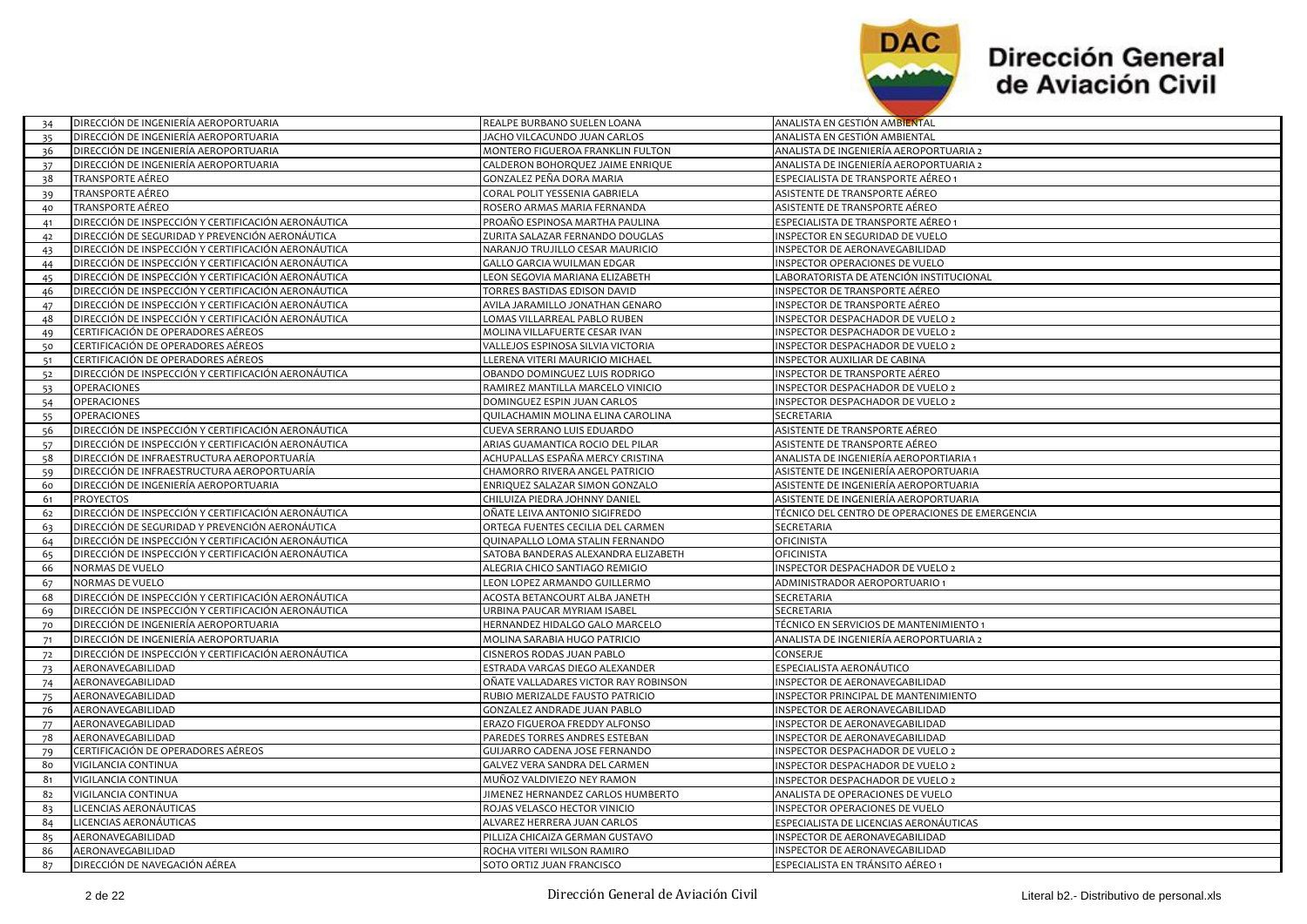

| 88             | AERONAVEGABILIDAD                                                     | SANTAMARIA MONTENEGRO GERARDO MANUEL                              | <b>ESPECIALISTA AERONÁUTICO</b>                                                            |  |  |
|----------------|-----------------------------------------------------------------------|-------------------------------------------------------------------|--------------------------------------------------------------------------------------------|--|--|
| 89             | LICENCIAS AERONÁUTICAS                                                | CAICEDO LARA ROXANA DOLORES                                       | INSPECTOR DESPACHADOR DE VUELO 2                                                           |  |  |
| 90             | LICENCIAS AERONÁUTICAS                                                | HIDALGO PROAÑO OSWALDO MAURICIO                                   | INSPECTOR DESPACHADOR DE VUELO 2                                                           |  |  |
| 91             | CERTIFICACIÓN DE OPERADORES AÉREOS                                    | FERNANDEZ GONZALEZ JORGE EDISON                                   | INSPECTOR DESPACHADOR DE VUELO 2                                                           |  |  |
| q <sub>2</sub> | CERTIFICACIÓN DE OPERADORES AÉREOS                                    | CATOTA TORRES LUIS WILKIR                                         | INSPECTOR DESPACHADOR DE VUELO 2                                                           |  |  |
| 93             | VIGILANCIA OPERACIONAL A LA NAVEGACIÓN AÉREA                          | VALENCIA ARMAS VICENTE FERNANDO                                   | ANALISTA CNS PARA LA NAVEGACIÓN AÉREA 1                                                    |  |  |
| 94             | VIGILANCIA OPERACIONAL A LA NAVEGACIÓN AÉREA                          | LEGARDA GONZALEZ WENDY PATRICIA                                   | INSPECTOR DE AERÓDROMO                                                                     |  |  |
| 95             | AERONAVEGABILIDAD                                                     | AVILA ZARATE EDISON JAVIER                                        | INSPECTOR DESPACHADOR DE VUELO 2                                                           |  |  |
| 96             | VIGILANCIA CONTINUA                                                   | MORA HERRERA JOSE DAVID                                           | INSPECTOR OPERACIONES DE VUELO                                                             |  |  |
| 97             | CERTIFICACIÓN DE AEROPUERTOS                                          | PAREDES ZAMBRANO JOSE ANIBAL                                      | ESPECIALISTA AVSEC 1                                                                       |  |  |
| -98            | CERTIFICACIÓN DE AEROPUERTOS                                          | CADENA ORTIZ HECTOR FERNANDO                                      | ANALISTA DE GESTIÓN AMBIENTAL                                                              |  |  |
| 99             | <b>GESTIÓN CNS</b>                                                    | SOTALIN SOTALIN HERNAN EDISON                                     | ANALISTA CNS PARA LA NAVEGACIÓN AÉREA 1                                                    |  |  |
| 100            | GESTIÓN CNS                                                           | ZUÑIGA JIBAJA JORGE ALFREDO                                       | CONTROLADOR RADAR APP                                                                      |  |  |
| 101            | GESTIÓN DE TRÁNSITO AÉREO                                             | VILLAVICENCIO ARMIJOS ALIS JOWANY                                 | CONTROLADOR RADAR APP                                                                      |  |  |
| 102            | GESTIÓN DE TRÁNSITO AÉREO                                             | RAMOS TAPIA CHRISTIAN ALEXIS                                      | CONTROLADOR RADAR APP                                                                      |  |  |
| 103            | GESTIÓN DE TRÁNSITO AÉREO                                             | VALLEJO NARVAEZ JOSE BOLIVAR                                      | CONTROLADOR RADAR APP                                                                      |  |  |
| 104            | GESTIÓN DE TRÁNSITO AÉREO                                             | VALENCIA TACO LUIS MARCELO                                        | ESPECIALISTA EN TRÁNSITO AÉREO 1                                                           |  |  |
| 105            | SEGURIDAD DE LA AVIACIÓN                                              | RUEDA ROSERO KARINA ESTEFANIA                                     | SUPERVISOR DE SEGURIDAD DE LA AVIACIÓN                                                     |  |  |
| 106            | SEGURIDAD DE LA AVIACIÓN                                              | AGUIRRE CARRERA LISSET ALEXANDRA                                  | SUPERVISOR DE SEGURIDAD DE LA AVIACIÓN                                                     |  |  |
| 107            | SEGURIDAD DE LA AVIACIÓN                                              | PAZ Y MIÑO ANALUISA MARCO RODRIGO                                 | SUPERVISOR DE SEGURIDAD DE LA AVIACIÓN                                                     |  |  |
| 108            | SEGURIDAD DE LA AVIACIÓN                                              | MIRANDA ORELLANA BORIS DANILO                                     | AGENTE DE SEGURIDAD DE LA AVIACIÓN                                                         |  |  |
| 109            | SEGURIDAD DE LA AVIACIÓN                                              | TORRES ZAMBRANO ALFREDO NICOLAS                                   | AGENTE DE SEGURIDAD DE LA AVIACIÓN                                                         |  |  |
| 110            | SEGURIDAD DE LA AVIACIÓN                                              | ZAVALA OÑA CRISTINA MAGDALENA                                     | AGENTE DE SEGURIDAD DE LA AVIACIÓN                                                         |  |  |
| 111            | SEGURIDAD DE LA AVIACIÓN                                              | DOMINGUEZ SUAREZ JULIO DENNYS                                     | AGENTE DE SEGURIDAD DE LA AVIACIÓN                                                         |  |  |
| 112            | SEGURIDAD DE LA AVIACIÓN                                              | PINCHA TOAPANTA JORGE ANIBAL                                      | AGENTE DE SEGURIDAD DE LA AVIACIÓN                                                         |  |  |
| 113            | SEGURIDAD DE LA AVIACIÓN                                              | CHUSIN VILLALBA CARLOS ARTURO                                     | AGENTE DE SEGURIDAD DE LA AVIACIÓN                                                         |  |  |
| 114            | SEGURIDAD DE LA AVIACIÓN                                              | ROMERO ROSALES CRISTIAN RODOLFO                                   | SUPERVISOR DE SEGURIDAD DE LA AVIACIÓN                                                     |  |  |
| 115            | GESTIÓN DE METEOROLOGÍA AERONÁUTICA                                   | ORBE VELASTEGUI NIKITH ALEXANDER                                  | ANALISTA DE METEOROLOGÍA AERONÁUTICA 2                                                     |  |  |
| 116            | CERTIFICACIÓN DE OPERADORES AÉREOS                                    | SANTOS ASTUDILLO GENOVEVA LEONOR                                  | INSPECTOR OPERACIONES DE VUELO                                                             |  |  |
| 117            | DIRECCIÓN DE INSPECCIÓN Y CERTIFICACIÓN AERONÁUTICA                   | FUERTES PAZMIÑO DIEGO ORLANDO                                     | ANALISTA DE INGENIERÍA AEROPORTUARIA 1                                                     |  |  |
| 118            | DIRECCIÓN DE INSPECCIÓN Y CERTIFICACIÓN AERONÁUTICA                   | MONTERO FIGUEROA IRMA JANET                                       | ESPECIALISTA DE TRANSPORTE AÉREO 1                                                         |  |  |
| 119            | DIRECCIÓN DE CERTIFICACIÓN DOCUMENTACIÓN Y ARCHIVO                    | CERON CHAFUELAN WILLIAM RONALD                                    | ANALISTA DOCUMENTACIÓN Y ARCHIVO 2                                                         |  |  |
|                |                                                                       |                                                                   |                                                                                            |  |  |
|                | <b>PROCESOS DESCONCENTRADOS</b>                                       |                                                                   |                                                                                            |  |  |
|                |                                                                       |                                                                   |                                                                                            |  |  |
| 120            | INSPECCIÓN Y CERTIFICACIÓN AERONÁUTICA RII                            | JATIVA CUASPUD HECTOR CRISTOBAL                                   | INTENDENTE INSPECTOR PILOTO DE CONTROL                                                     |  |  |
| 121            | INSPECCIÓN Y CERTIFICACIÓN AERONÁUTICA RII                            | PUGA BENALCAZAR CARLOS PATRICIO                                   | INTENDENTE INSPECTOR PILOTO DE CONTROL                                                     |  |  |
| 122            | INSPECCIÓN Y CERTIFICACIÓN AERONÁUTICA RII                            | ILLESCAS SANCHEZ VICENTE XAVIER                                   | INTENDENTE INSPECTOR PILOTO DE CONTROL                                                     |  |  |
| 123            | INSPECCIÓN Y CERTIFICACIÓN AERONÁUTICA RII                            | PEÑAHERRERA CARRERA FAUSTO GABRIEL                                | INTENDENTE INSPECTOR PILOTO DE CONTROL                                                     |  |  |
| 124            | INSPECCIÓN Y CERTIFICACIÓN AERONÁUTICA RII<br><b>AEROPUERTO SHELL</b> | CHUCHUCA SARMIENTO EDGAR ENRIQUE<br>CRUZ MONTENEGRO DIOGENES PAUL | INTENDENTE INSPECTOR PRINCIPAL PILOTO DE CONTROL<br>INTENDENTE INSPECTOR PILOTO DE CONTROL |  |  |
| 125<br>126     | <b>AEROPUERTO SHELL</b>                                               | SILVA ESPINOSA RAFAEL GENARO                                      | INTENDENTE INSPECTOR PILOTO DE CONTROL                                                     |  |  |
| 127            | DIRECCION ZONAL                                                       | CARRERA ARANCIBIA HERNAN EDMUNDO                                  | DIRECTOR/ A ZONAL                                                                          |  |  |
| 128            | DIRECCION ZONAL                                                       | JARAMILLO VALENCIA DIEGO RODRIGO                                  | ESPECIALISTA REGIONAL DE NAVEGACION AEREA                                                  |  |  |
| 129            | INSPECCIÓN Y CERTIFICACIÓN AERONÁUTICA RI                             | TERAN ANGULO HUGO ANIBAL                                          | INSPECTOR OPERACIONES DE VUELO                                                             |  |  |
| 130            | COORDINACIÓN ADMINISTRATIVA                                           | HERNANDEZ JACOME YASMINA GUADALUPE                                | ANALISTA FINANCIERO 2                                                                      |  |  |
| 131            | AEROPUERTO COCA                                                       | TERAN ANGULO GERMAN OSWALDO                                       | ANALISTA DE INFORMACIÓN AERONÁUTICA 1                                                      |  |  |
| 132            | AEROPUERTO QUITO                                                      | LEON JATIVA ELIANA BEATRIZ                                        | OFICINISTA                                                                                 |  |  |
| 133            | AEROPUERTO QUITO                                                      | CARRION CUEVA MARIANA DE JESUS                                    | SECRETARIA                                                                                 |  |  |
| 134            | AEROPUERTO QUITO                                                      | HERNANDEZ JATIVA MARIA GABRIELA                                   | ASISTENTE DE TRANSPORTE AÉREO                                                              |  |  |
| 135            | AEROPUERTO QUITO                                                      | COX RICARDO NAPOLEON                                              | CONTROLADOR RADAR APP                                                                      |  |  |
| 136            | <b>AEROPUERTO SHELL</b>                                               | ANDRADE TORRES ROBERTO ALFREDO                                    | INSPECTOR DESPACHADOR DE VUELO 2                                                           |  |  |
| 137            | SEGURIDAD Y PREVENCIÓN AERONÁUTICA RI                                 | BARRIGA DE LA VEGA DARWIN FRANCISCO                               | ESPECIALISTA AVSEC 1                                                                       |  |  |
| 138            | INSPECCIÓN Y CERTIFICACIÓN AERONÁUTICA RII                            | VERDEZOTO VERDEZOTO JOE LUIS                                      | <b>INSPECTOR DESPACHADOR DE VUELO 2</b>                                                    |  |  |
|                |                                                                       |                                                                   |                                                                                            |  |  |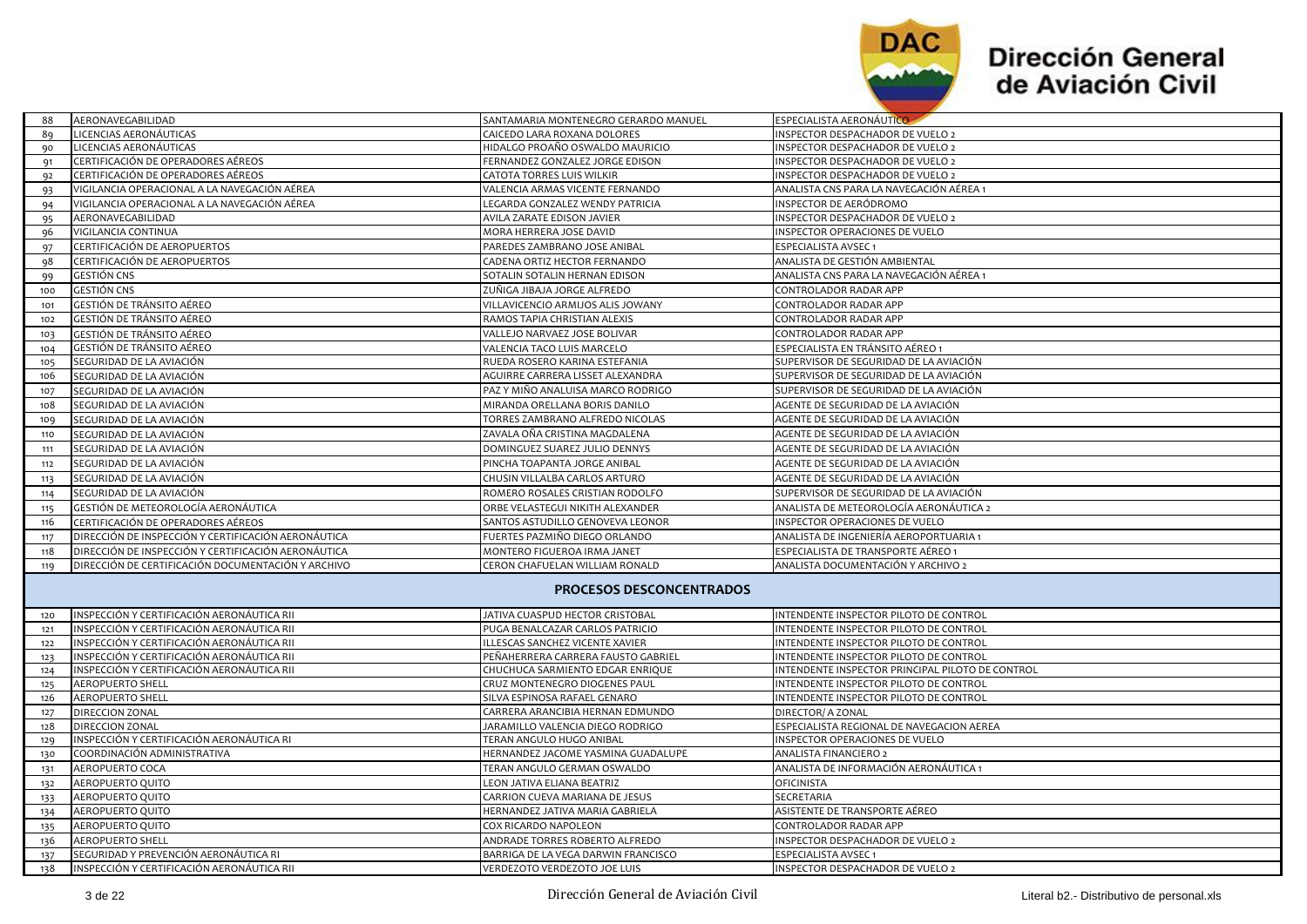

| 139 | AEROPUERTO DE GUAYAQUIL                                | ASPIAZU CALDERON ALLYSON YAZMIN      | INSPECTOR DE AERODROMO                   |
|-----|--------------------------------------------------------|--------------------------------------|------------------------------------------|
| 140 | NAVEGACIÓN AÉREA RI                                    | PAREDES SILVA JOSE LUIS              | ESPECIALISTA EN COMUNICACIONES AFS 1     |
| 141 | RECURSOS HUMANOS RII                                   | RADA LAURIDO JOHANNA PERPETUA        | ANALISTA DE RECURSOS HUMANOS 2           |
| 142 | NAVEGACIÓN AÉREA RI                                    | GRANDE CONDOR FRANKLIN GONZALO       | GUARDIÁN                                 |
| 143 | NAVEGACIÓN AÉREA RI                                    | BOADA MONGE ANIBAL RODOLFO           | CONTROLADOR RADAR APP                    |
| 144 | NAVEGACIÓN AÉREA RI                                    | RUALES NEIRA JUAN CARLOS             | ANALISTA EN COMUNICACIONES AFS 2         |
| 145 | NAVEGACIÓN AÉREA RI                                    | MEJIA ISCH HUGO ERNESTO              | CONTROLADOR DE AERÓDROMO 2               |
| 146 | NAVEGACIÓN AÉREA RI                                    | REYES GALLARDO JORGE ALEJANDRO       | ANALISTA EN COMUNICACIONES AFS 1         |
| 147 | NAVEGACIÓN AÉREA RIII                                  | ORBE VELASTEGUI JOSE TULIO           | ANALISTA DE METEOROLOGÍA AERONÁUTICA 1   |
| 148 | AEROPUERTO NUEVA LOJA                                  | SUAREZ LOPEZ EDISON RAUL             | <b>INSPECTOR DESPACHADOR DE VUELO 1</b>  |
| 149 | NAVEGACIÓN AÉREA RI                                    | CAMPOS VARGAS FRANKLIN PATRICIO      | ANALISTA EN COMUNICACIONES AFS 1         |
| 150 | CAPACITACIÓN INTERNACIONAL                             | LEIVA RAMOS JUAN CARLOS              | INSPECTOR DE SEGURIDAD DE LA AVIACIÓN    |
| 151 | <b>AEROPUERTO SHELL</b>                                | HARO SANCHEZ WILLIAMS GERMAN         | AGENTE DE SEGURIDAD DE LA AVIACIÓN       |
| 152 | <b>AEROPUERTO SHELL</b>                                | YEDRA MACHADO MARGOTH VICTORIA       | CONTROLADOR DE AERÓDROMO 1               |
| 153 | CAPACITACIÓN INTERNACIONAL                             | <b>GUERRA RENGIFO JUAN FRANCISCO</b> | ANALISTA DE METEOROLOGÍA AERONÁUTICA 2   |
| 154 | NAVEGACIÓN AÉREA RI                                    | SUAREZ LEON DARWIN FRANCISCO         | CONTROLADOR RADAR APP                    |
| 155 | AEROPUERTO CUENCA                                      | RIVERA PEREZ RODRIGO FERNANDO        | ANALISTA DE METEOROLOGÍA AERONÁUTICA 1   |
| 156 | AEROPUERTO QUITO                                       | NUÑEZ CHACON JAVIER ALBERTO          | ANALISTA DE METEOROLOGÍA AERONÁUTICA 1   |
| 157 | CAPACITACIÓN NACIONAL                                  | TULCAN ORMAZA IVAN ALFREDO           | CONTROLADOR RADAR APP                    |
| 158 | AEROPUERTO QUITO                                       | VEINTIMILLA CORTEZ LUIS EDUARDO      | INSPECTOR DESPACHADOR DE VUELO 2         |
| 159 | INSPECCIÓN Y CERTIFICACIÓN AERONÁUTICA RI              | FIALLOS PAZMIÑO EDGAR PATRICIO       | INSPECTOR DESPACHADOR DE VUELO 2         |
| 160 | INSPECCIÓN Y CERTIFICACIÓN AERONÁUTICA RI              | BARREZUETA MACIAS FREDDY AUSBERTO    | ESPECIALISTA EN INGENIERÍA AEROPORTUARIA |
| 161 | SERVICIO DE SALVAMENTO Y EXTINCIÓN DE INCENDIOS (SSEI) | PEÑAFIEL ARIAS GUSTAVO DARIO         | BOMBERO AERONÁUTICO                      |
| 162 | AEROPUERTO QUITO                                       | GRIJALVA NOROÑA FREDDY EDGARDO       | ANALISTA DE INFORMACIÓN AERONÁUTICA 1    |
| 163 | <b>AEROPUERTO TENA</b>                                 | PEREZ HARO JAIME ROLANDO             | ANALISTA DE METEOROLOGÍA AERONÁUTICA 1   |
| 164 | RECURSOS HUMANOS RII                                   | AVENDAÑO ARIAS ANA MERCEDES          | ENFERMERA DE ATENCIÓN INSTITUCIONAL      |
| 165 | AEROPUERTO QUITO                                       | QUISHPE FUERTES MAURICIO RAFAEL      | ANALISTA DE INFORMACIÓN AERONÁUTICA 1    |
| 166 | AEROPUERTO DE GUAYAQUIL                                | MORA VIVAR MARIO FERNANDO            | ANALISTA DE INFORMACIÓN AERONÁUTICA 1    |
| 167 | SEGURIDAD Y PREVENCIÓN AERONÁUTICA RII                 | ROMERO IMAICELA GILBERTO MANUEL      | CONTROLADOR RADAR APP                    |
| 168 | <b>FINANCIERO RI</b>                                   | GARCES MANCHENO PATRICIO ENRIQUE     | <b>ANALISTA FINANCIERO</b>               |
| 169 | <b>FINANCIERO RI</b>                                   | GODOY GUALPAZ VIOLETA DEL ROSARIO    | ASISTENTE FINANCIERO                     |
| 170 | NAVEGACIÓN AÉREA RII                                   | MEJILLON ENRIQUEZ ROBERT ALBERTO     | CONTROLADOR DE AERÓDROMO 2               |
| 171 | AEROPUERTO QUITO                                       | ARCOS PEREZ JONI CAMILO              | CONTROLADOR RADAR APP                    |
| 172 | NAVEGACIÓN AÉREA RI                                    | CABRERA YEPEZ JUAN VICENTE           | CONTROLADOR RADAR APP                    |
| 173 | NAVEGACIÓN AÉREA RI                                    | ZURITA AGUILAR DANILO FABIAN         | CONTROLADOR RADAR APP                    |
| 174 | NAVEGACIÓN AÉREA RII                                   | GORDILLO TIRADO MAX LEONARDO         | CONTROLADOR RADAR APP                    |
| 175 | AEROPUERTO QUITO                                       | BONILLA FRAGA EDDY XAVIER            | CONTROLADOR RADAR APP                    |
| 176 | NAVEGACIÓN AÉREA RI                                    | SANGUINO SUAREZ KLEVER FERNANDO      | CONTROLADOR RADAR APP                    |
| 177 | AEROPUERTO QUITO                                       | CARVAJAL CASTRO WASHINGTON AMILCAR   | CONTROLADOR RADAR APP                    |
| 178 | AEROPUERTO QUITO                                       | JARAMILLO OJEDA RICHARD IVAN         | CONTROLADOR RADAR APP                    |
| 179 | NAVEGACIÓN AÉREA RI                                    | MENDEZ GUERRERO MARCO PATRICIO       | CONTROLADOR RADAR APP                    |
| 180 | AEROPUERTO QUITO                                       | LANDETA MUÑOZ LENIN TITO             | CONTROLADOR RADAR APP                    |
| 181 | NAVEGACIÓN AÉREA RI                                    | MOLINA SIMBAÑA CARLOS VINICIO        | CONTROLADOR RADAR APP                    |
| 182 | AEROPUERTO MANTA                                       | ZAMBRANO LOPEZ ADRIANO RAFAEL        | ADMINISTRADOR AEROPORTUARIO 3            |
| 183 | AEROPUERTO DE GUAYAQUIL                                | BALON ANASTACIO CESAR ANTONIO        | CONTROLADOR RADAR APP                    |
| 184 | AEROPUERTO DE GUAYAQUIL                                | REGATO CHANG FERNANDO ARTURO         | CONTROLADOR RADAR APP                    |
| 185 | AEROPUERTO DE GUAYAQUIL                                | CORONADO MARTINEZ ALEJANDRO ANDRES   | CONTROLADOR RADAR APP                    |
| 186 | AEROPUERTO DE GUAYAQUIL                                | ULLOA LARA EDGAR OSWALDO             | CONTROLADOR RADAR APP                    |
| 187 | AEROPUERTO DE GUAYAQUIL                                | JURADO RIVERA SANTIAGO GIOVANNY      | CONTROLADOR RADAR APP                    |
| 188 | AEROPUERTO DE GUAYAQUIL                                | LUZARDO REMACHE JUAN CARLOS          | CONTROLADOR RADAR APP                    |
| 189 | AEROPUERTO DE GUAYAQUIL                                | ESPINOZA VERGARA JOHN GENARO         | CONTROLADOR RADAR APP                    |
| 190 | AEROPUERTO DE GUAYAQUIL                                | FREIRE NAVAS ELMER GIOVANNI          | CONTROLADOR RADAR APP                    |
| 191 | AEROPUERTO DE GUAYAQUIL                                | ESPINOZA MURILLO DENNY ALEX          | CONTROLADOR RADAR APP                    |
|     |                                                        |                                      |                                          |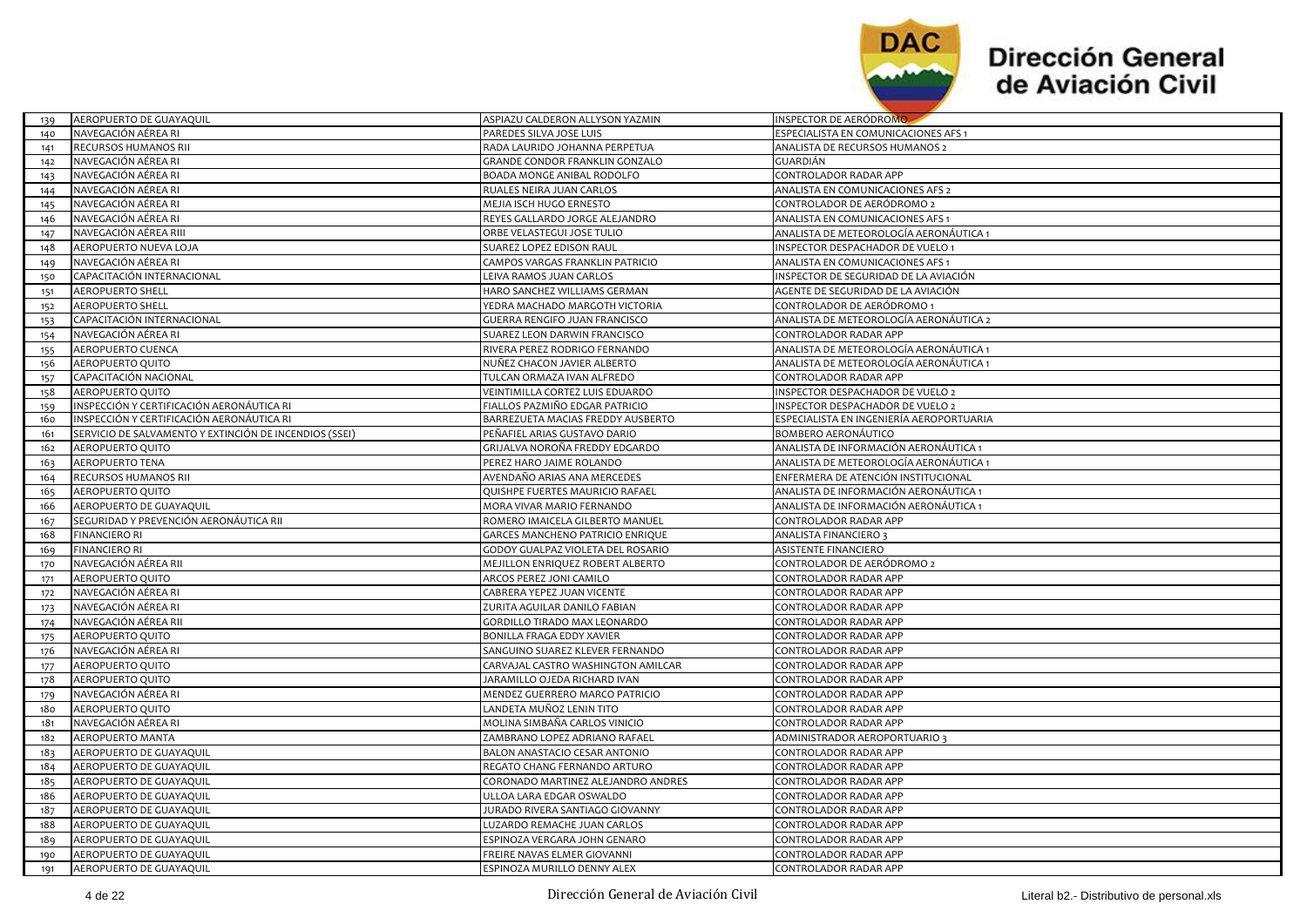

| 192 | AEROPUERTO DE GUAYAQUIL         | MONTES CHUNGA EDUARDO MARCELO           | CONTROLADOR RADAR APP                            |
|-----|---------------------------------|-----------------------------------------|--------------------------------------------------|
| 193 | AEROPUERTO DE GUAYAQUIL         | POALASIN NARVAEZ JUAN FERNANDO          | CONTROLADOR RADAR APP                            |
| 194 | AEROPUERTO DE GUAYAQUIL         | ROMERO VEINTIMILLA JORGE BOLIVAR        | CONTROLADOR RADAR APP                            |
| 195 | AEROPUERTO MANTA                | YASELGA MANCHENO RAUL IVAN              | CONTROLADOR RADAR APP                            |
| 196 | AEROPUERTO DE GUAYAQUIL         | PINARGOTE VASQUEZ CLEMENTE CRISTOBAL    | CONTROLADOR RADAR APP                            |
| 197 | AEROPUERTO DE GUAYAQUIL         | PORTERO IGLESIAS JUAN CARLOS            | CONTROLADOR RADAR APP                            |
| 198 | AEROPUERTO DE GUAYAQUIL         | LEON FRANCO LUIS CARLOS                 | <b>CONTROLADOR RADAR APP</b>                     |
| 199 | AEROPUERTO DE GUAYAQUIL         | FRANCO YCAZA HARRY GABRIEL              | CONTROLADOR RADAR APP                            |
| 200 | AEROPUERTO DE GUAYAQUIL         | PUENTE SILVA HERNAN RICARDO             | CONTROLADOR RADAR APP                            |
| 201 | AEROPUERTO DE GUAYAQUIL         | MEJIA MARTINEZ MARCO VINICIO            | CONTROLADOR RADAR APP                            |
| 202 | AEROPUERTO DE GUAYAQUIL         | RENDON MALDONADO EDUARDO ALFREDO        | CONTROLADOR RADAR APP                            |
| 203 | AEROPUERTO DE GUAYAQUIL         | ESPINOZA ARELLANO EUGENIO ERASMO        | CONTROLADOR RADAR APP                            |
| 204 | AEROPUERTO DE GUAYAQUIL         | TARIRA VELIZ LUIS CESAREO               | CONTROLADOR RADAR APP                            |
| 205 | AEROPUERTO DE GUAYAQUIL         | LEON VALLEJO JUAN CARLOS                | CONTROLADOR DE APROXIMACIÓN NO RADAR             |
| 206 | AEROPUERTO DE GUAYAQUIL         | ZHUNIO SARMIENTO MANUEL DAVID           | ANALISTA DE METEOROLOGÍA AERONÁUTICA 1           |
| 207 | AEROPUERTO MANTA                | IMBAQUINGO ERAZO MAURICIO RAFAEL        | CONTROLADOR DE APROXIMACIÓN NO RADAR             |
| 208 | AEROPUERTO DE GUAYAQUIL         | DAVILA VIERA EMMA MARIA                 | CONTROLADOR DE APROXIMACIÓN NO RADAR             |
| 209 | AEROPUERTO DE GUAYAQUIL         | RECALDE BAEZ PAULO CESAR                | <b>CONTROLADOR DE APROXIMACIÓN NO RADAR</b>      |
| 210 | AEROPUERTO DE GUAYAQUIL         | RAMIREZ PEREDO NATHALIE KRISTEL         | CONTROLADOR DE APROXIMACIÓN NO RADAR             |
| 211 | AEROPUERTO DE GUAYAQUIL         | SANDOVAL PUGA SUSAN YOLANDA             | CONTROLADOR DE APROXIMACIÓN NO RADAR             |
| 212 | AEROPUERTO TACHINA (ESMERALDAS) | <b>GUERRERO PORRAS FELIPE SEBASTIAN</b> | CONTROLADOR DE APROXIMACIÓN NO RADAR             |
| 213 | AEROPUERTO NUEVA LOJA           | TROYA HERRERA ANGEL MAURICIO            | CONTROLADOR DE APROXIMACIÓN NO RADAR             |
| 214 | AEROPUERTO NUEVA LOJA           | <b>GUILCA BARRIGAS WALTER JOSELITO</b>  | CONTROLADOR DE APROXIMACIÓN NO RADAR             |
| 215 | <b>AEROPUERTO SHELL</b>         | PINEIDA LAZO WILLIAN SANDRO             | CONTROLADOR DE APROXIMACIÓN NO RADAR             |
| 216 | <b>AEROPUERTO SHELL</b>         | GRANDA SARANGO ALVARO HERNAN            | CONTROLADOR DE APROXIMACIÓN NO RADAR             |
| 217 | <b>AEROPUERTO SHELL</b>         | SOLANO VALLEJO WENDY MAYRA              | CONTROLADOR DE APROXIMACIÓN NO RADAR             |
| 218 | <b>AEROPUERTO SHELL</b>         | OÑATE LOPEZ LUIS BERNARDO               | CONTROLADOR DE APROXIMACIÓN NO RADAR             |
| 219 | <b>AEROPUERTO SHELL</b>         | YANDUN AGUILAR MARLON FERNANDO          | CONTROLADOR DE APROXIMACIÓN NO RADAR             |
| 220 | <b>AEROPUERTO SHELL</b>         | MARTINEZ RODRIGUEZ ALEXANDRA KATHERINE  | AGENTE DE SEGURIDAD DE LA AVIACIÓN               |
| 221 | AEROPUERTO SAN CRISTÓBAL        | RAMIREZ DUARTE FABIAN ARTURO            | CONTROLADOR DE APROXIMACIÓN NO RADAR             |
| 222 | AEROPUERTO SAN CRISTÓBAL        | MACIAS ROJAS JOSE LUIS                  | CONTROLADOR DE APROXIMACIÓN NO RADAR             |
| 223 | AEROPUERTO BALTRA               | MURILLO ARMIJOS JUAN FRANCISCO          | CONTROLADOR DE APROXIMACIÓN NO RADAR             |
| 224 | CAPACITACIÓN NACIONAL           | ARTEAGA MEDRANO RAFAEL ELICEO           | ESPECIALISTA TÉCNICO DE CAPACITACIÓN AERONÁUTICA |
| 225 | AEROPUERTO LATACUNGA            | VALLEJO MOSQUERA DARWIN AURELIO         | ADMINISTRADOR AEROPORTUARIO 3                    |
| 226 | AEROPOUERTO NUEVA LOJA          | TORRES RAZA WILSON STALIN               | ADMINISTRADOR AEROPORTUARIO 2                    |
| 227 | <b>ADMINISTRATIVO RII</b>       | JADAN LOZANO EGMA ROSARIO               | ANALISTA ADMINISTRATIVO 3                        |
| 228 | <b>FINANCIERO RI</b>            | SISALEMA MASAQUIZA MARIA TERESA         | ANALISTA FINANCIERO 2                            |
| 229 | NAVEGACIÓN AÉREA RI             | PONCE VELASTEGUI EDGAR ALAN             | CONTROLADOR DE AERÓDROMO 2                       |
| 230 | AEROPUERTO QUITO                | BETANCOURT CHICA EDISON ARMANDO         | CONTROLADOR DE AERÓDROMO 2                       |
| 231 | AEROPUERTO QUITO                | GARZON ULLAGUARI MAYRA MIRELLA          | CONTROLADOR DE AERÓDROMO 2                       |
| 232 | AEROPUERTO QUITO                | CLAVIJO VILLAVICENCIO EDWIN GONZALO     | ANALISTA CNS PARA LA NAVEGACIÓN AÉREA 1          |
| 233 | NAVEGACIÓN AÉREA RI             | <b>CURAY PANCHI CRISTIAN EDUARDO</b>    | CONTROLADOR DE AERÓDROMO 2                       |
| 234 | AEROPUERTO QUITO                | PASQUEL GALINDO JUAN CARLOS             | CONTROLADOR DE AERÓDROMO 2                       |
| 235 | <b>AEROPUERTO MANTA</b>         | LLIVE TITUAÑA DANY SANTIAGO             | CONTROLADOR DE AERÓDROMO 2                       |
| 236 | AEROPUERTO QUITO                | ALVAREZ LARA LILIANA PATRICIA           | CONTROLADOR DE AERÓDROMO 2                       |
| 237 | AEROPUERTO DE GUAYAQUIL         | POZO CORREA CARLOS DAVID                | CONTROLADOR DE AERÓDROMO 2                       |
| 238 | AEROPUERTO DE GUAYAQUIL         | PEREZ VERA FRANKLIN                     | TÉCNICO CNS PARA LA NAVEGACIÓN AÉREA             |
| 239 | AEROPUERTO DE GUAYAQUIL         | CARRERA BURBANO DAVID ISMAEL            | CONTROLADOR DE AERÓDROMO 1                       |
| 240 | AEROPUERTO QUITO                | RUIZ CRUZ JONATHAN FERNANDO             | CONTROLADOR DE AERÓDROMO 2                       |
| 241 | NAVEGACIÓN AÉREA RI             | RECALDE VIVERO ALDO MARTIN              | CONTROLADOR DE AERÓDROMO 2                       |
| 242 | <b>AEROPUERTO QUITO</b>         | YACHIMBA OBANDO ANGEL HERMEL            | CONTROLADOR DE AERÓDROMO 2                       |
| 243 | <b>AEROPUERTO QUITO</b>         | HERRERA ZAPATA WALTER JERRY             | CONTROLADOR DE AERÓDROMO 2                       |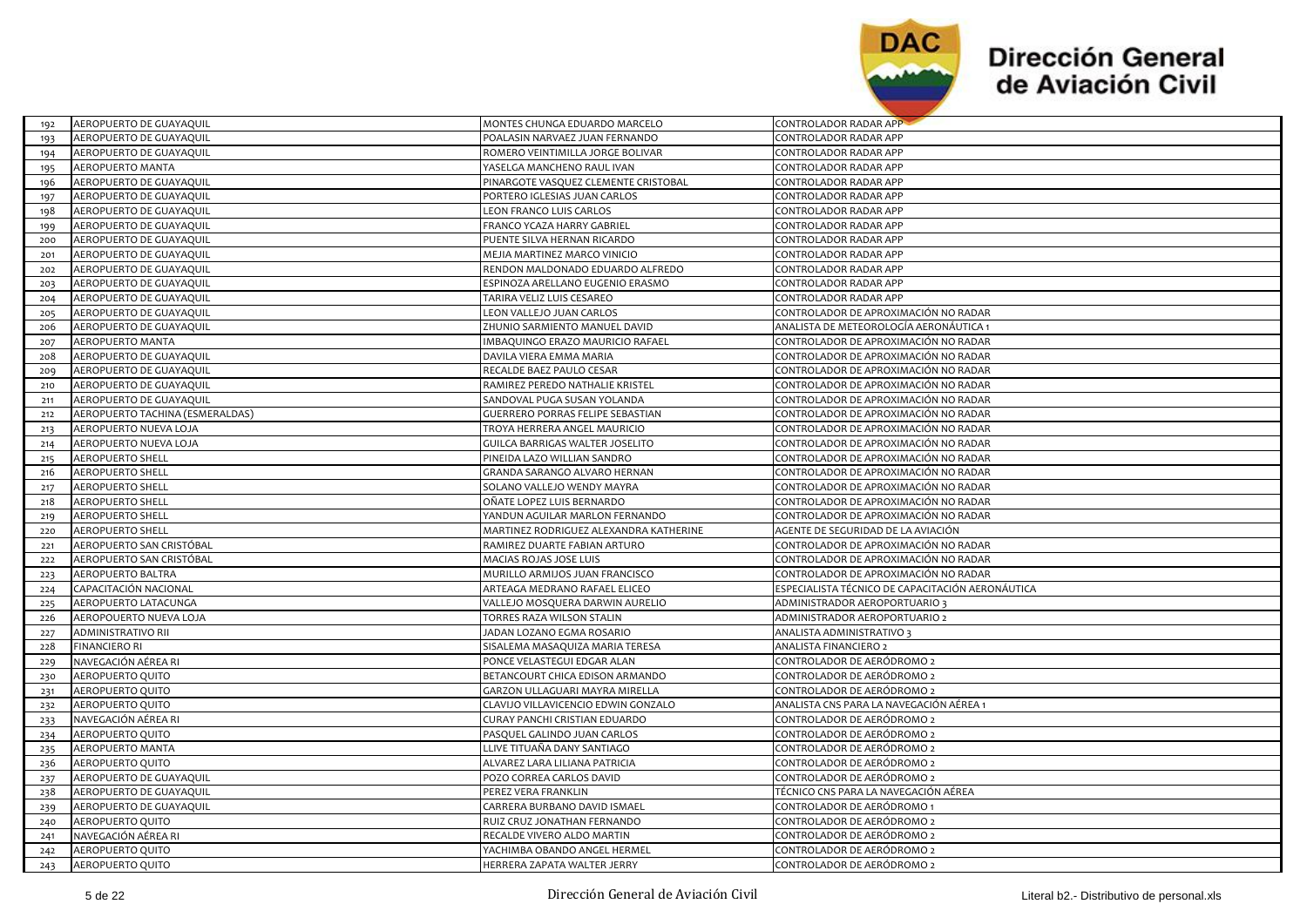

| 244 | AEROPUERTO QUITO                                 | MARCHAN CHUMANA JEANNETH DE LOS ANGELES | CONTROLADOR DE AERODROMO 2                    |
|-----|--------------------------------------------------|-----------------------------------------|-----------------------------------------------|
| 245 | AEROPUERTO QUITO                                 | SALAZAR TAPIA EDISON PATRICIO           | CONTROLADOR DE AERÓDROMO 2                    |
| 246 | AEROPUERTO QUITO                                 | ALDAS PINZON EVELYN LIZETH              | CONTROLADOR DE AERÓDROMO 2                    |
| 247 | NAVEGACIÓN AÉREA RI                              | CONTRERAS CORNEJO MARIA ALEXANDRA       | ESPECIALISTA CNS PARA LA NAVEGACIÓN AÉREA 1   |
| 248 | INSPECCIÓN Y CERTIFICACIÓN AERONÁUTICA RII       | <b>GUZMAN KURE GIOVANNI JOSE</b>        | MÉDICO ESPECIALISTA DE ATENCIÓN INSTITUCIONAL |
| 249 | AEROPUERTO QUITO                                 | HERRERA BASTIDAS ANDRES FERNANDO        | CONTROLADOR DE AERÓDROMO 2                    |
| 250 | <b>AEROPUERTO SHELL</b>                          | TAMAYO ESCOBAR MILTON FERNANDO          | CONTROLADOR DE AERÓDROMO 2                    |
| 251 | AEROPUERTO LATACUNGA                             | DEFAZ MAFLA GUIDO BOLIVAR               | CONTROLADOR DE AERÓDROMO 2                    |
| 252 | AEROPUERTO LATACUNGA                             | REYES CASILLAS ROSAURA MARGARITA        | ANALISTA CNS PARA LA NAVEGACIÓN AÉREA 1       |
| 253 | <b>AEROPUERTO MANTA</b>                          | GAVILANES CARREÑO WILSON FABRICIO       | CONTROLADOR DE AERÓDROMO 2                    |
| 254 | AEROPUERTO MANTA                                 | LEON JATIVA MONICA CECILIA              | CONTROLADOR DE AERÓDROMO 2                    |
| 255 | AEROPUERTO QUITO                                 | JACOME AGUILAR TELMO FABRICIO           | CONTROLADOR DE AERÓDROMO 2                    |
| 256 | AEROPUERTO MANTA                                 | VERA GARCIA JOSE JULIAN                 | CONTROLADOR DE AERÓDROMO 2                    |
| 257 | AEROPUERTO MANTA                                 | MARIÑO SALAN DAVID JONATHAN             | CONTROLADOR DE AERÓDROMO 2                    |
| 258 | AEROPUERTO DE GUAYAQUIL                          | MONTALVO PINARGOTE HOLGER VIVIE         | CONTROLADOR DE AERÓDROMO 2                    |
| 259 | AEROPUERTO DE SANTA ROSA                         | RENDON SANCHEZ RAUL RODRIGO             | CONTROLADOR DE APROXIMACIÓN NO RADAR          |
| 260 | AEROPUERTO DE GUAYAQUIL                          | BONILLA GALINDO RAMIRO DAVID            | CONTROLADOR DE AERÓDROMO 2                    |
| 261 | INSPECCIÓN Y CERTIFICACIÓN AERONÁUTICA RII       | ORTEGA CAICEDO CHARLES AMADO            | MÉDICO ESPECIALISTA DE ATENCIÓN INSTITUCIONAL |
| 262 | AEROPUERTO DE GUAYAQUIL                          | QUIÑONEZ MONTAÑO MELGAR EDISON          | CONTROLADOR DE AERÓDROMO 2                    |
| 263 | AEROPUERTO DE GUAYAQUIL                          | LOPEZ VERA INGRID PAOLA                 | CONTROLADOR DE AERÓDROMO 2                    |
| 264 | AEROPUERTO DE GUAYAQUIL                          | ORTEGA CRUZ DANIEL ANDRES               | CONTROLADOR DE AERÓDROMO 2                    |
| 265 | NAVEGACIÓN AÉREA RII                             | NEIRA ALEJANDRO JOHNNY WINSTON          | CONTROLADOR DE AERÓDROMO 2                    |
| 266 | AEROPUERTO DE GUAYAQUIL                          | MENDEZ ARIAS KARLA MIRELLA              | CONTROLADOR DE AERÓDROMO 2                    |
| 267 | AEROPUERTO DE GUAYAQUIL                          | SANTANA HUNGRIA ANGELICA GABRIELA       | CONTROLADOR DE AERÓDROMO 2                    |
| 268 | AEROPUERTO DE GUAYAQUIL                          | TORAL LUA ARELIS VICTORIA               | CONTROLADOR DE AERÓDROMO 2                    |
| 269 | AEROPUERTO DE GUAYAQUIL                          | SAMANIEGO DELGADO VICTOR ISRAEL         | CONTROLADOR DE AERÓDROMO 2                    |
| 270 | AEROPUERTO DE GUAYAQUIL                          | CEVALLOS LOPEZ HERNAN XAVIER            | CONTROLADOR DE AERÓDROMO 2                    |
| 271 | INSPECCIÓN Y CERTIFICACIÓN AERONÁUTICA RII       | PATIÑO LOPEZ EDUARDO ARTURO             | MÉDICO CERTIFICADOR                           |
| 272 | AEROPUERTO DE GUAYAQUIL                          | AGUIRRE FREIRE JESSICA GABRIELA         | CONTROLADOR DE AERÓDROMO 2                    |
| 273 | AEROPUERTO QUITO                                 | CRUZ DIAZ LEONARDO FERNANDO             | CONTROLADOR DE AERÓDROMO 2                    |
| 274 | <b>AEROPUERTO SHELL</b>                          | LEON SORIA DIEGO ALEJANDRO              | CONTROLADOR DE AERÓDROMO 2                    |
| 275 | TECNOLOGÍAS DE LA INFORMACIÓN Y COMUNICACIÓN RI  | RODAS VALLADARES ROBERTO PATRICIO       | ANALISTA DE TECNOLOGÍAS DE LA INFORMACIÓN 2   |
| 276 | AEROPUERTO QUITO                                 | CEVALLOS ARCOS FERNANDO ANIBAL          | INSPECTOR DE AERONAVEGABILIDAD                |
| 277 | COORDINACIÓN ADMINISTRATIVA                      | VILLACRES CARRILLO HUGO EDUARDO         | ANALISTA FINANCIERO 2                         |
| 278 | INGENIERÍA AEROPORTUARIA RI                      | MAITA CASTILLO ORLANDO WILSON           | ANALISTA DE INGENIERÍA AEROPORTUARIA 2        |
| 279 | INSPECCIÓN Y CERTIFICACIÓN AERONÁUTICA RII       | SANCHEZ CARTAGENA ROBERTO EDWIN         | INSPECTOR DE AERONAVEGABILIDAD                |
| 280 | AEROPUERTO RIOBAMBA                              | ALMACHE TUBON MARIO ENRIQUE             | ADMINISTRADOR AEROPORTUARIO 1                 |
| 281 | INSPECCIÓN Y CERTIFICACIÓN AERONÁUTICA RII       | PACHECO SANCHEZ NESTOR ALFREDO          | PSICÓLOGO CLÍNICO DE ATENCIÓN INSTITUCIONAL   |
| 282 | AEROPUERTO DE GUAYAQUIL                          | <b>GUZMAN RUIZ FRANCISCO JAVIER</b>     | ESPECIALISTA EN INFORMACIÓN AERONÁUTICA 1     |
| 283 | RECURSOS HUMANOS RII                             | ASTUDILLO ACOSTA LUCETTY ALEXANDRA      | PERIODISTA <sub>2</sub>                       |
| 284 | TECNOLOGÍAS DE LA INFORMACIÓN Y COMUNICACIÓN RII | LOPEZ CHIQUITO MARIA CELIA              | ANALISTA DE TECNOLOGÍAS DE LA INFORMACIÓN 2   |
| 285 | FINANCIERO RII                                   | HERRERA CASTILLO WILSON SEBASTIAN       | ANALISTA FINANCIERO 2                         |
| 286 | <b>FINANCIERO RII</b>                            | INTRIAGO ANDRADE KATTY CECIBEL          | <b>ANALISTA FINANCIERO 2</b>                  |
| 287 | SEGURIDAD Y PREVENCIÓN AERONÁUTICA RII           | FLORES MONTENEGRO EDISON FERNANDO       | INSPECTOR EN SEGURIDAD DE VUELO               |
| 288 | ADMINISTRATIVO FINANCIERO                        | MACIAS PILLIGUA EVELIN CYNTHIA          | ANALISTA FINANCIERO 2                         |
| 289 | AEROPUERTO DE GUAYAQUIL                          | DEFAZ MAFLA EDISON GUILLERMO            | INSPECTOR DE AERONAVEGABILIDAD                |
| 290 | INSPECCIÓN Y CERTIFICACIÓN AERONÁUTICA RII       | RUALES NEIRA MARCO FRANCISCO            | INSPECTOR DE AERONAVEGABILIDAD                |
| 291 | SEGURIDAD Y PREVENCIÓN AERONÁUTICA RII           | BORJA ERAZO PAUL ALFONSO                | INSPECTOR EN SEGURIDAD DE VUELO               |
| 292 | INSPECCIÓN Y CERTIFICACIÓN AERONÁUTICA RII       | BAEZ ARMAS SEGUNDO NOLASCO              | INSPECTOR DE AERONAVEGABILIDAD                |
| 293 | DIRECCION DE ESCUELA TECNICA DE AVIACION CIVIL   | MARIÑO FIGUEROA MERY PIEDAD             | ESPECIALISTA AVSEC 1                          |
| 294 | AEROPUERTO QUITO                                 | ANGUETA RAMIREZ JUAN CARLOS             | ANALISTA DE METEOROLOGÍA AERONÁUTICA 2        |
| 295 | NAVEGACIÓN AÉREA RI                              | CASTRO BARBA DIEGO ANDRES               | ANALISTA SAR 1                                |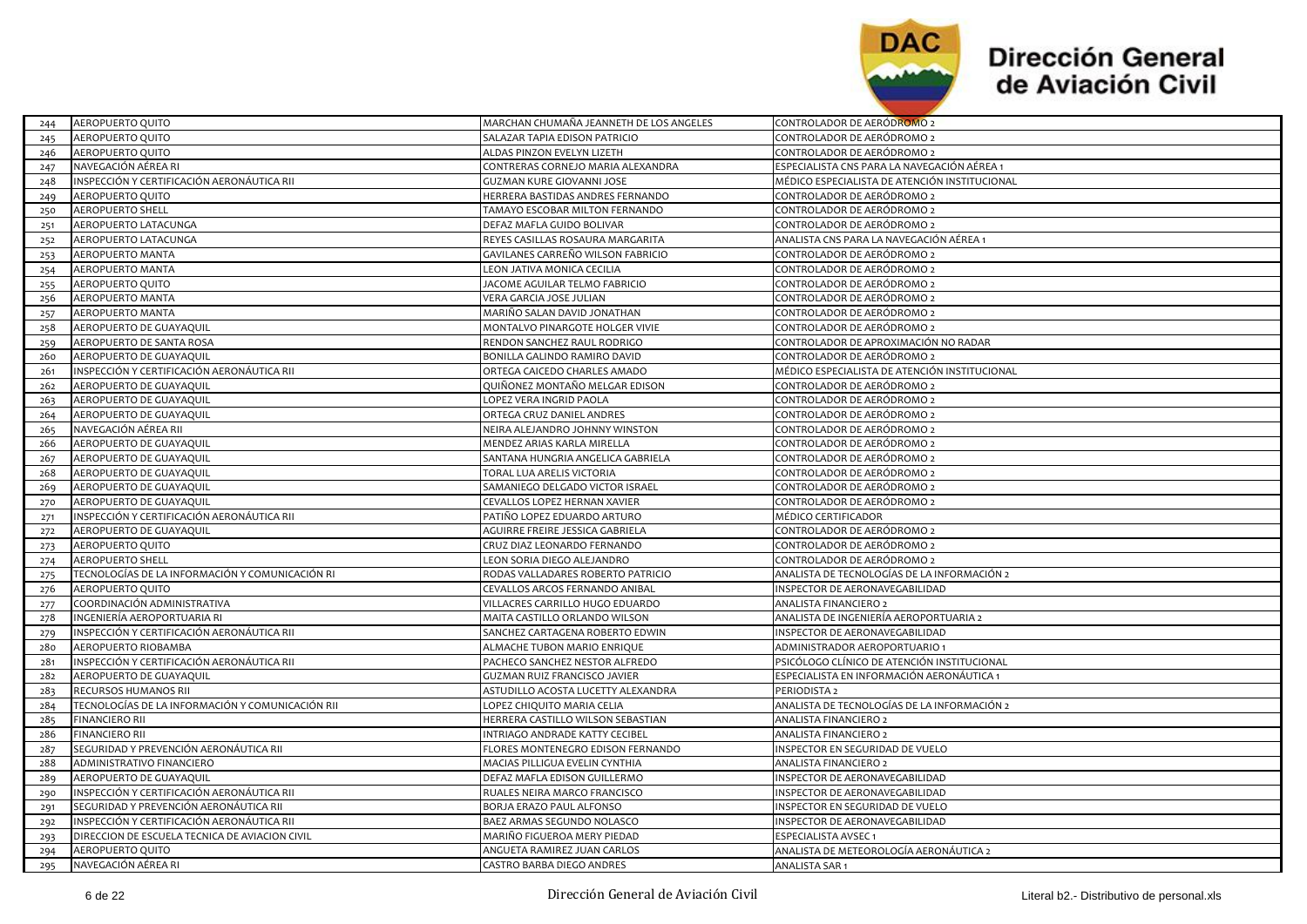

| 296 | NAVEGACION AEREA RI                         | FLORES YUGSI JAIME VINICIO          | ANALISTA SAR 1                                   |
|-----|---------------------------------------------|-------------------------------------|--------------------------------------------------|
| 297 | NAVEGACIÓN AÉREA RI                         | CAZA TITUAÑA GONZALO ADONIS         | ANALISTA DE METEOROLOGÍA AERONÁUTICA 2           |
| 298 | DIRECCIÓN ESCUELA TÉCNICA DE AVIACIÓN CIVIL | GONZALEZ MOYA VINICIO GUILLERMO     | INSTRUCTOR TÉCNICO DE CAPACITACIÓN AERONÁUTICA   |
| 299 | AEROPUERTO QUITO                            | LAGOS VARGAS EDISON                 | ANALISTA DE METEOROLOGÍA AERONÁUTICA 2           |
| 300 | AEROPUERTO TACHINA (ESMERALDAS)             | GAVELA MORA MARCOS ANTONIO          | ADMINISTRADOR AEROPORTUARIO 2                    |
| 301 | AEROPUERTO QUITO                            | RUALES QUELAL ELVIS HUMBERTO        | ANALISTA DE INFORMACIÓN AERONÁUTICA 2            |
| 302 | AEROPUERTO QUITO                            | MONCAYO DIAZ FAUSTO BENIGNO         | INTENDENTE INSPECTOR PRINCIPAL PILOTO DE CONTROL |
| 303 | AEROPUERTO QUITO                            | DALGO LARREA JOSE LUIS              | SUPERVISOR DE SEGURIDAD DE LA AVIACIÓN           |
| 304 | AEROPUERTO QUITO                            | TORRES BASTIDAS BYRON ORLANDO       | ESPECIALISTA EN OPERACIONES DE CERTIFICACIÓN     |
| 305 | AEROPUERTO DE GUAYAQUIL                     | GRIJALVA JOHNSON HECTOR FERNANDO    | INSPECTOR DE AERÓDROMO                           |
| 306 | AEROPUERTO DE GUAYAQUIL                     | VALENZUELA DOMINGUEZ FREDDY OSWALDO | INSPECTOR DE AERÓDROMO                           |
| 307 | AEROPUERTO DE GUAYAQUIL                     | SANTI REINOSO EDGAR RAMIRO          | INSPECTOR DE SEGURIDAD DE LA AVIACIÓN            |
| 308 | AEROPUERTO DE GUAYAQUIL                     | SEVILLA CALDERON SANTIAGO MAURICIO  | ANALISTA DE METEOROLOGÍA AERONÁUTICA 2           |
| 309 | AEROPUERTO DE GUAYAQUIL                     | TORRES MORAN KAREN JAZMIN           | ASISTENTE DE TRANSPORTE AÉREO                    |
| 310 | NAVEGACIÓN AÉREA RI                         | PAREDES RIVERA VICENTE CELIANO      | ANALISTA DE METEOROLOGÍA AERONÁUTICA 1           |
| 311 | NAVEGACIÓN AÉREA RI                         | VACA GUAICHA FRANKLIN EUCLIDES      | ANALISTA CNS PARA LA NAVEGACIÓN AÉREA 1          |
| 312 | NAVEGACIÓN AÉREA RI                         | RAMIREZ ALVARO JUAN ELIAS           | ANALISTA DE METEOROLOGÍA AERONÁUTICA 1           |
| 313 | AEROPUERTO QUITO                            | HIDALGO ORTIZ IVAN ALEXANDER        | ANALISTA DE METEOROLOGÍA AERONÁUTICA 1           |
| 314 | NAVEGACIÓN AÉREA RI                         | DE LA TORRE ESPINOSA ALIS YALILE    | ANALISTA CNS PARA LA NAVEGACIÓN AÉREA 1          |
| 315 | AEROPUERTO QUITO                            | SIMBAÑA CONDOR CESAR EFRAIN         | ANALISTA DE METEOROLOGÍA AERONÁUTICA 1           |
| 316 | AEROPUERTO QUITO                            | ORBE CARDENAS WILMER PATRICIO       | ANALISTA DE INFORMACIÓN AERONÁUTICA 1            |
| 317 | AEROPUERTO QUITO                            | FLORES TAMAYO JORGE FERNANDO        | ANALISTA DE INFORMACIÓN AERONÁUTICA 1            |
| 318 | AEROPUERTO QUITO                            | LLIVE TITUAÑA LORENA SOLEDAD        | ANALISTA DE INFORMACIÓN AERONÁUTICA 1            |
| 319 | AEROPUERTO DE GUAYAQUIL                     | HOLGUIN ROMERO ELVIS JUNIOR         | ANALISTA CNS PARA LA NAVEGACIÓN AÉREA 1          |
| 320 | AEROPUERTO DE GUAYAQUIL                     | LOAIZA BERMEO CRISTIAN FERNANDO     | CONTROLADOR DE AERÓDROMO 1                       |
| 321 | AEROPUERTO QUITO                            | LARA GALLARDO DANIEL EDUARDO        | CONTROLADOR DE AERÓDROMO 1                       |
| 322 | AEROPUERTO QUITO                            | CHAVEZ SIERRA MARCELO CLIMACO       | ANALISTA EN COMUNICACIONES AFS 1                 |
| 323 | NAVEGACIÓN AÉREA RI                         | GUEVARA SUASNAVAS FREDDY HERNAN     | ANALISTA CNS PARA LA NAVEGACIÓN AÉREA 1          |
| 324 | CAPACITACIÓN NACIONAL                       | CLAVIJO MONTEROS MARCO FERNANDO     | ANALISTA CNS PARA LA NAVEGACIÓN AÉREA 1          |
| 325 | AEROPUERTO QUITO                            | SANTACRUZ ANDRADE RUBEN MARCELO     | ANALISTA CNS PARA LA NAVEGACIÓN AÉREA 1          |
| 326 | NAVEGACIÓN AÉREA RI                         | TORRES MORALES ERNESTO ROLANDO      | ANALISTA EN COMUNICACIONES AFS 1                 |
| 327 | INSPECCIÓN Y CERTIFICACIÓN AERONÁUTICA RI   | CEVALLOS RUBIO SANTIAGO PAUL        | ANALISTA EN COMUNICACIONES AFS 1                 |
| 328 | AEROPUERTO SAN CRISTÓBAL                    | ECHEVERRIA MARTINEZ WLADIMIR ABDON  | ANALISTA DE METEOROLOGÍA AERONÁUTICA 1           |
| 329 | AEROPUERTO QUITO                            | SALAZAR CANGO CARMEN ALEJANDRA      | ANALISTA DE INFORMACIÓN AERONÁUTICA 1            |
| 330 | AEROPUERTO CUENCA                           | RODAS MANCHENO CESAR ALEJANDRO      | CONTROLADOR DE APROXIMACIÓN NO RADAR             |
| 331 | AEROPUERTO CUENCA                           | LEON BERNAL MILTON AUGUSTO          | ANALISTA CNS PARA LA NAVEGACIÓN AÉREA 1          |
| 332 | NAVEGACIÓN AÉREA RI                         | GALVEZ CHAMORRO CARLOS ALBERTO      | ANALISTA EN COMUNICACIONES AFS 1                 |
| 333 | NAVEGACIÓN AÉREA RI                         | PALLO DE LA CUEVA HERNAN MAURICIO   | ANALISTA DE METEOROLOGÍA AERONÁUTICA 1           |
| 334 | AEROPUERTO QUITO                            | FREIRE ROSERO JUAN RAMIRO           | ANALISTA DE METEOROLOGÍA AERONÁUTICA 1           |
| 335 | AEROPUERTO QUITO                            | ERAZO VINUEZA CARLOS CIVILINO       | ANALISTA DE METEOROLOGÍA AERONÁUTICA 1           |
| 336 | AEROPUERTO LATACUNGA                        | JACHO CAYO WILMA PIEDAD             | ANALISTA DE INFORMACIÓN AERONÁUTICA 1            |
| 337 | NAVEGACIÓN AÉREA RI                         | RUBIO HIDALGO JORGE VINICIO         | ANALISTA EN COMUNICACIONES AFS 1                 |
| 338 | AEROPUERTO QUITO                            | MORALES CALVOPIÑA SANDY FERNANDA    | ANALISTA DE INFORMACIÓN AERONÁUTICA 1            |
| 339 | AEROPUERTO LATACUNGA                        | OLIVO SARABIA EDGAR LEONARDO        | ANALISTA CNS PARA LA NAVEGACIÓN AÉREA 1          |
| 340 | AEROPUERTO LATACUNGA                        | GUALPA MAMARANDI ANGEL MESIAS       | ANALISTA CNS PARA LA NAVEGACIÓN AÉREA 1          |
| 341 | NAVEGACIÓN AÉREA RI                         | YAZBEK SARMIENTO DARWIN MANOLO      | ANALISTA EN COMUNICACIONES AFS 1                 |
| 342 | NAVEGACIÓN AÉREA RI                         | OCAÑA DAVALOS MILTON GIOVANNY       | ANALISTA EN COMUNICACIONES AFS 1                 |
| 343 | <b>GESTIÓN CNS</b>                          | OCAÑA ESPIN GERARDO ALEJANDRO       | ANALISTA CNS PARA LA NAVEGACIÓN AÉREA 1          |
| 344 | NAVEGACIÓN AÉREA RI                         | NIETO TOAPANTA NESTOR ROGELIO       | ANALISTA CNS PARA LA NAVEGACIÓN AÉREA 1          |
| 345 | AEROPUERTO QUITO                            | MARTINEZ PULLES PIEDAD AIDA         | ANALISTA CNS PARA LA NAVEGACIÓN AÉREA 1          |
| 346 | AEROPUERTO LATACUNGA                        | CULQUI PANCHI SIMON EDUARDO         | ANALISTA CNS PARA LA NAVEGACIÓN AÉREA 1          |
| 347 | NAVEGACIÓN AÉREA RI                         | JARAMILLO BONE XAVIER GUSTAVO       | ANALISTA DE INFORMACIÓN AERONÁUTICA 1            |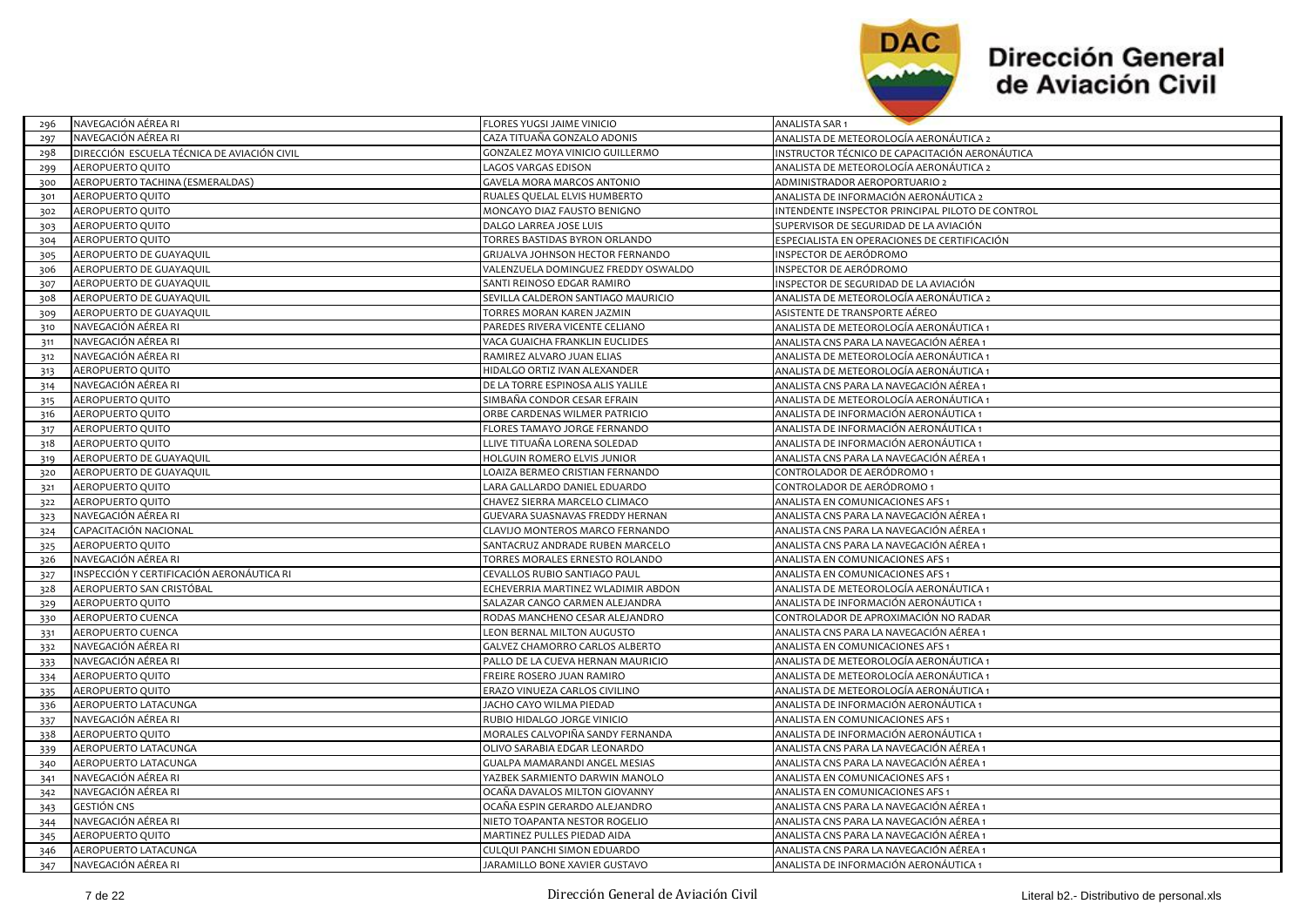

| 348 | AEROPUERTO QUITO                                | BAZANTES CHICO DANILO EDUARDO      | ANALISTA DE INFORMACION AERONAUTICA 1                |
|-----|-------------------------------------------------|------------------------------------|------------------------------------------------------|
| 349 | AEROPUERTO CUENCA                               | CARRILLO CRESPO LORENA MARIUXI     | CONTROLADOR DE AERÓDROMO 1                           |
| 350 | NAVEGACIÓN AÉREA RI                             | PIEDRA RAMIREZ EDWIN MAURICIO      | ANALISTA CNS PARA LA NAVEGACIÓN AÉREA 1              |
| 351 | AEROPUERTO QUITO                                | FLORES LLANOS ZOILA ELOIZA         | ANALISTA CNS PARA LA NAVEGACIÓN AÉREA 1              |
| 352 | AEROPUERTO QUITO                                | SAENZ REVELO ANGELA BELEN          | ANALISTA DE INFORMACIÓN AERONÁUTICA 1                |
| 353 | AEROPUERTO QUITO                                | TOAPANTA BANDA BAYRON ALEXANDER    | ANALISTA CNS PARA LA NAVEGACIÓN AÉREA 1              |
| 354 | AEROPUERTO QUITO                                | PACHECO GONZALEZ ANDRES ENRIQUE    | ANALISTA CNS PARA LA NAVEGACIÓN AÉREA 1              |
| 355 | DIRECCIÓN DE SEGURIDAD Y PREVENCIÓN AERONÁUTICA | HERRERA FERNANDEZ JORGE PATRICIO   | ESPECIALISTA AVSEC 2                                 |
| 356 | DIRECCIÓN DE INFRAESTRUCTURA AEROPORTUARÍA      | MEJIA PEÑAHERRERA EDGAR ROBERTO    | SUPERVISOR DE OPERACIONES DE COMBUSTIBLE DE AVIACIÓN |
| 357 | DIRECCIÓN DE SERVICIOS DE NAVEGACIÓN AÉREA      | DAVALOS BERNIS FREDDY RENATO       | SUPERVISOR DE OPERACIONES DE COMBUSTIBLE DE AVIACIÓN |
| 358 | AEROPUERTO QUITO                                | HERRERA ZAPATA OLGER MARCELO       | ANALISTA DE INFORMACIÓN AERONÁUTICA 1                |
| 359 | AEROPUERTO QUITO                                | SANTAMARIA CASTILLO MARIA BELEN    | ANALISTA CNS PARA LA NAVEGACIÓN AÉREA 1              |
| 360 | NAVEGACIÓN AÉREA RI                             | DAVALOS ALBUJA WINSOR JUNIOR       | ANALISTA EN COMUNICACIONES AFS 1                     |
| 361 | NAVEGACIÓN AÉREA RI                             | PAZOS DUQUE LOTARIO ERNESTO        | ANALISTA EN COMUNICACIONES AFS 1                     |
| 362 | NAVEGACIÓN AÉREA RI                             | PAEZ CHANGOTASIG MARTHA ISABEL     | ANALISTA CNS PARA LA NAVEGACIÓN AÉREA 1              |
| 363 | AEROPUERTO QUITO                                | SUAREZ JARAMILLO HECTOR FERNANDO   | ANALISTA DE INFORMACIÓN AERONÁUTICA 1                |
| 364 | NAVEGACIÓN AÉREA RI                             | GALLARDO GALLARDO LAURO FRANCISCO  | ANALISTA CNS PARA LA NAVEGACIÓN AÉREA 1              |
| 365 | AEROPUERTO COCA                                 | BAEZ SANTIANA DIEGO FERNANDO       | CONTROLADOR DE AERÓDROMO 1                           |
| 366 | AEROPUERTO LA TOMA (LOJA)                       | ALTAMIRANO ACURIO RAUL MAURICIO    | CONTROLADOR DE AERÓDROMO 1                           |
| 367 | AEROPUERTO LA TOMA (LOJA)                       | RIVAS MORA TERESA DE JESUS         | ANALISTA DE METEOROLOGÍA AERONÁUTICA 1               |
| 368 | AEROPUERTO LA TOMA (LOJA)                       | ROMERO IBARRA SANTIAGO VINICIO     | ANALISTA CNS PARA LA NAVEGACIÓN AÉREA 1              |
| 369 | AEROPUERTO LA TOMA (LOJA)                       | CORREA GUAMAN JUAN OSWALDO         | INSPECTOR DESPACHADOR DE VUELO 2                     |
| 370 | AEROPUERTO LA TOMA (LOJA)                       | VERDESOTO LEMA MARCO ANTONIO       | ANALISTA DE METEOROLOGÍA AERONÁUTICA 1               |
| 371 | AEROPUERTO LA TOMA (LOJA)                       | ROMERO IBARRA DELFOS REMIGIO       | INSPECTOR DESPACHADOR DE VUELO 2                     |
| 372 | AEROPUERTO DE GUAYAQUIL                         | LOYOLA ALAMA SILVIA ALEXANDRA      | CONTROLADOR DE AERÓDROMO 1                           |
| 373 | AEROPUERTO DE GUAYAQUIL                         | RIVADENEIRA LAGOS NATHALY HAYMETH  | <b>SECRETARIA</b>                                    |
| 374 | AEROPUERTO DE GUAYAQUIL                         | MOROCHO TINOCO JHONNY FRANCISCO    | TÉCNICO CNS PARA LA NAVEGACIÓN AÉREA                 |
| 375 | AEROPUERTO CUENCA                               | CAMPOVERDE PATIÑO JUAN CARLOS      | CONTROLADOR DE AERÓDROMO 1                           |
| 376 | AEROPUERTO CUENCA                               | NIVICELA PULLA MAYRA PATRICIA      | INSPECTOR DE AERÓDROMO                               |
| 377 | AEROPUERTO RIOBAMBA                             | CISNEROS INCA LILIANA PATRICIA     | ANALISTA DE METEOROLOGÍA AERONÁUTICA 1               |
| 378 | AEROPUERTO DE GUAYAQUIL                         | MEJIA ZAMBRANO JEAN PAUL           | CONTROLADOR DE AERÓDROMO 1                           |
| 379 | AEROPUERTO LATACUNGA                            | ULLOA LARA LUIS RODRIGO            | ANALISTA DE METEOROLOGÍA AERONÁUTICA 1               |
| 380 | AEROPUERTO LATACUNGA                            | VARGAS PAZMIÑO JOSE ABELARDO       | ANALISTA DE METEOROLOGÍA AERONÁUTICA 1               |
| 381 | AEROPUERTO LATACUNGA                            | TOBAR BERRAZUETA PAULINA FRANCISCA | ANALISTA DE INFORMACIÓN AERONÁUTICA 1                |
| 382 | AEROPUERTO QUITO                                | QUISHPE OÑA CARLOS ALBERTO         | ANALISTA DE INFORMACIÓN AERONÁUTICA 1                |
| 383 | AEROPUERTO LATACUNGA                            | PASOCHOA NUÑEZ TEOFILO EDUARDO     | ANALISTA DE INFORMACIÓN AERONÁUTICA 1                |
| 384 | AEROPUERTO LATACUNGA                            | JIMENEZ GARCIA BYRON RODRIGO       | CONTROLADOR DE AERÓDROMO 2                           |
| 385 | AEROPUERTO LATACUNGA                            | MARTINEZ SEGOVIA MYRIAM ELENA      | ANALISTA DE INFORMACIÓN AERONÁUTICA 1                |
| 386 | AEROPUERTO LATACUNGA                            | MARTINEZ SEGOVIA ALBA JEANETTE     | INSPECTOR DESPACHADOR DE VUELO 2                     |
| 387 | AEROPUERTO LATACUNGA                            | CUNALATA CORDOVA CARLOS DAVID      | INSPECTOR DESPACHADOR DE VUELO 2                     |
| 388 | <b>AEROPUERTO SHELL</b>                         | VILLACIS GUERRON LENIN ANIBAL      | ANALISTA DE INFORMACIÓN AERONÁUTICA 1                |
| 389 | AEROPUERTO LATACUNGA                            | BUENAÑO GONZALEZ GLORIA IRENE      | ANALISTA DE INFORMACIÓN AERONÁUTICA 1                |
| 390 | <b>AEROPUERTO SHELL</b>                         | RIOS TORO MARIA GABRIELA           | INSPECTOR DESPACHADOR DE VUELO 2                     |
| 391 | AEROPUERTO LATACUNGA                            | MIRANDA GUEVARA RICHARD PAUL       | ANALISTA CNS PARA LA NAVEGACIÓN AÉREA 1              |
| 392 | GESTIÓN OPERATIVA EMPRESARIAL                   | FLORES SARZOSA EDWIN REMBERTO      | OPERADOR DE DESPACHO DE COMBUSTIBLES                 |
| 393 | AEROPUERTO TULCÁN                               | ROSERO VILLARREAL JEFFERSON OMAR   | ANALISTA DE METEOROLOGÍA AERONÁUTICA 1               |
| 394 | AEROPUERTO TULCÁN                               | VILLARREAL MEDINA SEGUNDO MANUEL   | INSPECTOR DESPACHADOR DE VUELO 2                     |
| 395 | AEROPUERTO TULCÁN                               | FIERRO MONTENEGRO JULIO EDIBERTO   | ANALISTA DE METEOROLOGÍA AERONÁUTICA 1               |
| 396 | AEROPUERTO TULCÁN                               | BOLAÑOS JACOME SIXTO BAYARDO       | CONTROLADOR DE AERÓDROMO 1                           |
| 397 | AEROPUERTO TULCÁN                               | LOPEZ BASTIDAS PEDRO VINICIO       | CONTROLADOR DE AERÓDROMO 1                           |
| 398 | <b>AEROPUERTO CUENCA</b>                        | CARRANCO PIEDRA JAIME VICENTE      | ANALISTA CNS PARA LA NAVEGACIÓN AÉREA 1              |
| 399 | AEROPUERTO CUENCA                               | ENCALADA BRAVO PABLO DAVID         | ANALISTA CNS PARA LA NAVEGACIÓN AÉREA 1              |
|     |                                                 |                                    |                                                      |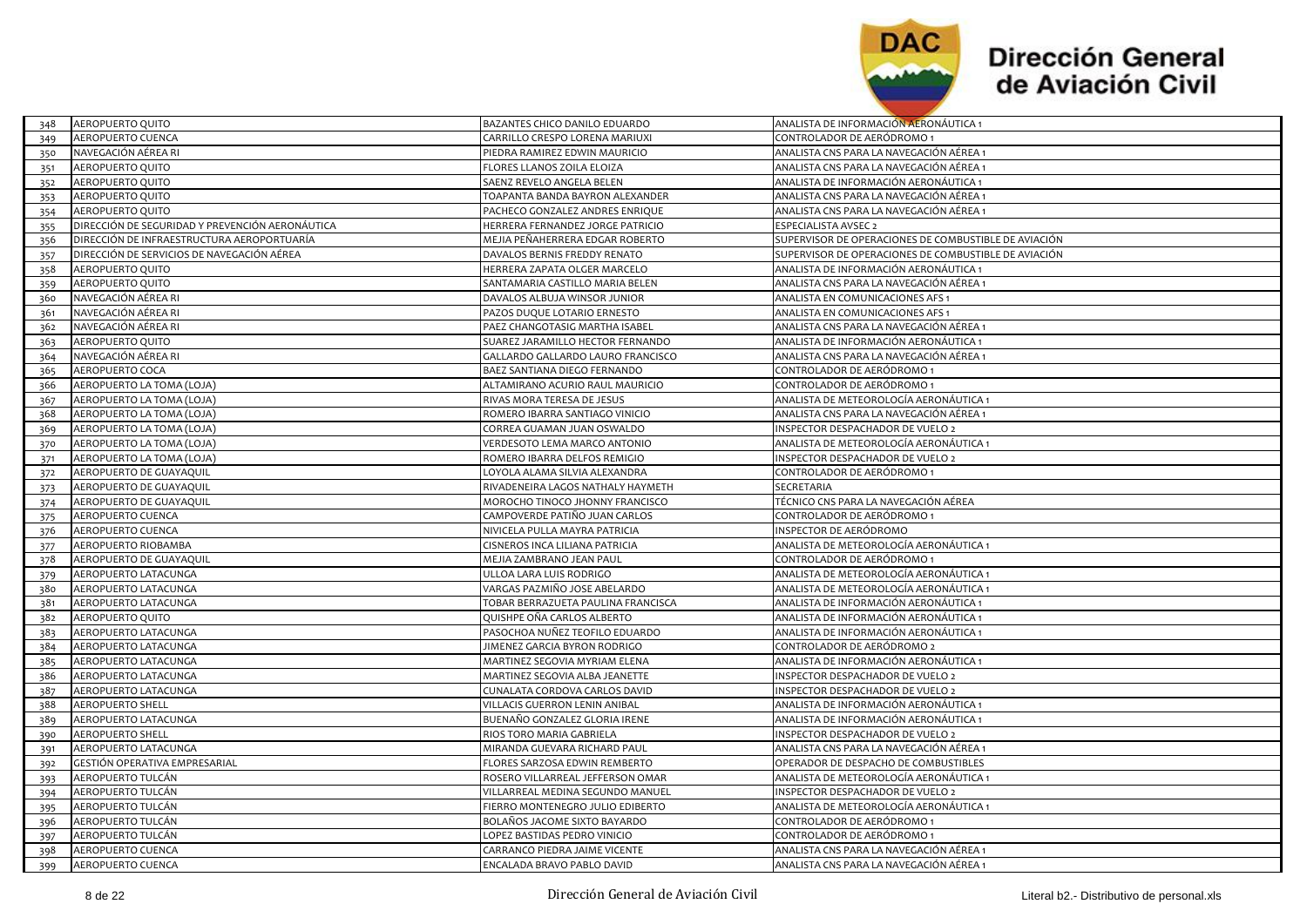

 $\overline{\phantom{a}}$ 

| 400 | AEROPUERTO CUENCA                          | MENDEZ GOMEZ ANA ELIZABETH          | CONTROLADOR DE AERODROMO 1               |
|-----|--------------------------------------------|-------------------------------------|------------------------------------------|
| 401 | <b>AEROPUERTO MANTA</b>                    | INTRIAGO ALCIVAR JORGE LUIS         | CONTROLADOR DE AERÓDROMO 1               |
| 402 | AEROPUERTO MANTA                           | ZAPATA PARRAGA MARIANO DARIO        | CONTROLADOR DE AERÓDROMO 1               |
| 403 | AEROPUERTO MANTA                           | ACOSTA VELASQUEZ CHRISTIAN EVAN     | CONTROLADOR DE AERÓDROMO 1               |
| 404 | AEROPUERTO MANTA                           | SANCHEZ FLORES MELANY LISSETTE      | CONTROLADOR DE AERÓDROMO 1               |
| 405 | <b>AEROPUERTO MANTA</b>                    | ZAMBRANO PARRALES JOHANNA LISSETTE  | CONTROLADOR DE AERÓDROMO 2               |
| 406 | <b>AEROPUERTO MANTA</b>                    | LASCANO CALDERON KARINA ISABEL      | ANALISTA DE INFORMACIÓN AERONÁUTICA 1    |
| 407 | <b>AEROPUERTO MANTA</b>                    | OCAMPO INTRIAGO JOSE OLIVER         | ANALISTA DE METEOROLOGÍA AERONÁUTICA 1   |
| 408 | AEROPUERTO MANTA                           | BRITO DILLON EDUARDO VINICIO        | ANALISTA DE METEOROLOGÍA AERONÁUTICA 1   |
| 409 | AEROPUERTO MANTA                           | ORTEGA ZAMBRANO LUIS LEONARDO       | ANALISTA DE METEOROLOGÍA AERONÁUTICA 1   |
| 410 | AEROPUERTO MANTA                           | ALMEIDA ALBUJA WILSON GERARDO       | ANALISTA DE METEOROLOGÍA AERONÁUTICA 1   |
| 411 | AEROPUERTO CUENCA                          | ORDOÑEZ SANCHEZ CARLOS ALBERTO      | CONTROLADOR DE AERÓDROMO 1               |
| 412 | AEROPUERTO MANTA                           | ZAPATA MENESES FRANKLIN GEOVANNY    | ANALISTA DE METEOROLOGÍA AERONÁUTICA 1   |
| 413 | AEROPUERTO MANTA                           | PAZOS HEREDIA JAVIER DARIO          | INSPECTOR DESPACHADOR DE VUELO 2         |
| 414 | AEROPUERTO MANTA                           | ALMEIDA ALBUJA BYRON GUSTAVO        | ANALISTA CNS PARA LA NAVEGACIÓN AÉREA 1  |
| 415 | AEROPUERTO MANTA                           | BONILLA SUAREZ JORGE JAVIER         | ANALISTA DE METEOROLOGÍA AERONÁUTICA 1   |
| 416 | <b>AEROPUERTO MANTA</b>                    | CHANCAY PACHECO ROBERTH ANTONIO     | ANALISTA DE INFORMACIÓN AERONÁUTICA 1    |
| 417 | <b>AEROPUERTO MANTA</b>                    | CAIZA GUACHAMIN LUIS RIGOBERTO      | ANALISTA DE INFORMACIÓN AERONÁUTICA 1    |
| 418 | AEROPUERTO DE GUAYAQUIL                    | MAZON MARTILLO MARIO FERNANDO       | ANALISTA DE INFORMACIÓN AERONÁUTICA 1    |
| 419 | INSPECCIÓN Y CERTIFICACIÓN AERONÁUTICA RII | ESPARZA ESTEVEZ EDWIN LENIN         | INSPECTOR OPERACIONES DE VUELO           |
| 420 | INSPECCIÓN Y CERTIFICACIÓN AERONÁUTICA RII | CAICEDO JIMENEZ CRISTIAN MAURICIO   | INSPECTOR DESPACHADOR DE VUELO 2         |
| 421 | INSPECCIÓN Y CERTIFICACIÓN AERONÁUTICA RII | CASTRO ESPINOZA GINA GLENDA         | FISIOTERAPISTA DE ATENCIÓN INSTITUCIONAL |
| 422 | AEROPUERTO DE GUAYAQUIL                    | POLIT CHACON FERNANDO GUILLERMO     | ANALISTA DE INFORMACIÓN AERONÁUTICA 1    |
| 423 | AEROPUERTO DE GUAYAQUIL                    | QUINDE MUÑOZ WASHINGTON WILFRIDO    | ANALISTA CNS PARA LA NAVEGACIÓN AÉREA 1  |
| 424 | AEROPUERTO DE GUAYAQUIL                    | GAVILANEZ SECAIRA JAVIER ENRIQUE    | ANALISTA CNS PARA LA NAVEGACIÓN AÉREA 1  |
| 425 | AEROPUERTO DE GUAYAQUIL                    | TAPIA YAGUAL NANCY KARINA           | ANALISTA CNS PARA LA NAVEGACIÓN AÉREA 1  |
| 426 | AEROPUERTO DE GUAYAQUIL                    | ULLOA PEREZ SEGUNDO NEPTALI         | ANALISTA EN COMUNICACIONES AFS 1         |
| 427 | INSPECCIÓN Y CERTIFICACIÓN AERONÁUTICA RII | SOTO VERA LAURA PATRICIA            | INSPECTOR DESPACHADOR DE VUELO 2         |
| 428 | AEROPUERTO DE GUAYAQUIL                    | ESPINOZA ROSADO MARIA DE FATIMA     | ANALISTA CNS PARA LA NAVEGACIÓN AÉREA 1  |
| 429 | AEROPUERTO DE GUAYAQUIL                    | CASTILLO DEL PEZO EFREN ANTONIO     | ANALISTA CNS PARA LA NAVEGACIÓN AÉREA 1  |
| 430 | AEROPUERTO DE GUAYAQUIL                    | CALLE FLORES KATHERINE MICHELLE     | CONTROLADOR DE AERÓDROMO 1               |
| 431 | AEROPUERTO DE GUAYAQUIL                    | TEJENA CASTILLO OSCAR OSWALDO       | ANALISTA CNS PARA LA NAVEGACIÓN AÉREA 1  |
| 432 | AEROPUERTO DE GUAYAQUIL                    | BERMEO MINCHALA EDGAR PATRICIO      | ANALISTA CNS PARA LA NAVEGACIÓN AÉREA 1  |
| 433 | AEROPUERTO DE GUAYAQUIL                    | UVIDIA ANDRADE VERONICA ROSARIO     | ANALISTA CNS PARA LA NAVEGACIÓN AÉREA 1  |
| 434 | AEROPUERTO DE GUAYAQUIL                    | RAMOS LEON JHON ISMAEL              | ANALISTA DE INFORMACIÓN AERONÁUTICA 1    |
| 435 | AEROPUERTO DE GUAYAQUIL                    | ROMAN BARRAGAN GABRIELA VERONICA    | ANALISTA DE METEOROLOGÍA AERONÁUTICA 1   |
| 436 | AEROPUERTO DE GUAYAQUIL                    | SOLORZANO ROMERO DIEGO MAURICIO     | ANALISTA DE METEOROLOGÍA AERONÁUTICA 2   |
| 437 | AEROPUERTO DE GUAYAQUIL                    | POZO TATES FRANKLIN RODRIGO         | ANALISTA DE INFORMACIÓN AERONÁUTICA 1    |
| 438 | AEROPUERTO DE GUAYAQUIL                    | CASTILLO RIVERA JULIANA MAGALY      | ANALISTA DE METEOROLOGÍA AERONÁUTICA 1   |
| 439 | AEROPUERTO DE GUAYAQUIL                    | LOZA GAVILANES IVAN ANDRES          | CONTROLADOR DE AERÓDROMO 1               |
| 440 | AEROPUERTO DE GUAYAQUIL                    | PUENTE SILVA JHON ANTONIO           | ANALISTA DE INFORMACIÓN AERONÁUTICA 1    |
| 441 | AEROPUERTO DE GUAYAQUIL                    | VELASTEGUI ALVARADO MARIA ALEXANDRA | CONTROLADOR DE AERÓDROMO 1               |
| 442 | AEROPUERTO DE GUAYAQUIL                    | BARCHI RODRIGUEZ ALVARO RODRIGO     | CONTROLADOR DE AERÓDROMO 1               |
| 443 | AEROPUERTO DE GUAYAQUIL                    | MOSQUERA MORQUECHO PATRICIO ARTURO  | ANALISTA CNS PARA LA NAVEGACIÓN AÉREA 1  |
| 444 | AEROPUERTO DE GUAYAQUIL                    | PINOS CHANCAY JOSE ANTONIO          | ANALISTA DE INFORMACIÓN AERONÁUTICA 1    |
| 445 | ADMINISTRATIVO FINANCIERO                  | SALAS COLOMA ISABEL ANGELA          | ANALISTA FINANCIERO 1                    |
| 446 | AEROPUERTO DE GUAYAQUIL                    | MARTINEZ MARTINEZ CELSO FABIAN      | ANALISTA DE INFORMACIÓN AERONÁUTICA 1    |
| 447 | NAVEGACIÓN AÉREA RII                       | PEREZ VELEZ JESSICA PETITA          | ANALISTA EN COMUNICACIONES AFS 1         |
| 448 | AEROPUERTO DE GUAYAQUIL                    | PEÑA SAN LUCAS JUAN CARLOS          | INSPECTOR DE SEGURIDAD DE LA AVIACIÓN    |
| 449 | AEROPUERTO DE GUAYAQUIL                    | ALOMOTO CATOTA EDUARDO XAVIER       | ANALISTA DE METEOROLOGÍA AERONÁUTICA 1   |
| 450 | AEROPUERTO DE GUAYAQUIL                    | BAYAS FERNANDEZ CESAR JAVIER        | ANALISTA DE INFORMACIÓN AERONÁUTICA 1    |
| 451 | AEROPUERTO DE GUAYAQUIL                    | RAMIREZ GUEVARA NELSON RAUL         | ANALISTA DE INFORMACIÓN AERONÁUTICA 1    |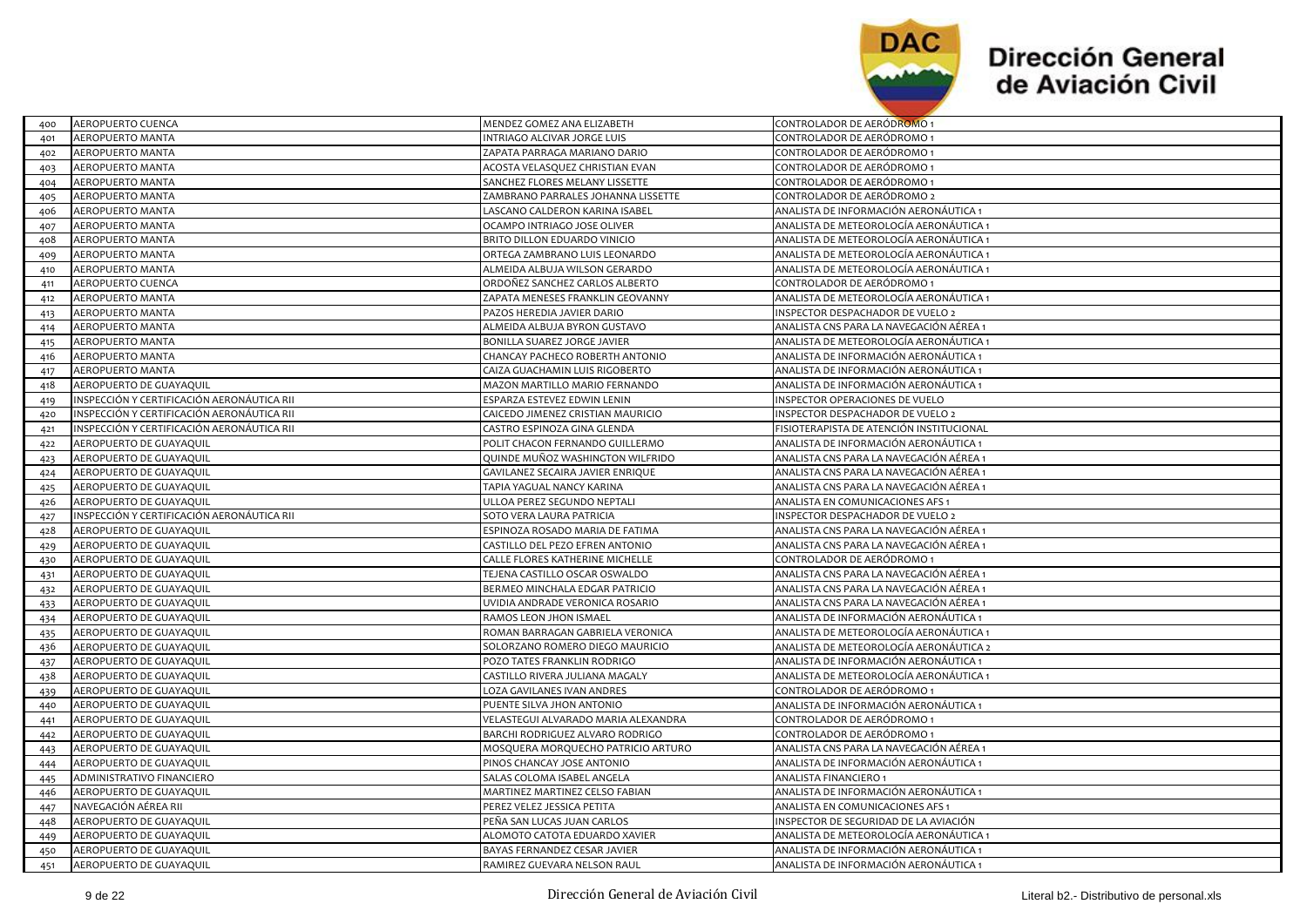

| 452 | AEROPUERTO DE GUAYAQUIL                    | MIRANDA GUEVARA MIGUEL ANGEL          | ANALISTA CNS PARA LA NAVEGACION AEREA 1     |
|-----|--------------------------------------------|---------------------------------------|---------------------------------------------|
| 453 | AEROPUERTO DE GUAYAQUIL                    | RECALDE SANCHEZ JOSE VICENTE          | ANALISTA DE INFORMACIÓN AERONÁUTICA 1       |
| 454 | INSPECCIÓN Y CERTIFICACIÓN AERONÁUTICA RII | MURRIETA OQUENDO SOLANGE CATHERINE    | NSPECTOR DESPACHADOR DE VUELO 2             |
| 455 | INSPECCIÓN Y CERTIFICACIÓN AERONÁUTICA RII | MALDONADO VIVANCO CESAR LENIN         | ESPECIALISTA CNS PARA LA NAVEGACIÓN AÉREA 1 |
| 456 | AEROPUERTO DE GUAYAQUIL                    | ARIAS JURADO LUIS ALBERTO             | ANALISTA DE INFORMACIÓN AERONÁUTICA 1       |
| 457 | AEROPUERTO DE GUAYAQUIL                    | ARGUDO GUZMAN BORIS JOSE              | ANALISTA DE INFORMACIÓN AERONÁUTICA 1       |
| 458 | AEROPUERTO DE GUAYAQUIL                    | VITERI MACIAS STEVEN RONALD           | ANALISTA DE INFORMACIÓN AERONÁUTICA 1       |
| 459 | AEROPUERTO DE GUAYAQUIL                    | ROSERO MEJIA ANDREA NATHALY           | CONTROLADOR DE AERÓDROMO 1                  |
| 460 | AEROPUERTO DE GUAYAQUIL                    | ARTEAGA MONTENEGRO JORGE LUIS         | CONTROLADOR DE AERÓDROMO 1                  |
| 461 | AEROPUERTO DE GUAYAQUIL                    | GRANDA ENCALADA ANTONIO FIDEL         | NSPECTOR DESPACHADOR DE VUELO 2             |
| 462 | <b>FINANCIERO RII</b>                      | PLAZA GUEVARA VERONICA LISSETTE       | ANALISTA FINANCIERO 1                       |
| 463 | AEROPUERTO DE GUAYAQUIL                    | APOLO CAICEDO VICTOR HUGO             | ANALISTA DE INFORMACIÓN AERONÁUTICA 1       |
| 464 | INSPECCIÓN Y CERTIFICACIÓN AERONÁUTICA RII | VALVERDE YEPEZ MYRIAM JEANNET         | ANALISTA DE SEGUROS AERONÁUTICOS 1          |
| 465 | AEROPUERTO DE GUAYAQUIL                    | CEDEÑO OVIEDO JORGE ADRIAN            | ANALISTA DE INFORMACIÓN AERONÁUTICA 1       |
| 466 | AEROPUERTO DE GUAYAQUIL                    | MORENO DELGADO MARCO GUILLERMO        | ANALISTA CNS PARA LA NAVEGACIÓN AÉREA 1     |
| 467 | AEROPUERTO DE GUAYAQUIL                    | DUCHI SILVA WALTER EGIDIO             | ANALISTA CNS PARA LA NAVEGACIÓN AÉREA 1     |
| 468 | AEROPUERTO DE GUAYAQUIL                    | JARAMILLO HEREDIA CHRISTIAN EDUARDO   | ANALISTA DE INFORMACIÓN AERONÁUTICA 1       |
| 469 | AEROPUERTO DE GUAYAQUIL                    | VILLACRES VALAREZO ALISON ANDREA      | CONTROLADOR DE AERÓDROMO 1                  |
| 470 | AEROPUERTO DE GUAYAQUIL                    | ORTIZ CONTRERAS WILSON DANIEL         | CONTROLADOR DE AERÓDROMO 1                  |
| 471 | AEROPUERTO MANTA                           | CORONADO MARTINEZ MARIA FERNANDA      | CONTROLADOR DE AERÓDROMO 1                  |
| 472 | AEROPUERTO TACHINA (ESMERALDAS)            | QUIÑONEZ CHANCAY CRISTIAN RENAN       | ANALISTA DE METEOROLOGÍA AERONÁUTICA 1      |
| 473 | AEROPUERTO TACHINA (ESMERALDAS)            | EGAS GARCIA EDGAR EDUARDO             | ANALISTA DE METEOROLOGÍA AERONÁUTICA 1      |
| 474 | AEROPUERTO TULCÁN                          | VENEGAS RECALDE EDWIN ULISES          | CONTROLADOR DE AERÓDROMO 1                  |
| 475 | AEROPUERTO DE SANTA ROSA                   | JIMENEZ ORTIZ EDISON JOWAR            | <b>INSPECTOR DESPACHADOR DE VUELO 2</b>     |
| 476 | AEROPUERTO DE SANTA ROSA                   | ALMEIDA GUDIÑO CHRISTIAN GUSTAVO      | ANALISTA DE METEOROLOGÍA AERONÁUTICA 1      |
| 477 | NAVEGACIÓN AÉREA RII                       | ALARCON FAJARDO ROBERTO CARLOS        | ADMINISTRADOR AEROPORTUARIO 1               |
| 478 | AEROPUERTO DE GUAYAQUIL                    | MEJIA RICAURTE GABRIELA CAROLINA      | CONTROLADOR DE AERÓDROMO 1                  |
| 479 | NAVEGACIÓN AÉREA RI                        | CONDOR SIMBAÑA EDGAR RAMIRO           | ANALISTA DE INFORMACIÓN AERONÁUTICA 1       |
| 480 | AEROPUERTO COCA                            | GUALOTUÑA GUEVARA FREDDY ALBERTO      | ANALISTA DE METEOROLOGÍA AERONÁUTICA 1      |
| 481 | NAVEGACIÓN AÉREA RI                        | RIOS TORO OSCAR GABRIEL               | CONTROLADOR DE AERÓDROMO 1                  |
| 482 | <b>AEROPUERTO SHELL</b>                    | MASABANDA GUANCHA ALEXANDRA ELIZABETH | CONTROLADOR DE AERÓDROMO 1                  |
| 483 | AEROPUERTO COCA                            | PACHECO JARAMILLO OSCAR ALEXANDER     | ANALISTA DE INFORMACIÓN AERONÁUTICA 1       |
| 484 | AEROPUERTO NUEVA LOJA                      | CHUGA ENRIQUEZ MARCO ANTONIO          | ANALISTA DE METEOROLOGÍA AERONÁUTICA 1      |
| 485 | AEROPUERTO QUITO                           | GALVEZ NICOLALDE DANIEL MAURICIO      | ANALISTA DE METEOROLOGÍA AERONÁUTICA 1      |
| 486 | AEROPUERTO NUEVA LOJA                      | PEREZ YEPEZ JOHNNY SILVERIO           | <b>INSPECTOR DESPACHADOR DE VUELO 2</b>     |
| 487 | AEROPUERTO NUEVA LOJA                      | CAZA ZAGAL ANDREA SARAHI              | CONTROLADOR DE AERÓDROMO 1                  |
| 488 | <b>AEROPUERTO SHELL</b>                    | CUNALATA CORDOVA EDWIN SANTIAGO       | CONTROLADOR DE AERÓDROMO 1                  |
| 489 | <b>AEROPUERTO SHELL</b>                    | FLORES RODRIGUEZ NELSON IVAN          | CONTROLADOR DE AERÓDROMO 1                  |
| 490 | <b>AEROPUERTO SHELL</b>                    | SALAN TORRES PAUL ISRAEL              | CONTROLADOR DE AERÓDROMO 1                  |
| 491 | <b>AEROPUERTO SHELL</b>                    | SOLORZANO SOLORZANO MARIO GONZALO     | ANALISTA DE METEOROLOGÍA AERONÁUTICA 1      |
| 492 | <b>AEROPUERTO SHELL</b>                    | CABRERA VIVANCO FREDY BOLIVAR         | ANALISTA DE INFORMACIÓN AERONÁUTICA 1       |
| 493 | <b>AEROPUERTO SHELL</b>                    | CISNEROS FONSECA MIGUEL ANGEL         | ANALISTA CNS PARA LA NAVEGACIÓN AÉREA 1     |
| 494 | AEROPUERTO SHELL                           | ANDINO GAVIDIA JOHNNY FABRICIO        | <b>INSPECTOR DESPACHADOR DE VUELO 2</b>     |
| 495 | <b>AEROPUERTO SHELL</b>                    | RAMOS NAVEDA EDISON GIOVANNY          | ANALISTA DE INFORMACIÓN AERONÁUTICA 1       |
| 496 | <b>AEROPUERTO SHELL</b>                    | TAMAYO ESCOBAR MAYRA ALEJANDRA        | CONTROLADOR DE AERÓDROMO 1                  |
| 497 | <b>AEROPUERTO SHELL</b>                    | ANDINO GAVIDIA PAOLA ODERAY           | ANALISTA DE INFORMACIÓN AERONÁUTICA 1       |
| 498 | <b>AEROPUERTO SHELL</b>                    | ORTIZ JARA LENIN GUALBERTO            | ANALISTA DE METEOROLOGÍA AERONÁUTICA 1      |
| 499 | <b>AEROPUERTO SHELL</b>                    | MONTENEGRO CAJAMARCA PATRICIO RAMIRO  | CONTROLADOR DE AERÓDROMO 1                  |
| 500 | <b>AEROPUERTO SHELL</b>                    | PACHECO ESPIN DANIELA FERNANDA        | ANALISTA DE METEOROLOGÍA AERONÁUTICA 1      |
| 501 | <b>AEROPUERTO SHELL</b>                    | NARANJO CABRERA JAIME PATRICIO        | BOMBERO AERONÁUTICO                         |
| 502 | <b>FINANCIERO RIII</b>                     | VALLADOLID NOA NANCY JAQUELINE        | ANALISTA FINANCIERO 1                       |
| 503 | <b>AEROPUERTO SHELL</b>                    | OCAÑA CHUGA JOHANA PAOLA              | CONTROLADOR DE AERÓDROMO 1                  |
|     |                                            |                                       |                                             |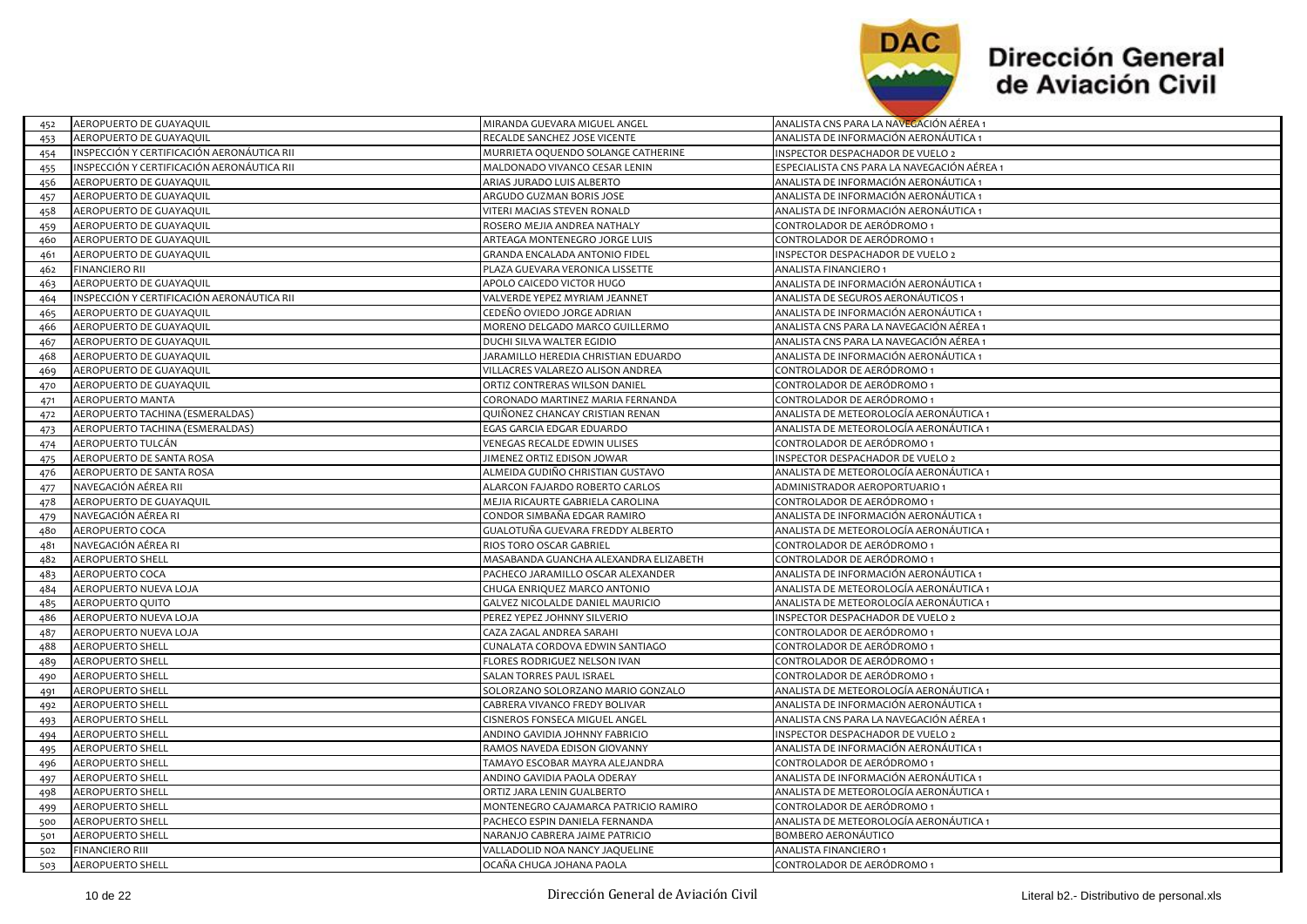

 $\overline{\phantom{a}}$ 

| 504 | AEROPUERTO TENA                            | QUINONEZ CEDILLO JAIME ANTONIO           | ANALISTA DE METEOROLOGIA AERONAUTICA 1     |
|-----|--------------------------------------------|------------------------------------------|--------------------------------------------|
| 505 | <b>AEROPUERTO SHELL</b>                    | QUISHPI ZISA JAIME FERNANDO              | BOMBERO AERONÁUTICO                        |
| 506 | <b>AEROPUERTO SHELL</b>                    | LINTON MUÑOZ ALVARO VLADIMIR             | BOMBERO AERONÁUTICO                        |
| 507 | <b>FINANCIERO RIII</b>                     | QUICHIMBO VINTIMILLA JOSE DIEGO          | ANALISTA FINANCIERO 1                      |
| 508 | AEROPUERTO TENA                            | VARGAS COELLO HENRY JULIER               | CONTROLADOR DE AERÓDROMO 1                 |
| 509 | <b>AEROPUERTO TENA</b>                     | VEGA AGUILAR EVELYN PATRICIA             | CONTROLADOR DE AERÓDROMO 2                 |
| 510 | <b>AEROPUERTO MACAS</b>                    | DELGADO ROMERO MARCO VINICIO             | INSPECTOR DESPACHADOR DE VUELO 2           |
| 511 | AEROPUERTO LATACUNGA                       | <b>GUERRERO NARANJO PABLO ALEX</b>       | ANALISTA DE METEOROLOGÍA AERONÁUTICA 1     |
| 512 | <b>AEROPUERTO SHELL</b>                    | BATALLAS ESCOBAR LORENA DEL PILAR        | CONTROLADOR DE AERÓDROMO 1                 |
| 513 | AEROPUERTO MACAS                           | REVELO CESAR WLADIMIR                    | INSPECTOR DESPACHADOR DE VUELO 2           |
| 514 | AEROPUERTO MACAS                           | NETO REINOSO RODRIGO GERARDO             | ANALISTA DE METEOROLOGÍA AERONÁUTICA 1     |
| 515 | AEROPUERTO MACAS                           | VELASTEGUI PARRA MAURICIO JAVIER         | ANALISTA CNS PARA LA NAVEGACIÓN AÉREA 1    |
| 516 | <b>AEROPUERTO SHELL</b>                    | <b>CISNEROS GUZMAN FREDY ARMANDO</b>     | CONTROLADOR DE AERÓDROMO 1                 |
| 517 | AEROPUERTO MACAS                           | MONTENEGRO MEJIA CARLOS EDUARDO          | ANALISTA DE METEOROLOGÍA AERONÁUTICA 1     |
| 518 | <b>AEROPUERTO SHELL</b>                    | PAREDES CASTRO RAUL ISRAEL               | CONTROLADOR DE AERÓDROMO 1                 |
| 519 | AEROPUERTO TAISHA                          | PAVON JARAMILLO AIDA ELIZABETH           | CONTROLADOR DE AERÓDROMO 1                 |
| 520 | AEROPUERTO SAN CRISTÓBAL                   | VALENCIA VEGA TANIA LORENA               | CONTROLADOR DE AERÓDROMO 1                 |
| 521 | AEROPUERTO SAN CRISTÓBAL                   | OCHOA BUSTOS CHARLIE JAVIER              | CONTROLADOR DE AERÓDROMO 1                 |
| 522 | AEROPUERTO SAN CRISTÓBAL                   | RAMIREZ VALLE JOSE ANGEL                 | ANALISTA DE METEOROLOGÍA AERONÁUTICA 1     |
| 523 | AEROPUERTO DE GUAYAQUIL                    | ROMERO IBARRA FELIPE PATRICIO            | CONTROLADOR RADAR APP                      |
| 524 | AEROPUERTO DE ISABELA                      | JACOME CRUZ RAUL VICENTE                 | INSPECTOR DESPACHADOR DE VUELO 2           |
| 525 | AEROPUERTO BALTRA                          | CHANGO ALGUIAR ELSA MARINA               | ANALISTA DE INFORMACIÓN AERONÁUTICA 1      |
| 526 | AEROPUERTO BALTRA                          | GUERRERO CULQUICONDOR AMPARITO ELIZABETH | ANALISTA DE INFORMACIÓN AERONÁUTICA 1      |
| 527 | AEROPUERTO BALTRA                          | AYALA ANDRADE CARLOS ANDRES              | CONTROLADOR DE AERÓDROMO 1                 |
| 528 | AEROPUERTO BALTRA                          | SALAZAR NEIRA ANDRES GABRIEL             | CONTROLADOR DE AERÓDROMO 1                 |
| 529 | AEROPUERTO QUITO                           | VASQUEZ NAUPARI HECTOR ENRIQUE           | TÉCNICO CNS PARA LA NAVEGACIÓN AÉREA       |
| 530 | INSPECCIÓN Y CERTIFICACIÓN AERONÁUTICA RI  | MAITA BARRERA AIDA PAULINA               | ENFERMERA DE ATENCIÓN INSTITUCIONAL        |
| 531 | AEROPUERTO LA TOMA (LOJA)                  | RIOS MAGALI GIENITT                      | SUPERVISOR DE SEGURIDAD DE LA AVIACIÓN     |
| 532 | AEROPUERTO TULCÁN                          | VIVAS BOLAÑOS EDWIN ALIRIO               | SUPERVISOR DE SEGURIDAD DE LA AVIACIÓN     |
| 533 | AEROPUERTO MANTA                           | HOLGUIN BRIONES GONZALO PACATO           | SUPERVISOR DE SEGURIDAD DE LA AVIACIÓN     |
| 534 | AEROPUERTO DE GUAYAQUIL                    | HUERTA PINARGOTE ASTER GUSTAVO ENRIQUE   | TÉCNICO CNS PARA LA NAVEGACIÓN AÉREA       |
| 535 | AEROPUERTO DE GUAYAQUIL                    | APOLO GARBOA SANDRA KATUSKA              | SUPERVISOR DE SEGURIDAD DE LA AVIACIÓN     |
| 536 | AEROPUERTO DE GUAYAQUIL                    | BURGOS LOPEZ MAURICIO DAVID              | TÉCNICO CNS PARA LA NAVEGACIÓN AÉREA       |
| 537 | INSPECCIÓN Y CERTIFICACIÓN AERONÁUTICA RII | SALTOS DOMINGUEZ VILMA NARCISA           | ENFERMERA DE ATENCIÓN INSTITUCIONAL        |
| 538 | AEROPUERTO TACHINA (ESMERALDAS)            | ANDRADE CUESTA ANTONIO JOSE              | SUPERVISOR DE SEGURIDAD DE LA AVIACIÓN     |
| 539 | AEROPUERTO DE SANTA ROSA                   | TENESACA ROMERO LIONEL ORLANDO           | SUPERVISOR DE SEGURIDAD DE LA AVIACIÓN     |
| 540 | AEROPUERTO DE SANTA ROSA                   | RIVERA ORDOÑEZ JUNIOR IVAN               | TÉCNICO CNS PARA LA NAVEGACIÓN AÉREA       |
| 541 | AEROPUERTO COCA                            | SALAZAR CANDO HOLGUER VINICIO            | SUPERVISOR DE SEGURIDAD DE LA AVIACIÓN     |
| 542 | <b>AEROPUERTO SHELL</b>                    | VITERI NORIEGA MARIO FROILAN             | TÉCNICO CNS PARA LA NAVEGACIÓN AÉREA       |
| 543 | AEROPUERTO MACAS                           | ALARCON JARAMILLO MANUEL FACUNDO         | SUPERVISOR DE SEGURIDAD DE LA AVIACIÓN     |
| 544 | <b>FINANCIERO RI</b>                       | JUMBO CUMBICOS MARIA FERNANDA            | ASISTENTE FINANCIERO                       |
| 545 | DIRECCIÓN ADMINISTRATIVA                   | CABEZAS MENA AMPARITO DEL ROCIO          | ASISTENTE FINANCIERO                       |
| 546 | AEROPUERTO QUITO                           | TORRES SUAREZ PIEDAD SILVANA             | ASISTENTE DE TRANSPORTE AÉREO              |
| 547 | AEROPUERTO QUITO                           | ABARCA ROSILLO MARIA PAULINA             | ASISTENTE DE TRANSPORTE AÉREO              |
| 548 | AEROPUERTO QUITO                           | AMORES CASTRO HECTOR LEONARDO            | ANALISTA DE INFORMACIÓN AERONÁUTICA 1      |
| 549 | AEROPUERTO QUITO                           | VITERI CORRALES ROCIO ALEJANDRA          | INSPECTOR DESPACHADOR DE VUELO 2           |
| 550 | AEROPUERTO DE GUAYAQUIL                    | ESTRELLA OCHOA KARLINA TATIANA           | ASISTENTE DE TRANSPORTE AÉREO              |
| 551 | <b>FINANCIERO RI</b>                       | LARREA NAVARRETE ERIKA GERMANIA          | ASISTENTE FINANCIERO                       |
| 552 | ADMINISTRATIVO R1                          | ARIAS PEREZ HUGO HIPOLITO                | CHOFER                                     |
| 553 | <b>FINANCIERO RI</b>                       | ULLOA RAMOS PAUL ANIBAL                  | ASISTENTE FINANCIERO                       |
| 554 | COORDINACIÓN ADMINISTRATIVA                | TERAN CEVALLOS MARCOS DAVID              | ASISTENTE DE TECNOLOGÍAS DE LA INFORMACIÓN |
| 555 | AEROPUERTO QUITO                           | ERAZO CUASAPAZ MARISOL TAMARA            | ASISTENTE DE TRANSPORTE AÉREO              |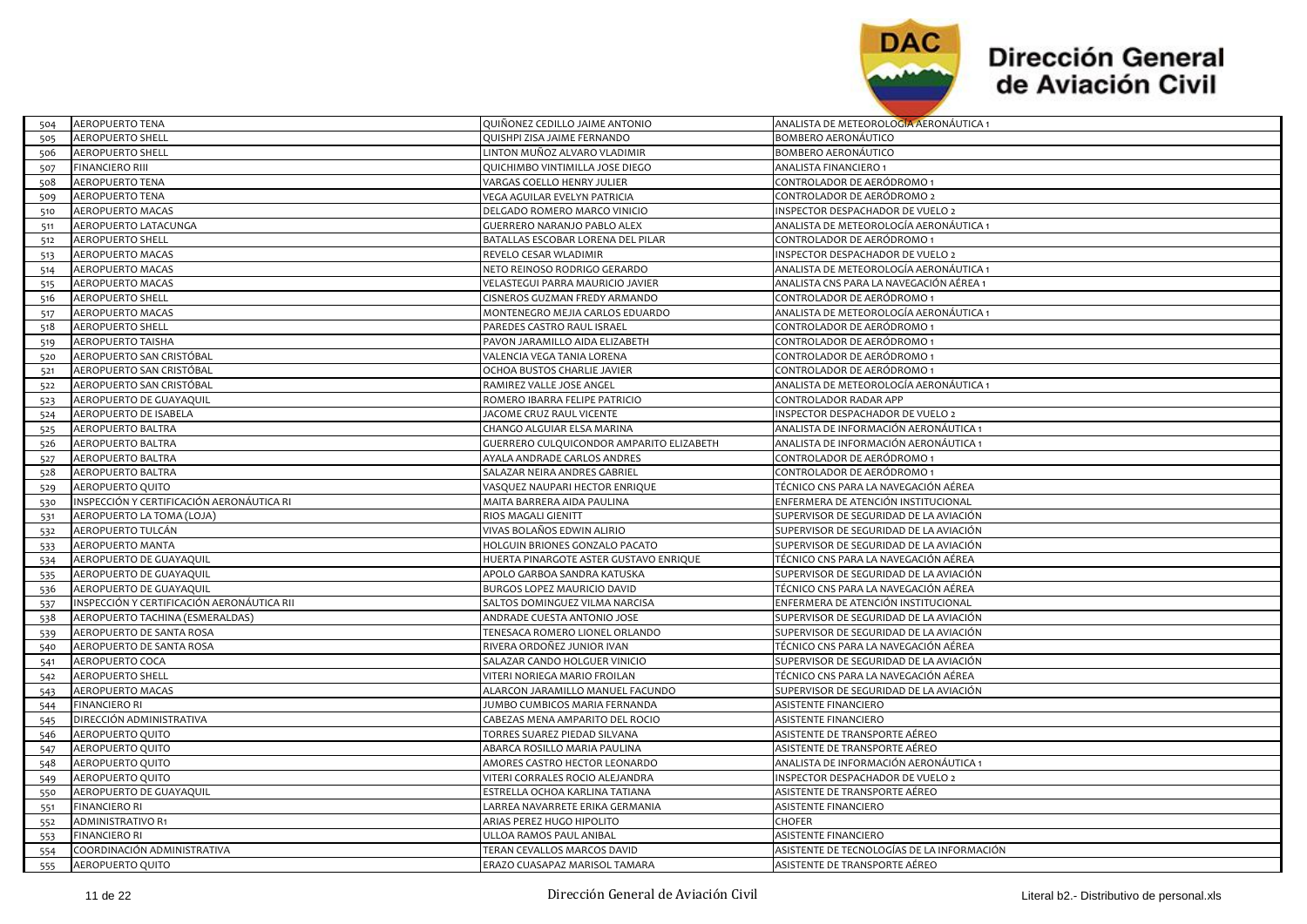

| AEROPUERTO DE GUAYAQUIL                                 | CAZARES CEVALLOS JOSE DARIO            | AGENTE DE SEGURIDAD DE LA AVIACIÓN          |
|---------------------------------------------------------|----------------------------------------|---------------------------------------------|
| <b>AEROPUERTO QUITO</b><br>557                          | SANTANA RODRIGUEZ JORGE ANIBAL         | ASISTENTE DE TRANSPORTE AÉREO               |
| <b>FINANCIERO RI</b><br>558                             | GUZMAN SALAZAR MIGUEL ANGEL            | <b>ASISTENTE FINANCIERO</b>                 |
| AEROPUERTO MACAS<br>559                                 | CHUQUI MERINO RICARDO MARIO            | AGENTE DE SEGURIDAD DE LA AVIACIÓN          |
| AEROPUERTO NUEVA LOJA<br>560                            | MIHALACHE GUAITA CARLA                 | AGENTE DE SEGURIDAD DE LA AVIACIÓN          |
| AEROPUERTO NUEVA LOJA<br>561                            | PAREDES DURAN ROSARIO ALEJANDRA        | AGENTE DE SEGURIDAD DE LA AVIACIÓN          |
| AEROPUERTO LA TOMA (LOJA)<br>562                        | JIMENEZ MOTOCHE MARIA EUGENIA          | AGENTE DE SEGURIDAD DE LA AVIACIÓN          |
| AEROPUERTO LA TOMA (LOJA)<br>563                        | CORREA PARDO OSCAR GEOVANY             | AGENTE DE SEGURIDAD DE LA AVIACIÓN          |
| AEROPUERTO LATACUNGA<br>564                             | VARGAS CARRERA JOSE BAYRON             | AGENTE DE SEGURIDAD DE LA AVIACIÓN          |
| AEROPUERTO LATACUNGA<br>565                             | SAMPEDRO VASQUEZ KARINA SOLEDAD        | AGENTE DE SEGURIDAD DE LA AVIACIÓN          |
| 566<br><b>AEROPUERTO SHELL</b>                          | BALSECA TORRES DARWIN MEDARDO          | AGENTE DE SEGURIDAD DE LA AVIACIÓN          |
| AEROPUERTO TULCÁN<br>567                                | <b>GUERRON GUERRON PATRICIA</b>        | AGENTE DE SEGURIDAD DE LA AVIACIÓN          |
| AEROPUERTO TULCÁN<br>568                                | PALACIOS GUERRON FELIX OSWALDO         | AGENTE DE SEGURIDAD DE LA AVIACIÓN          |
| AEROPUERTO CUENCA<br>569                                | BRITO VASQUEZ ALVARO MODESTO           | INSPECTOR DESPACHADOR DE VUELO 1            |
| AEROPUERTO MANTA<br>570                                 | GAVILANEZ GRANIZO FAUSTO ALEXANDER     | AGENTE DE SEGURIDAD DE LA AVIACIÓN          |
| AEROPUERTO MANTA<br>571                                 | CORONEL CORONEL JULIO ALEJANDRO        | NSPECTOR DESPACHADOR DE VUELO 1             |
| AEROPUERTO MANTA<br>572                                 | ALVEAR LOZANO VICTOR IVAN              | AGENTE DE SEGURIDAD DE LA AVIACIÓN          |
| AEROPUERTO MANTA<br>573                                 | BARCIA ALAVA JOSELO NOEL               | AGENTE DE SEGURIDAD DE LA AVIACIÓN          |
| <b>AEROPUERTO MANTA</b><br>574                          | BONILLA ESCUDERO RAQUEL ANTONIETA      | ASISTENTE DE TRANSPORTE AÉREO               |
| AEROPUERTO MANTA<br>575                                 | BARCIA LEON ANGEL ENRIQUE              | AGENTE DE SEGURIDAD DE LA AVIACIÓN          |
| AEROPUERTO MANTA<br>576                                 | CEDEÑO VELEZ LEONARDO ALEXANDER        | ANALISTA CNS PARA LA NAVEGACIÓN AÉREA 1     |
| AEROPUERTO SAN VICENTE<br>577                           | MUÑOZ RODRIGUEZ MARIA DEL ROCIO        | AGENTE DE SEGURIDAD DE LA AVIACIÓN          |
| ADMINISTRATIVO FINANCIERO<br>578                        | ANDRADE BARBA HOMERO ANTONIO           | ASISTENTE DE RECURSOS HUMANOS               |
| AEROPUERTO DE GUAYAQUIL<br>579                          | ECHEVERRIA CONTRERAS DIGNA AMALIA      | ASISTENTE DE TRANSPORTE AÉREO               |
| AEROPUERTO DE GUAYAQUIL<br>580                          | CEDEÑO PROAÑO LILIAN DEL ROCIO         | ASISTENTE DE TRANSPORTE AÉREO               |
| <b>FINANCIERO RII</b><br>581                            | QUIMIS QUIMIS ROBERT FELIPE            | <b>ASISTENTE FINANCIERO</b>                 |
| ADMINISTRATIVO FINANCIERO<br>582                        | MEJIA GARCIA MARCOS ALFREDO            | <b>ASISTENTE FINANCIERO</b>                 |
| ADMINISTRATIVO FINANCIERO<br>583                        | CRUZ ALVEAR JUAN RAMON                 | <b>ASISTENTE FINANCIERO</b>                 |
| <b>FINANCIERO RII</b><br>584                            | SANTAMARIA ZAVALA ALEXANDRA ELIZABETH  | <b>ASISTENTE FINANCIERO</b>                 |
| AEROPUERTO DE GUAYAQUIL<br>585                          | VELIZ ROSADO MAGNO GUSTAVO             | ASISTENTE DE TRANSPORTE AÉREO               |
| TECNOLOGÍAS DE LA INFORMACIÓN Y COMUNICACIÓN RII<br>586 | SCHLOBOHM EGAS HANS DIETER             | ANALISTA DE TECNOLOGÍAS DE LA INFORMACIÓN 1 |
| TECNOLOGÍAS DE LA INFORMACIÓN Y COMUNICACIÓN<br>587     | CHIRIBOGA ANDRADE JORGE GONZALO        | ANALISTA DE TECNOLOGÍAS DE LA INFORMACIÓN 1 |
| TECNOLOGÍAS DE LA INFORMACIÓN Y COMUNICACIÓN RII<br>588 | INTRIAGO HENRIQUEZ DARWIN ERWIN        | ASISTENTE DE TECNOLOGÍAS DE LA INFORMACIÓN  |
| AEROPUERTO DE GUAYAQUIL<br>589                          | CARRILLO GUAMANQUISPE CLEVER MAURICIO  | ASISTENTE DE TRANSPORTE AÉREO               |
| AEROPUERTO DE GUAYAQUIL<br>590                          | MORALES ARAUJO DENICE ANABELLE         | ASISTENTE DE TRANSPORTE AÉREO               |
| <b>FINANCIERO RII</b><br>591                            | COBA ESPINOZA KATTY DEL ROCIO          | <b>ASISTENTE FINANCIERO</b>                 |
| AEROPUERTO DE GUAYAQUIL<br>592                          | CARRERA MOLINA GEOVANNY HUMBERTO       | ASISTENTE DE TRANSPORTE AÉREO               |
| AEROPUERTO DE GUAYAQUIL<br>593                          | MURILLO VELASQUEZ MELBA ROXANA         | ASISTENTE DE TRANSPORTE AÉREO               |
| AEROPUERTO QUITO<br>594                                 | RIVERA PAREDES JOSE ALBERTO            | TÉCNICO EN SERVICIOS AERONÁUTICOS           |
| AEROPUERTO TACHINA (ESMERALDAS)<br>595                  | EGAS VILLACRES GIOVANNA DE LOS ANGELES | AGENTE DE SEGURIDAD DE LA AVIACIÓN          |
| AEROPUERTO TACHINA (ESMERALDAS)<br>596                  | RODRIGUEZ TOZCANO ROYER JESUS          | AGENTE DE SEGURIDAD DE LA AVIACIÓN          |
| AEROPUERTO TACHINA (ESMERALDAS)<br>597                  | BONE BOLAÑOS DIGNA MERCEDES            | AGENTE DE SEGURIDAD DE LA AVIACIÓN          |
| AEROPUERTO TACHINA (ESMERALDAS)<br>598                  | MOREIRA MOREIRA VICENTE SOCRATE        | AGENTE DE SEGURIDAD DE LA AVIACIÓN          |
| AEROPUERTO TACHINA (ESMERALDAS)<br>599                  | HURTADO ANGULO RAMON GENARO            | AGENTE DE SEGURIDAD DE LA AVIACIÓN          |
| AEROPUERTO TACHINA (ESMERALDAS)<br>600                  | PAZMIÑO CARRERA LUIS EDUARDO           | NSPECTOR DESPACHADOR DE VUELO 1             |
| AEROPUERTO TACHINA (ESMERALDAS)<br>601                  | NAVARRETE LEON RAMIRO IVAN             | NSPECTOR DESPACHADOR DE VUELO 1             |
| AEROPUERTO DE SANTA ROSA<br>602                         | CARVAJAL CEVALLOS JHONNY FABRICIO      | AGENTE DE SEGURIDAD DE LA AVIACIÓN          |
| AEROPUERTO DE SANTA ROSA<br>603                         | SERRANO MOSCOSO TANIA KARINA           | AGENTE DE SEGURIDAD DE LA AVIACIÓN          |
| AEROPUERTO DE SANTA ROSA<br>604                         | LASSO ALBAN MARIA DEL CARMEN           | AGENTE DE SEGURIDAD DE LA AVIACIÓN          |
| AEROPUERTO COCA<br>605                                  | SUAREZ RODRIGUEZ KARLA JANINA          | AGENTE DE SEGURIDAD DE LA AVIACIÓN          |
| AEROPUERTO COCA<br>606                                  | MOREIRA CHAUCA ANGEL EFREN             | AGENTE DE SEGURIDAD DE LA AVIACIÓN          |
| AEROPUERTO COCA<br>607                                  | LLORI LLORI OFELIA SILVIA              | AGENTE DE SEGURIDAD DE LA AVIACIÓN          |
|                                                         |                                        |                                             |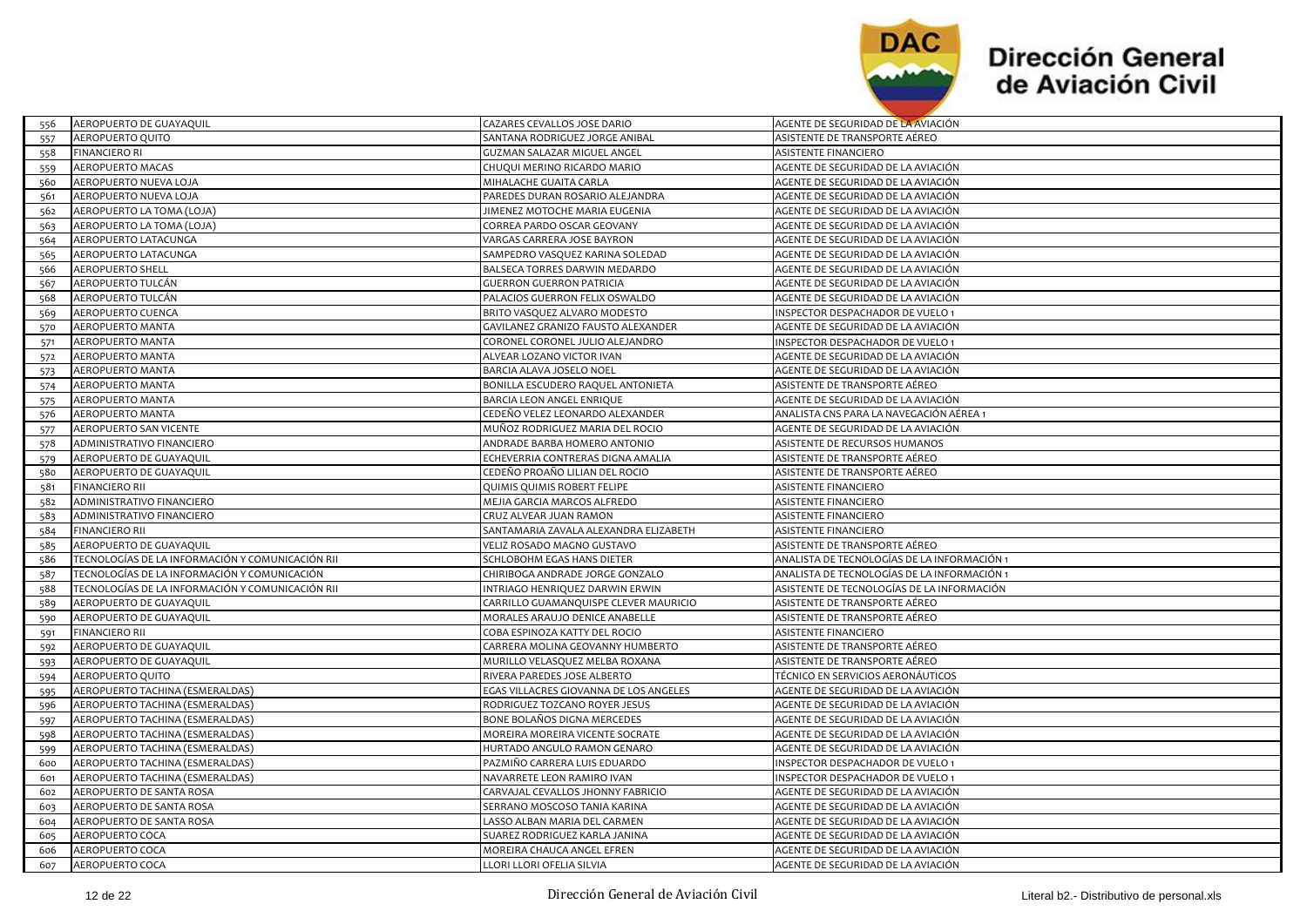

| 608 | AEROPUERTO COCA                                  | LLORY ABARCA ALEXANDRA JACQUELINE    | AGENTE DE SEGURIDAD DE LA AVIACIÓN                |
|-----|--------------------------------------------------|--------------------------------------|---------------------------------------------------|
| 609 | AEROPUERTO NUEVA LOJA                            | BALSECA TORRES DARIO JAVIER          | AGENTE DE SEGURIDAD DE LA AVIACIÓN                |
| 610 | <b>AEROPUERTO SHELL</b>                          | BAEZ BAEZ LUIS FERNANDO              | AGENTE DE SEGURIDAD DE LA AVIACIÓN                |
| 611 | <b>AEROPUERTO SHELL</b>                          | CAICEDO SORIA SILVIO FRANCISCO       | AGENTE DE SEGURIDAD DE LA AVIACIÓN                |
| 612 | <b>AEROPUERTO SHELL</b>                          | VALLE SUAREZ ANGEL FERNANDO          | AGENTE DE SEGURIDAD DE LA AVIACION                |
| 613 | <b>AEROPUERTO TENA</b>                           | JIMBO GALLARDO JUAN GABRIEL          | AGENTE DE SEGURIDAD DE LA AVIACIÓN                |
| 614 | <b>AEROPUERTO MACAS</b>                          | MANOSALVAS SANGURIMA ALFREDA REBECA  | AGENTE DE SEGURIDAD DE LA AVIACIÓN                |
| 615 | AEROPUERTO QUITO                                 | ROJAS LOZA ANDRES ALBERTO            | INSPECTOR DESPACHADOR DE VUELO 2                  |
| 616 | AEROPUERTO NUEVA LOJA                            | PAREDES DURAN PATRICIO RODRIGO       | AGENTE DE SEGURIDAD DE LA AVIACIÓN                |
| 617 | AEROPUERTO SAN CRISTÓBAL                         | LLERENA MARTILLO NATALY JOHANA       | AGENTE DE SEGURIDAD DE LA AVIACIÓN                |
| 618 | AEROPUERTO SAN CRISTÓBAL                         | CEVALLOS BAQUE NADIA ANDREA          | AGENTE DE SEGURIDAD DE LA AVIACIÓN                |
| 619 | AEROPUERTO SAN CRISTÓBAL                         | MALIZA ILLICACHI MARIO JAVIER        | AGENTE DE SEGURIDAD DE LA AVIACIÓN                |
| 620 | AEROPUERTO BALTRA                                | HIDALGO ARMIJOS JAVIER ALEJANDRO     | AGENTE DE SEGURIDAD DE LA AVIACIÓN                |
| 621 | AEROPUERTO BALTRA                                | MARGRABER CULQUICONDOR ERIK DAVID    | AGENTE DE SEGURIDAD DE LA AVIACIÓN                |
| 622 | <b>ADMINISTRATIVO R1</b>                         | TIPAN CAILLAGUA MARIA MERCEDES       | ASISTENTE DE PROVEEDURÍA                          |
| 623 | ADMINISTRATIVO R1                                | BONE RUMBEA TEODORO RODOLFO          | ASISTENTE DE ACTIVOS FIJOS                        |
| 624 | <b>ADMINISTRATIVO R1</b>                         | ACOSTA MONTIEL ANA LUCIA             | ASISTENTE DE PROVEEDURÍA                          |
| 625 | ADMINISTRATIVO R2                                | BUSTILLOS CALVACHE JUAN ELIAS        | GUARDALMACEN                                      |
| 626 | ADMINISTRATIVO FINANCIERO                        | AGURTO CHANGO OSCAR ENRIQUE          | ASISTENTE FINANCIERO                              |
| 627 | ADMINISTRATIVO RII                               | LUNA JIMENEZ JAIME CARLOS            | ASISTENTE DE PROVEEDURÍA                          |
| 628 | ADMINISTRATIVO RII                               | ESPINAR COLOMA EDDIESEGUNDO          | ASISTENTE DE ACTIVOS FIJOS                        |
| 629 | CAPACITACIÓN NACIONAL                            | SORIA VALENCIA PATRICIA VERONICA     | TÉCNICO DEL CENTRO DE OPERACIONES DE EMERGENCIA   |
| 630 | INSPECCIÓN Y CERTIFICACIÓN AERONÁUTICA RI        | BENITEZ ESPINOSA FAUSTO RODRIGO      | TÉCNICO DEL CENTRO DE OPERACIONES DE EMERGENCIA   |
| 631 | INSPECCIÓN Y CERTIFICACIÓN AERONÁUTICA RI        | NOROÑA ALMEIDA FERNANDO NEPTALI      | TÉCNICO DEL CENTRO DE OPERACIONES DE EMERGENCIA   |
| 632 | AEROPUERTO LA TOMA (LOJA)                        | PALADINES LARGO CONSUELO ESPERANZA   | ASISTENTE DE ENFERMERÍA DE ATENCIÓN INSTITUCIONAL |
| 633 | AEROPUERTO DE GUAYAQUIL                          | CELI PARADA NANCY ALEXANDRA          | ASISTENTE DE ENFERMERÍA DE ATENCIÓN INSTITUCIONAL |
| 634 | INSPECCIÓN Y CERTIFICACIÓN AERONÁUTICA RII       | DOMINGUEZ MESIAS ANGELA DE LA CRUZ   | ASISTENTE DE ENFERMERÍA DE ATENCIÓN INSTITUCIONAL |
| 635 | DIRECCIÓN ESCUELA TÉCNICA DE AVIACIÓN CIVIL      | ANDRADE DIAZ MARIA VICTORIA          | SECRETARIA EJECUTIVA 2                            |
| 636 | AEROPUERTO QUITO                                 | REVELO CARVAJAL ALICIA JACQUELINE    | SECRETARIA                                        |
| 637 | AEROPUERTO LATACUNGA                             | <b>GUTIERREZ RAMON MARIA ERCILIA</b> | SECRETARIA                                        |
| 638 | AEROPUERTO TULCÁN                                | ARGOTI ORTIZ LIDIA FABIOLA           | ASISTENTE DE ENFERMERÍA DE ATENCIÓN INSTITUCIONAL |
| 639 | <b>FINANCIERO RII</b>                            | CORONEL ALVARADO NELLY MARGARITA     | OFICINISTA                                        |
| 640 | AEROPUERTO DE GUAYAQUIL                          | MAQUILON GOMEZ SILVANA EUNICE        | SECRETARIA                                        |
| 641 | ADMINISTRATIVO RII                               | URBINA YAGUAL WALTER ANTONIO         | <b>OFICINISTA</b>                                 |
| 642 | INSPECCIÓN Y CERTIFICACIÓN AERONÁUTICA RII       | AVILES ROSADO MARIA DEL CARMEN       | SECRETARIA                                        |
| 643 | ADMINISTRATIVO RII                               | LEON ZAMBRANO DILIA ELIZABETH        | OFICINISTA                                        |
| 644 | ADMINISTRATIVO FINANCIERO                        | VELEZ FAJARDO CECILIA MARIA          | SECRETARIA                                        |
| 645 | ASESORÍA JURÍDICA RII                            | HIDALGO MINDA BRENDA DEL PILAR       | <b>OFICINISTA</b>                                 |
| 646 | DIRECCIÓN REGIONAL II                            | IDROVO GRANIZO YOLANDA VERONICA      | SECRETARIA                                        |
| 647 | INSPECCIÓN Y CERTIFICACIÓN AERONÁUTICA RII       | AGUILAR ORELLANA SANDRA GLORIA       | SECRETARIA                                        |
| 648 | TECNOLOGÍAS DE LA INFORMACIÓN Y COMUNICACIÓN RII | RUALES ESPINOZA JUANA ELIZABETH      | SECRETARIA                                        |
| 649 | RECURSOS HUMANOS RII                             | TORRES CANADAS ELSA LEONOR           | SECRETARIA                                        |
| 650 | <b>FINANCIERO RII</b>                            | MELENDREZ PEREZ DOLORES MERCEDES     | <b>ASISTENTE FINANCIERA</b>                       |
| 651 | AEROPUERTO TACHINA (ESMERALDAS)                  | MARTINEZ BRAVO IRMA DEL ROCIO        | SECRETARIA                                        |
| 652 | AEROPUERTO TACHINA (ESMERALDAS)                  | PALACIOS MONTESDEOCA EDDWIN GABRIEL  | CHOFER                                            |
| 653 | GESTIÓN OPERATIVA EMPRESARIAL                    | CADENA CASTILLO EDISON ALBERTO       | TÉCNICO DE MANTENIMIENTO                          |
| 654 | <b>ADMINISTRATIVO R1</b>                         | LOPEZ LAMA LUIS EFREN                | <b>CHOFER</b>                                     |
| 655 | NAVEGACIÓN AÉREA RI                              | LEVOYER RAMIREZ EDUARDO PATRICIO     | CHOFER                                            |
| 656 | NAVEGACIÓN AÉREA RI                              | BARRIGA CHICAIZA LUIS PAUL           | ANALISTA CNS PARA LA NAVEGACIÓN AÉREA 1           |
| 657 | NAVEGACIÓN AÉREA RI                              | CANCHIG COLA CARLOS FERNANDO         | ANALISTA CNS PARA LA NAVEGACIÓN AÉREA 1           |
| 658 | <b>ADMINISTRATIVO R1</b>                         | BAHAMONDE TIPAN NELSON OSWALDO       | CHOFER                                            |
| 659 | <b>ADMINISTRATIVO R1</b>                         | AYERVE TOBAR ARMANDO ALEXANDER       | <b>CHOFER</b>                                     |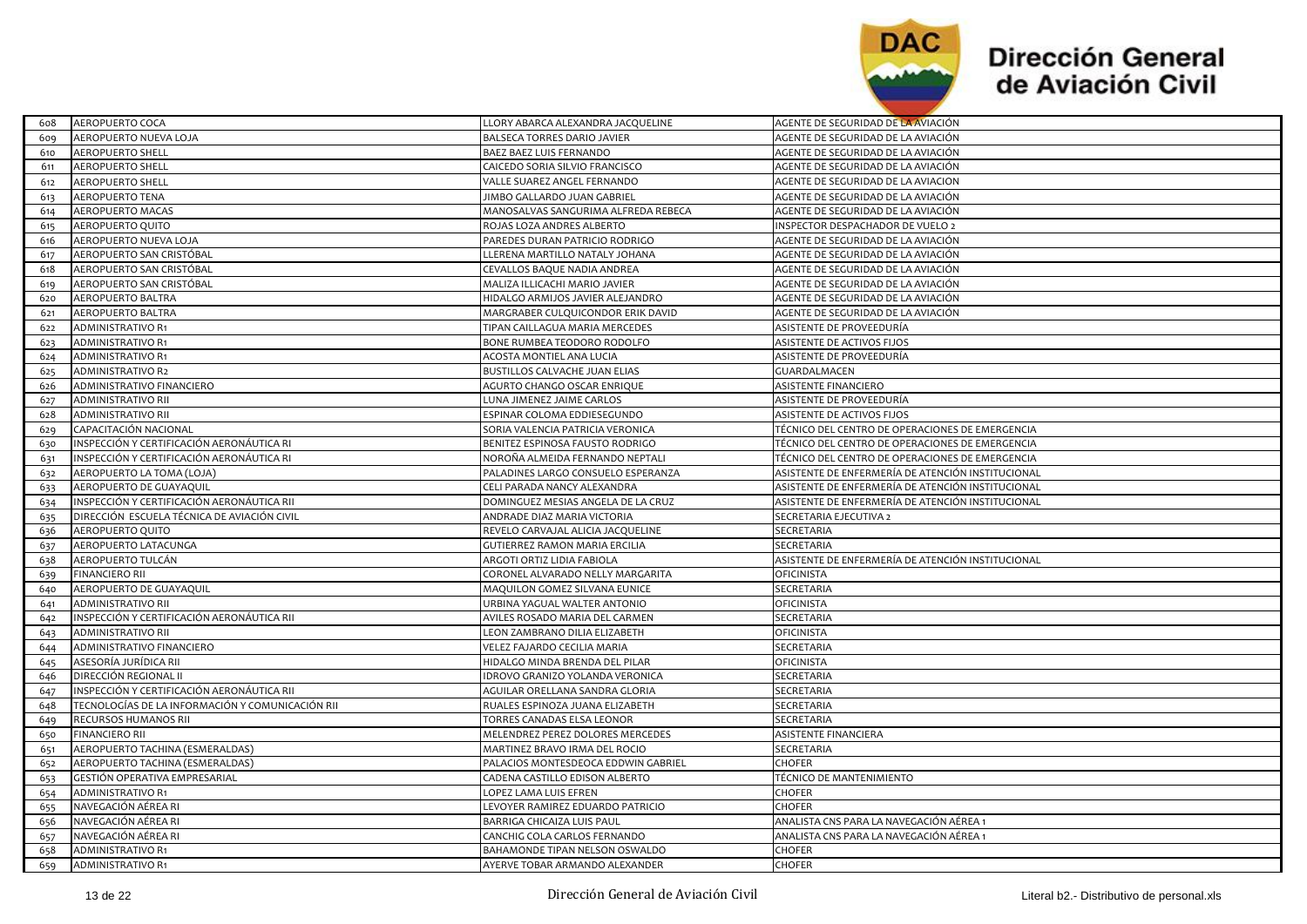

| 660 | <b>GESTION OPERATIVA EMPRESARIAL</b> | RAMIREZ TAPIA JORGE RAFAEL                  | TÉCNICO EN DESPACHO DE COMBUSTIBLE DE AVIACIÓN |
|-----|--------------------------------------|---------------------------------------------|------------------------------------------------|
| 661 | GESTIÓN OPERATIVA EMPRESARIAL        | PACHECO CALDERON MIGUEL PATRICIO            | TÉCNICO EN DESPACHO DE COMBUSTIBLE DE AVIACIÓN |
| 662 | <b>ADMINISTRATIVO R1</b>             | CRUZ GOMEZ FREDDY JESUS                     | CHOFER                                         |
| 663 | <b>AEROPUERTO SALINAS</b>            | RODRIGUEZ ROMERO KATIUSCA SORAYA            | CONSERJE                                       |
| 664 | ADMINISTRATIVO R1                    | VERA VINUEZA LUIS IVAN                      | CHOFER                                         |
| 665 | ADMINISTRATIVO R1                    | SAN PEDRO MALAGON LETICIA CECIBEL           | CONSERJE                                       |
| 666 | GESTIÓN OPERATIVA EMPRESARIAL        | <b>GUZMAN QUIROZ LUIS ANDRES</b>            | TÉCNICO EN DESPACHO DE COMBUSTIBLE DE AVIACIÓN |
| 667 | AEROPUERTO DE GUAYAQUIL              | ACUÑA SALAZAR MELANY VALERIA                | CONTROLADOR DE AERÓDROMO 1                     |
| 668 | <b>ADMINISTRATIVO R1</b>             | LINCANGO ALVARO JOSE LUIS                   | <b>CHOFER</b>                                  |
| 669 | <b>ADMINISTRATIVO R1</b>             | ANDRADE AGUIRRE FRANKLIN IVAN               | TÉCNICO EN SERVICIOS DE MANTENIMIENTO 2        |
| 670 | GESTIÓN OPERATIVA EMPRESARIAL        | MEDINA VASQUEZ PAOLO CESAR                  | TÉCNICO EN DESPACHO DE COMBUSTIBLE DE AVIACIÓN |
| 671 | GESTIÓN OPERATIVA EMPRESARIAL        | ROMERO TOLEDO PATRICIO TRAJANO              | TÉCNICO EN DESPACHO DE COMBUSTIBLE DE AVIACIÓN |
| 672 | AEROPUERTO LA TOMA (LOJA)            | NARVAEZ ROGELIO                             | BOMBERO AERONÁUTICO                            |
| 673 | AEROPUERTO LA TOMA (LOJA)            | LOYOLA MORA LEONEL ALBERTO                  | BOMBERO AERONÁUTICO                            |
| 674 | AEROPUERTO LA TOMA (LOJA)            | CORDOVA LUZURIAGA JUAN CARLOS               | BOMBERO AERONÁUTICO                            |
| 675 | AEROPUERTO LA TOMA (LOJA)            | CHAMBA RAMON EDUARDO BOLIVAR                | BOMBERO AERONÁUTICO                            |
| 676 | AEROPUERTO LATACUNGA                 | ARMENDARIZ CAICEDO VICTOR HUGO              | BOMBERO AERONÁUTICO                            |
| 677 | AEROPUERTO LATACUNGA                 | HIDALGO MORENO HUGO FERNANDO                | BOMBERO AERONÁUTICO                            |
| 678 | AEROPUERTO LATACUNGA                 | MORENO RIOS WALTER GUILLERMO                | BOMBERO AERONÁUTICO                            |
| 679 | AEROPUERTO LATACUNGA                 | MARTINEZ BUSTILLOS WILLIAM PATRICIO         | BOMBERO AERONÁUTICO                            |
| 680 | AEROPUERTO LATACUNGA                 | SEGOVIA PAZMIÑO FLAVIO FERNANDO             | BOMBERO AERONÁUTICO                            |
| 681 | AEROPUERTO LATACUNGA                 | QUINALUISA SHULCA IVAN ESTUARDO             | BOMBERO AERONÁUTICO                            |
| 682 | AEROPUERTO LATACUNGA                 | ALBAN TOVAR EDMUNDO MARCELO                 | BOMBERO AERONÁUTICO                            |
| 683 | AEROPUERTO LATACUNGA                 | <b>GUACHO SALAZAR JHON KLEBER</b>           | BOMBERO AERONÁUTICO                            |
| 684 | AEROPUERTO LATACUNGA                 | LEON ARROYO ROGHER IGNACIO                  | BOMBERO AERONÁUTICO                            |
| 685 | <b>AEROPUERTO MACAS</b>              | CADENA PANTOJA JORDAN STALIN                | BOMBERO AERONÁUTICO                            |
| 686 | AEROPUERTO MACAS                     | <b>CISNEROS RIVADENEIRA JOSUE ALEXANDER</b> | BOMBERO AERONÁUTICO                            |
| 687 | AEROPUERTO LATACUNGA                 | <b>GUANO TOAPANTA CARLOS PATRICIO</b>       | TÉCNICO EN DESPACHO DE COMBUSTIBLE DE AVIACIÓN |
| 688 | AEROPUERTO LATACUNGA                 | CUNALATA ASQUI LUIS ARMANDO                 | GUARDIÁN                                       |
| 689 | AEROPUERTO LATACUNGA                 | TOAPANTA PILA ALVARO RODRIGO                | ANALISTA CNS PARA LA NAVEGACIÓN AÉREA 1        |
| 690 | GESTIÓN OPERATIVA EMPRESARIAL        | PAREDES TAPIA GUIDO GIOVANI                 | TÉCNICO EN DESPACHO DE COMBUSTIBLE DE AVIACIÓN |
| 691 | GESTIÓN OPERATIVA EMPRESARIAL        | MOREIRA GARCIA MARIO VEYROT                 | TÉCNICO EN DESPACHO DE COMBUSTIBLE DE AVIACIÓN |
| 692 | GESTIÓN OPERATIVA EMPRESARIAL        | NAVEDA NARANJO FRANKLIN WLADIMIR            | TÉCNICO EN DESPACHO DE COMBUSTIBLE DE AVIACIÓN |
| 693 | AEROPUERTO MANTA                     | PAZMIÑO CONRADO MARCO VINICIO               | BOMBERO AERONÁUTICO                            |
| 694 | AEROPUERTO MANTA                     | MOLINA CAICEDO FRANCISCO JAVIER             | CONTROLADOR DE AERÓDROMO 1                     |
| 695 | AEROPUERTO MACAS                     | FALCONY HIDALGO ROLANDO EUGENIO             | BOMBERO AERONÁUTICO                            |
| 696 | AEROPUERTO LATACUNGA                 | DEFAZ CAJAS MARCO ANTONIO                   | BOMBERO AERONÁUTICO                            |
| 697 | AEROPUERTO LATACUNGA                 | CAMPAÑA CAICEDO VICTOR HUGO                 | BOMBERO AERONÁUTICO                            |
| 698 | AEROPUERTO LATACUNGA                 | CAIZA VEINTIMILLA JOSE LUIS                 | BOMBERO AERONÁUTICO                            |
| 699 | AEROPUERTO LATACUNGA                 | ANCHATIPAN NAVAS LUIS ARTURO                | TÉCNICO EN SERVICIOS DE MANTENIMIENTO 2        |
| 700 | AEROPUERTO LATACUNGA                 | GUTIERREZ BONILLA HUGO PATRICIO             | BOMBERO AERONÁUTICO                            |
| 701 | <b>AEROPUERTO SHELL</b>              | RUIZ SOSA MARIO VINICIO                     | <b>BOMBERO AERONÁUTICO</b>                     |
| 702 | AEROPUERTO TULCÁN                    | VILLARREAL YANDUN JOSE LUIS                 | BOMBERO AERONÁUTICO                            |
| 703 | AEROPUERTO TULCÁN                    | MORILLO BOLAÑOS AMILCAR EUGENIO             | BOMBERO AERONÁUTICO                            |
| 704 | AEROPUERTO TULCÁN                    | LIMA MEJIA SEGUNDO JOSE PEDRO               | BOMBERO AERONÁUTICO                            |
| 705 | AEROPUERTO TULCÁN                    | DEL HIERRO ORTEGA GALO GERMAN               | BOMBERO AERONÁUTICO                            |
| 706 | AEROPUERTO TULCÁN                    | MARTINEZ GUZMAN MANUEL MESIAS               | CHOFER                                         |
| 707 | AEROPUERTO TULCÁN                    | CHUGA VILLARREAL WILSON ALFREDO             | CHOFER                                         |
| 708 | AEROPUERTO TULCÁN                    | JATIVA GARCIA XAVIER FERNANDO               | BOMBERO AERONÁUTICO                            |
| 709 | AEROPUERTO LA TOMA (LOJA)            | SALTOS MOYANO BENJAMIN AURELIO              | <b>CHOFER</b>                                  |
| 710 | AEROPUERTO CUENCA                    | CHIMBO GRANDA SERGIO ANTONIO                | <b>CHOFER</b>                                  |
| 711 | <b>AEROPUERTO MANTA</b>              | VIVANCO CALVA JORGE ALFREDO                 | BOMBERO AERONÁUTICO                            |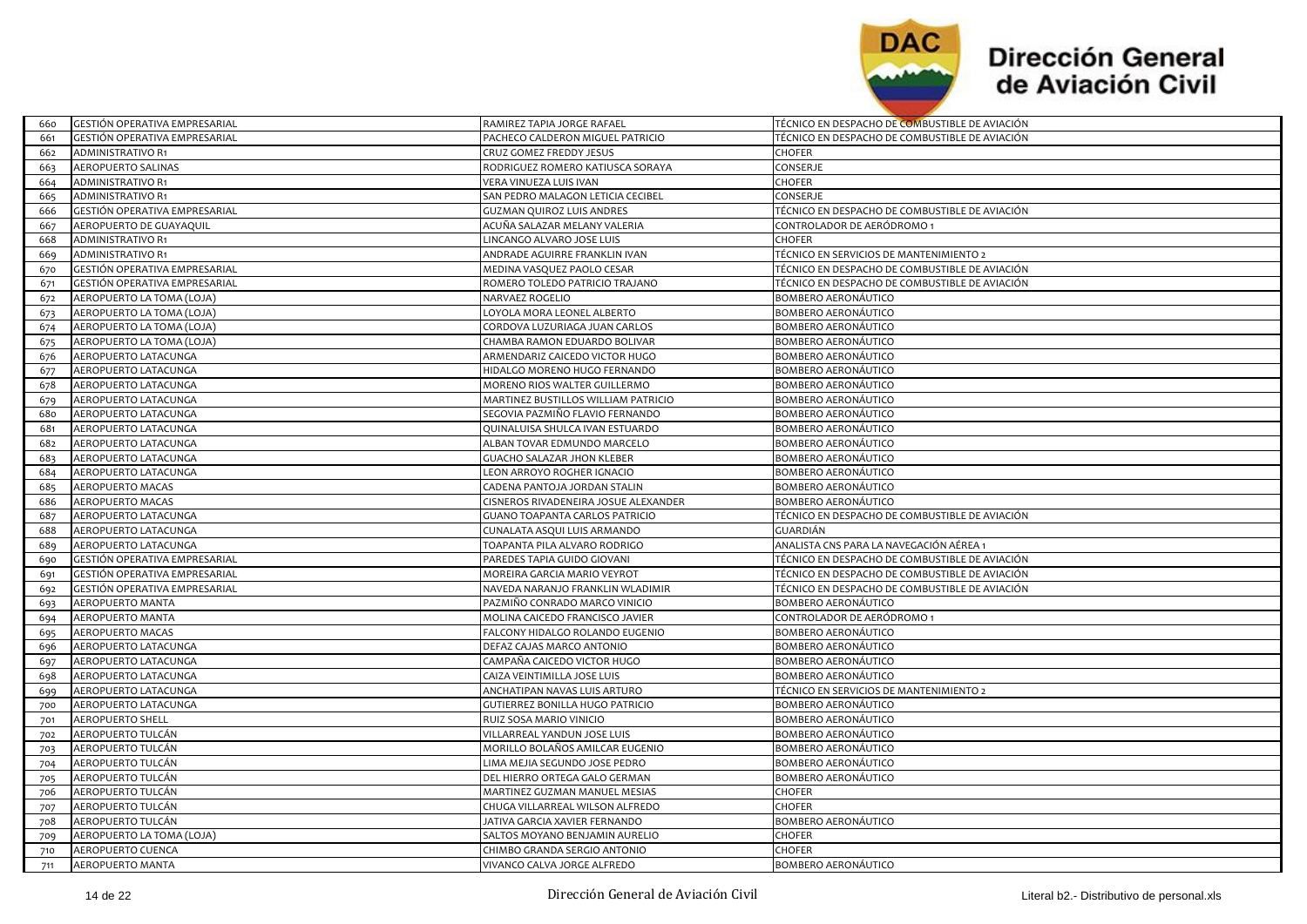

| 712 | AEROPUERTO LA TOMA (LOJA)                                | UCHUARI CAJILIMA MARIO BALTAZAR      | BOMBERO AERONAUTICO                            |
|-----|----------------------------------------------------------|--------------------------------------|------------------------------------------------|
| 713 | AEROPUERTO MANTA                                         | SANDOVAL LOPEZ OSCAR ALFREDO         | BOMBERO AERONÁUTICO                            |
| 714 | AEROPUERTO MANTA                                         | CASTILLO RUEDA JUAN CARLOS           | BOMBERO AERONÁUTICO                            |
| 715 | AEROPUERTO MANTA                                         | AGUILERA CARRILLO CARLOS MARCELO     | <b>BOMBERO AERONÁUTICO</b>                     |
| 716 | AEROPUERTO MANTA                                         | <b>GUZMAN FREIRE STALIN BLADIMIR</b> | INSPECTOR DESPACHADOR DE VUELO 2               |
| 717 | GESTIÓN OPERATIVA EMPRESARIAL                            | VELIZ CASTRO JAIME JAVIER            | TÉCNICO EN DESPACHO DE COMBUSTIBLE DE AVIACIÓN |
| 718 | AEROPUERTO MANTA                                         | SALCEDO LEON JOB GUILLERMO           | <b>CHOFER</b>                                  |
| 719 | GESTIÓN OPERATIVA EMPRESARIAL                            | QUIÑONEZ CORTEZ JUAN CARLOS          | TÉCNICO EN DESPACHO DE COMBUSTIBLE DE AVIACIÓN |
| 720 | <b>AEROPUERTO MANTA</b>                                  | CHAVEZ NEVAREZ DINO RODOLFO AUGUSTO  | BOMBERO AERONÁUTICO                            |
| 721 | GESTIÓN OPERATIVA EMPRESARIAL                            | HERNANDEZ ZAMBRANO MARIO HONORIO     | TÉCNICO EN DESPACHO DE COMBUSTIBLE DE AVIACIÓN |
| 722 | <b>AEROPUERTO MANTA</b>                                  | INTRIAGO TORRES JUAN EFREN           | <b>BOMBERO AERONÁUTICO</b>                     |
| 723 | <b>AEROPUERTO MANTA</b>                                  | CHAVEZ VASQUEZ MANUEL ABELARDO       | BOMBERO AERONÁUTICO                            |
| 724 | AEROPUERTO SAN VICENTE                                   | QUIROZ BARRETO JOSE ANTONIO          | <b>BOMBERO AERONÁUTICO</b>                     |
| 725 | AEROPUERTO MANTA                                         | SALAZAR TELLO ANGEL JESUS            | TÉCNICO EN SERVICIOS DE MANTENIMIENTO 1        |
| 726 | GESTIÓN OPERATIVA EMPRESARIAL                            | LOPEZ MOREIRA JOSE SANTIAGO          | TÉCNICO EN DESPACHO DE COMBUSTIBLE DE AVIACIÓN |
| 727 | NAVEGACIÓN AÉREA RII                                     | QUIMIS INDACOCHEA FREDDY NARCISO     | CHOFER                                         |
| 728 | AEROPUERTO DE GUAYAQUIL                                  | ESPINOZA ROMERO JOSE BOLIVAR         | <b>CHOFER</b>                                  |
| 729 | AEROPUERTO DE GUAYAQUIL                                  | CAICEDO DE LA CRUZ RIGOBERTO JAVIER  | TÉCNICO EN SERVICIOS DE MANTENIMIENTO 2        |
| 730 | AEROPUERTO DE GUAYAQUIL                                  | ROGELIO RAMIRO RAMOS BARBA           | TÉCNICO EN SERVICIOS DE MANTENIMIENTO 2        |
| 731 | AEROPUERTO DE GUAYAQUIL                                  | VEGA PIGUAVE ENRIQUE YARI            | TÉCNICO EN SERVICIOS DE MANTENIMIENTO 1        |
| 732 | INSPECCIÓN Y CERTIFICACIÓN AERONÁUTICA RII               | ZUÑIGA ROSAS MANUEL EDUARDO          | INTENDENTE INSPECTOR PILOTO DE CONTROL         |
| 733 | COMERCIALIZACIÓN ESPACIOS AEROPORTUARIOS E INMUEBLES RII | SEGOVIA BONILLA CARLOS ALEJANDRO     | ANALISTA DE COMERCIALIZACIÓN 1                 |
| 734 | AEROPUERTO DE SANTA ROSA                                 | CERVANTES ENGRACIA JULIO AUGUSTO     | <b>BOMBERO AERONÁUTICO</b>                     |
| 735 | AEROPUERTO DE GUAYAQUIL                                  | AVILES SUAREZ JOHN WILLIAN           | TÉCNICO EN SERVICIOS DE MANTENIMIENTO 1        |
| 736 | AEROPUERTO DE GUAYAQUIL                                  | FRANCO VICUÑA CESAR ERNESTO          | TÉCNICO EN SERVICIOS DE MANTENIMIENTO 1        |
| 737 | <b>FINANCIERO RII</b>                                    | RAMIREZ ALCIVAR IVAN GIOVANNI        | CONSERJE                                       |
| 738 | AEROPUERTO DE GUAYAQUIL                                  | BARRENO PARRA RAMON EDELBERTO        | GUARDIÁN                                       |
| 739 | ADMINISTRATIVO RII                                       | PACHECO MOSQUERA COLON ELIAS         | TÉCNICO EN SERVICIOS DE MANTENIMIENTO 1        |
| 740 | AEROPUERTO DE GUAYAQUIL                                  | VILLACIS MORA RODRIGO WILFRIDO       | CHOFER                                         |
| 741 | AEROPUERTO DE SANTA ROSA                                 | VIVANCO ESPINOZA ALEXANDER EFREN     | BOMBERO AERONÁUTICO                            |
| 742 | AEROPUERTO DE GUAYAQUIL                                  | MEDINA YAGUAL WILSON GIOVANNI        | TÉCNICO EN SERVICIOS DE MANTENIMIENTO 2        |
| 743 | AEROPUERTO DE GUAYAQUIL                                  | SALAZAR ANDACHI HEYDI ARIEL          | ASISTENTE DE TRANSPORTE AÉREO                  |
| 744 | AEROPUERTO DE GUAYAQUIL                                  | FRANCO FERRUZOLA GABRIEL FERNANDO    | CONTROLADOR DE AERÓDROMO 1                     |
| 745 | DIRECCIÓN REGIONAL II                                    | COELLO CABRERA LUIS JOHN             | CONSERJE                                       |
| 746 | RECURSOS HUMANOS RIII                                    | REYES RODAS MONICA BALBINA           | ANALISTA DE RECURSOS HUMANOS 1                 |
| 747 | SEGURIDAD Y PREVENCIÓN AERONÁUTICA RI                    | CARRERA CORO CRISTIAN JAVIER         | TÉCNICO EN SERVICIO EN MANTENIMIENTO 1         |
| 748 | NAVEGACIÓN AÉREA RI                                      | CAÑADAS ORTIZ FRANKLIN XAVIER        | ANALISTA CNS PARA LA NAVEGACIÓN AÉREA 1        |
| 749 | AEROPUERTO LA TOMA (LOJA)                                | CASTILLO CARRION DARWIN ALBERTO      | BOMBERO AERONÁUTICO                            |
| 750 | AEROPUERTO DE GUAYAQUIL                                  | ALMEIDA CASTRO JOFFRE ANTONIO        | BOMBERO AERONÁUTICO                            |
| 751 | AEROPUERTO TACHINA (ESMERALDAS)                          | BAUTISTA VELASCO CRISTHIAN YOVANY    | GUARDIÁN                                       |
| 752 | AEROPUERTO TACHINA (ESMERALDAS)                          | LASSO RODRIGUEZ JUAN JOSE            | BOMBERO AERONÁUTICO                            |
| 753 | AEROPUERTO TACHINA (ESMERALDAS)                          | <b>GARZON POZO ERICK RITCHARI</b>    | <b>BOMBERO AERONÁUTICO</b>                     |
| 754 | AEROPUERTO TACHINA (ESMERALDAS)                          | PARRA MORALES ALEX SANTIAGO          | <b>BOMBERO AERONÁUTICO</b>                     |
| 755 | AEROPUERTO TACHINA (ESMERALDAS)                          | SIMBA DE LA CRUZ JHONN JAIRO         | BOMBERO AERONÁUTICO                            |
| 756 | AEROPUERTO TACHINA (ESMERALDAS)                          | CANCIO CHEME EXON CLARD              | GUARDIÁN                                       |
| 757 | <b>AEROPUERTO MACAS</b>                                  | MATAMOROS ESPINOZA JOSE ALEXANDER    | GUARDIÁN                                       |
| 758 | AEROPUERTO COCA                                          | PALADINES ALAVA JOHN ALFREDO         | AGENTE DE SEGURIDAD DE LA AVIACIÓN             |
| 759 | AEROPUERTO COCA                                          | CHAMBA ALBERCA JAIRO JOSE            | CONTROLADOR DE AERÓDROMO 1                     |
| 760 | AEROPUERTO DE SANTA ROSA                                 | JIMENEZ BENITEZ SEGUNDO ALEJANDRO    | BOMBERO AERONÁUTICO                            |
| 761 | AEROPUERTO DE SANTA ROSA                                 | LEON LOZANO ANDERSON MAX             | BOMBERO AERONÁUTICO                            |
| 762 | AEROPUERTO DE SANTA ROSA                                 | VASQUEZ LAINES WILSON JAVIER         | BOMBERO AERONÁUTICO                            |
| 763 | SEGURIDAD Y PREVENCIÓN AERONÁUTICA RI                    | ALOMOTO ANALUISA FREDY FABIAN        | SUPERVISOR DE SEGURIDAD DE LA AVIACIÓN         |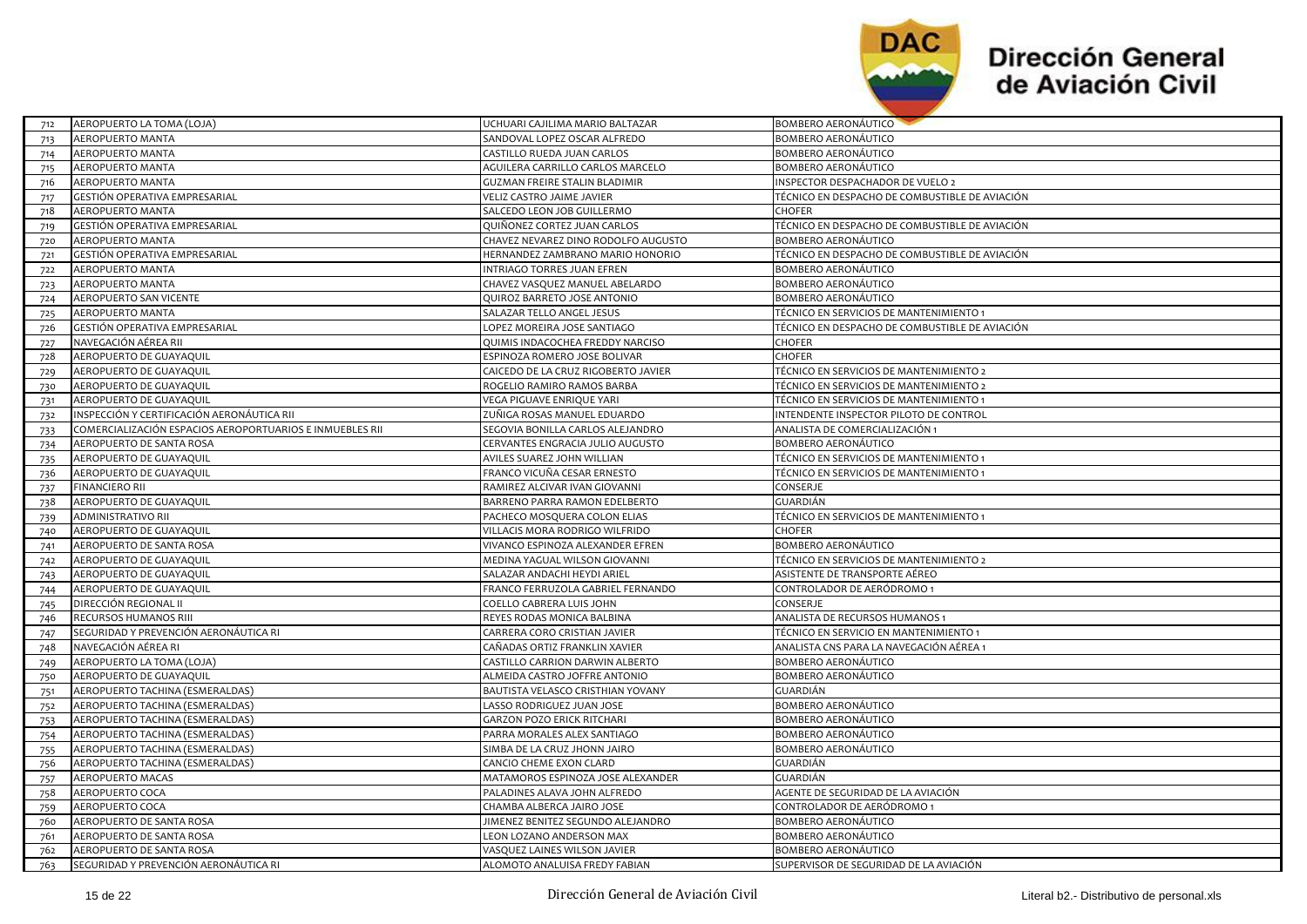

 $\overline{\phantom{a}}$ 

| AEROPUERTO DE SANTA ROSA                       | RODAS ORELLANA ENRIQUE JONAS ALEJANDRO | BOMBERO AERONAUTICO                     |
|------------------------------------------------|----------------------------------------|-----------------------------------------|
| AEROPUERTO DE SANTA ROSA                       | ARBOLEDA BRIONES LEOPOLDO ERNESTO      | BOMBERO AERONÁUTICO                     |
| AEROPUERTO DE SANTA ROSA                       | URDIN SURIAGA ELDER ERMEL              | BOMBERO AERONÁUTICO                     |
| <b>AEROPUERTO SHELL</b>                        | ROMERO CONSTANTE OSCAR RODRIGO         | BOMBERO AERONÁUTICO                     |
| AEROPUERTO COCA                                | CONDO NOA CARLIN LIBERATO              | GUARDIÁN                                |
| AEROPUERTO COCA                                | DUMAN LLIGUICHUZHCA JOSE CARLOS JULIO  | BOMBERO AERONÁUTICO                     |
| <b>AEROPUERTO COCA</b>                         | TOSCANO SANCHEZ JORGE ALEJANDRO        | BOMBERO AERONÁUTICO                     |
| AEROPUERTO COCA                                | REYES VARGAS JOSE LUIS                 | BOMBERO AERONÁUTICO                     |
| <b>AEROPUERTO COCA</b>                         | DALGO UQUILLAS FAUSTO RUFINO           | BOMBERO AERONÁUTICO                     |
| AEROPUERTO COCA                                | CASTRO GUERRERO SEGUNDO RENE           | BOMBERO AERONÁUTICO                     |
| AEROPUERTO COCA                                | LINCANGO ALVARO NELSON RODRIGO         | BOMBERO AERONÁUTICO                     |
| AEROPUERTO COCA                                | ALEMAN CRIOLLO ALFREDO EFRAIN          | BOMBERO AERONÁUTICO                     |
| AEROPUERTO COCA                                | JIMENEZ PARDO JULIO CESAR              | BOMBERO AERONÁUTICO                     |
| AEROPUERTO COCA                                | PORTILLA GUAMAN JESSICA ALEXANDRA      | BOMBERO AERONÁUTICO                     |
| AEROPUERTO COCA                                | CHASI MERA ANGEL EDUARDO               | AGENTE DE SEGURIDAD DE LA AVIACIÓN      |
| AEROPUERTO NUEVA LOJA                          | GUERRERO JIMENEZ RAMIRO GUSTAVO        | BOMBERO AERONÁUTICO                     |
| AEROPUERTO NUEVA LOJA                          | BONE CARVAJAL HERMINIO VLADIMIR        | BOMBERO AERONÁUTICO                     |
| AEROPUERTO NUEVA LOJA                          | CALDERON CHIMBO MARCO FLORENTINO       | BOMBERO AERONÁUTICO                     |
| AEROPUERTO NUEVA LOJA                          | <b>GUAMAN PAGUAY ERALDO HOMERO</b>     | BOMBERO AERONÁUTICO                     |
| AEROPUERTO NUEVA LOJA                          | NUÑEZ SILVA DANILO AGAPITO             | BOMBERO AERONÁUTICO                     |
| AEROPUERTO NUEVA LOJA                          | ALVARADO ALVARADO NORMAN OSWALDO       | BOMBERO AERONÁUTICO                     |
| AEROPUERTO NUEVA LOJA                          | LOAYZA OCHOA JORGE VISMAR              | BOMBERO AERONÁUTICO                     |
| AEROPUERTO NUEVA LOJA                          | OÑATE LAZO CARLOS ALFREDO              | ANALISTA CNS PARA LA NAVEGACIÓN AÉREA 1 |
| <b>AEROPUERTO SHELL</b>                        | GAVIDIA ROBALINO MARCO VICENTE         | BOMBERO AERONÁUTICO                     |
| <b>AEROPUERTO SHELL</b>                        | ORTIZ SUAREZ HECTOR GONZALO            | GUARDIÁN                                |
| <b>AEROPUERTO TENA</b>                         | GUAMAN MENDOZA POLIVIO MESIAS          | BOMBERO AERONÁUTICO                     |
| <b>AEROPUERTO SHELL</b>                        | ARIAS VELASCO WILLIAN EDUARDO          | BOMBERO AERONÁUTICO                     |
| <b>AEROPUERTO SHELL</b>                        | CHANCUSIG CHANCUSIG MARIO FERNANDO     | ANALISTA CNS PARA LA NAVEGACIÓN AÉREA 1 |
| AEROPUERTO LATACUNGA                           | ALVAREZ MOLINA CARLOS GILBERTO         | BOMBERO AERONÁUTICO                     |
| AEROPUERTO TENA                                | MIRANDA CASTRO GALO FAVIAN             | BOMBERO AERONÁUTICO                     |
| <b>AEROPUERTO TENA</b>                         | GREFA RIVADENEYRA HECTOR MARCELO       | GUARDIÁN                                |
| AEROPUERTO MACAS                               | PALACIOS JARAMILLO GONZALO WILLAN      | BOMBERO AERONÁUTICO                     |
| AEROPUERTO MACAS                               | MOLINA ESPINOZA JORGE WILFRIDO         | BOMBERO AERONÁUTICO                     |
| AEROPUERTO MACAS                               | AVILA NACIMBA ALEXIS XAVIER            | BOMBERO AERONÁUTICO                     |
| AEROPUERTO TENA                                | GAVILANES ALTAMIRANO EDISON XAVIER     | BOMBERO AERONÁUTICO                     |
| AEROPUERTO SAN CRISTÓBAL                       | ALVARADO CELI ANGEL BENIGNO            | BOMBERO AERONÁUTICO                     |
| AEROPUERTO SAN CRISTÓBAL                       | ORTEGA SANDOVAL JHONNY PAUL            | BOMBERO AERONÁUTICO                     |
| AEROPUERTO SAN CRISTÓBAL                       | CHAUCA PALLO CARLOS MAURICIO           | BOMBERO AERONÁUTICO                     |
| AEROPUERTO DE ISABELA                          | CONTRERAS DELGADO PEDRO JAVIER         | BOMBERO AERONÁUTICO                     |
| AEROPUERTO DE SANTA ROSA                       | STERLING HERNANDEZ ERWIN ULIANOV       | BOMBERO AERONÁUTICO                     |
| DIRECCION DE ESCUELA TÉCNICA DE AVIACIÓN CIVIL | MALDONADO PAZMIÑO MARCIA SEMIRAMIS     | ANALISTA DE PLANIFICACIÓN Y CALIDAD 2   |
| AEROPUERTO SAN CRISTÓBAL                       | YANGARE TORRES ABEL DARIO              | AGENTE DE SEGURIDAD DE LA AVIACIÓN      |
| AEROPUERTO SALINAS                             | MAYORGA BERMEO DAISY LORENA            | AGENTE DE SEGURIDAD DE LA AVIACIÓN      |
| AEROPUERTO SAN CRISTÓBAL                       | BUENAÑO ZAVALA HENRRY ANDRES           | BOMBERO AERONÁUTICO                     |
| AEROPUERTO NUEVA LOJA                          | TOSCANO BORJA MARCELO ANDRES           | CONTROLADOR DE AERÓDROMO 1              |
| AEROPUERTO NUEVA LOJA                          | LAIME CAZA WILBER SANTIAGO             | CONTROLADOR DE AERÓDROMO 1              |
| AEROPUERTO COCA                                | MUÑOZ CERDA CARLOS ROBERTO             | CONTROLADOR DE AERÓDROMO 1              |
| AEROPUERTO MACAS                               | ANDINO GAVIDIA KARLA SABRINA           | CONTROLADOR DE AERÓDROMO 1              |
| AEROPUERTO MACAS                               | CANTOS BORJA DIEGO ALBERTO             | CONTROLADOR DE AERÓDROMO 1              |
| AEROPUERTO TACHINA (ESMERALDAS)                | VERA GARCIA JOSE VICENTE               | CONTROLADOR DE AERÓDROMO 1              |
| <b>AEROPUERTO TENA</b>                         | HARO FLORES SLENDY VANESSA             | ANALISTA CNS PARA LA NAVEGACIÓN AÉREA 1 |
| <b>AEROPUERTO TENA</b>                         | TOAPANTA SANTOS SHOGO XAVIER           | ANALISTA CNS PARA LA NAVEGACIÓN AÉREA 1 |
|                                                |                                        |                                         |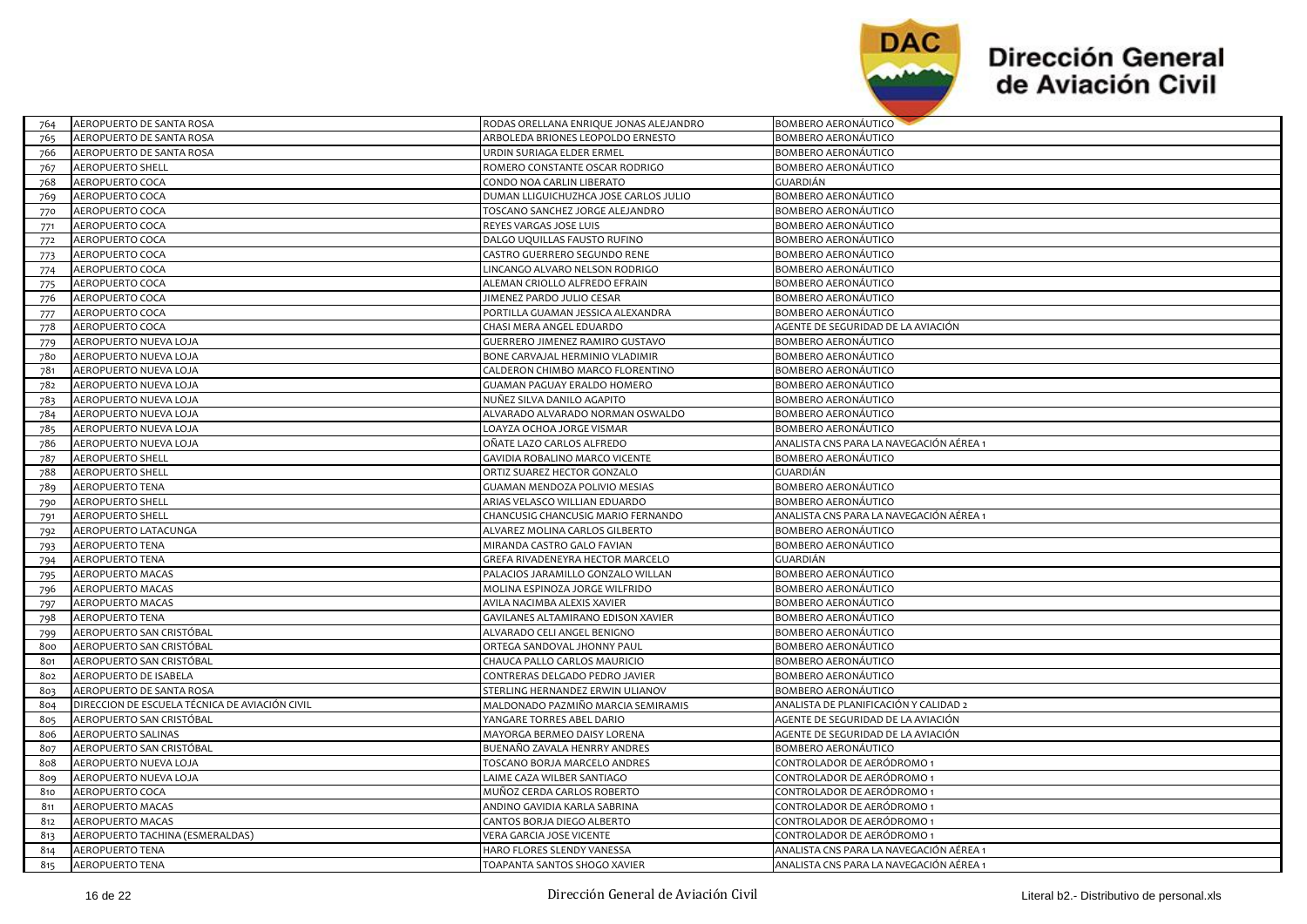

| 816 | AEROPUERTO TENA                                   | CALUCHO LOPEZ RONALD ALEXANDER       | CHOFER                                               |
|-----|---------------------------------------------------|--------------------------------------|------------------------------------------------------|
| 817 | TECNOLOGÍAS DE LA INFORMACIÓN Y COMUNICACIÓN RIII | CARRILLO ROBALINO EULALIA XIMENA     | ANALISTA DE TECNOLOGÍAS DE LA INFORMACIÓN 1          |
| 818 | AEROPUERTO TACHINA (ESMERALDAS)                   | ZUÑIGA TAMAYO MARLON MAURICIO        | ANALISTA CNS PARA LA NAVEGACIÓN AÉREA 1              |
| 819 | COORDINACIÓN ADMINISTRATIVA                       | VALENCIA QUIROZ JENNY ADRIANA        | <b>OFICINISTA</b>                                    |
| 820 | AEROPUERTO QUITO                                  | BONILLA CUADRADO ALEX JAVIER         | ANALISTA CNS PARA LA NAVEGACIÓN AÉREA 1              |
| 821 | NSPECCIÓN Y CERTIFICACIÓN AERONÁUTICA RI          | SANCHEZ VALLEJO NELLY FERNANDA       | INSPECTOR AUXILIAR DE CABINA                         |
| 822 | NSPECCIÓN Y CERTIFICACIÓN AERONÁUTICA RI          | PASQUEL ANDRADE TERESA JACQUELINE    | <b>INSPECTOR AUXILIAR DE CABINA</b>                  |
| 823 | AEROPUERTO QUITO                                  | ZAPATA NARANJO SANDRA VERONICA       | ASISTENTE DE TRANSPORTE AÉREO                        |
| 824 | AEROPUERTO QUITO                                  | JIMENEZ RIVAS EVELYN DAYANA          | ASISTENTE DE TRANSPORTE AÉREO                        |
| 825 | AEROPUERTO QUITO                                  | ALVARES LAZO ANA SOLEDAD             | ASISTENTE DE TRANSPORTE AÉREO                        |
| 826 | AEROPUERTO QUITO                                  | DARQUEA REVELO MARCOS ALEXANDER      | CONTROLADOR DE AERÓDROMO 1                           |
| 827 | <b>AEROPUERTO QUITO</b>                           | IPIALES BUNCI DARWIN ROLANDO         | ANALISTA CNS PARA LA NAVEGACIÓN AÉREA 1              |
| 828 | ADMINISTRATIVO R1                                 | TACO TAIPE JORGE ENRIQUE             | GUARDIÁN                                             |
| 829 | GESTIÓN OPERATIVA EMPRESARIAL                     | CEPEDA CELA WASHINGTON FERNANDO      | TÉCNICO EN DESPACHO DE COMBUSTIBLE DE AVIACIÓN       |
| 830 | GESTIÓN OPERATIVA EMPRESARIAL                     | MERO MERA PATRICIO ROBERTO           | TÉCNICO EN DESPACHO DE COMBUSTIBLE DE AVIACIÓN       |
| 831 | GESTIÓN OPERATIVA EMPRESARIAL                     | ALVAREZ SOLORZANO JAIME JAVIER       | TÉCNICO EN DESPACHO DE COMBUSTIBLE DE AVIACIÓN       |
| 832 | GESTIÓN OPERATIVA EMPRESARIAL                     | GARCIA SANCHEZ CARLOS DANIEL         | SUPERVISOR DE OPERACIONES DE COMBUSTIBLE DE AVIACIÓN |
| 833 | ADMINISTRATIVO FINANCIERO                         | ALVARADO ROSADO KATHERINE ELIZABETH  | OFICINISTA                                           |
| 834 | AEROPUERTO DE GUAYAQUIL                           | WBRASLERS ENDARA AARON DAMIAN        | ANALISTA CNS PARA LA NAVEGACIÓN AÉREA 1              |
| 835 | AEROPUERTO DE GUAYAQUIL                           | RUGEL ANCHUNDIA MARIA MAGDALENA      | ANALISTA CNS PARA LA NAVEGACIÓN AÉREA 1              |
| 836 | AEROPUERTO DE GUAYAQUIL                           | ZUÑIGA FARIÑO GUIDO FABRICIO         | ANALISTA CNS PARA LA NAVEGACIÓN AÉREA 1              |
| 837 | AEROPUERTO DE GUAYAQUIL                           | BARAHONA VEGA PLACIDO JESUS          | SUPERVISOR DE SEGURIDAD DE LA AVIACIÓN               |
| 838 | AEROPUERTO DE GUAYAQUIL                           | ITURRALDE GARCIA PAULINA ANDREA      | INSPECTOR DE AERÓDROMO                               |
| 839 | AEROPUERTO SALINAS                                | SALAZAR BEJEGUEN LUIS ENRIQUE        | TÉCNICO EN SERVICIOS AERONÁUTICOS                    |
| 840 | AEROPUERTO SALINAS                                | TIPANTIZA PATIÑO ARMANDO ALIPIO      | TÉCNICO EN SERVICIOS AERONÁUTICOS                    |
| 841 | ADMINISTRATIVO FINANCIERO                         | VILLON CASTRO PATRICIO ALFREDO       | <b>ASISTENTE FINANCIERO</b>                          |
| 842 | <b>FINANCIERO RII</b>                             | VILLAVICENCIO PALMA JULIA DEL CARMEN | ANALISTA FINANCIERO 1                                |
| 843 | AEROPUERTO SAN CRISTÓBAL                          | SANTANA SANCHEZ LUIS ARMANDO         | AGENTE DE SEGURIDAD DE LA AVIACIÓN                   |
| 844 | NAVEGACIÓN AÉREA RI                               | BUENAÑO OROZCO SANDRA CECILIA        | ANALISTA EN COMUNICACIONES AFS 1                     |
| 845 | AEROPUERTO CUENCA                                 | GUILLEN IGLESIAS BYRON GUSTAVO       | SUPERVISOR DE SEGURIDAD DE LA AVIACIÓN               |
| 846 | AEROPUERTO CUENCA                                 | BONILLA YUCAILLA DIEGO FERNANDO      | CONTROLADOR DE AERÓDROMO 1                           |
| 847 | AEROPUERTO CUENCA                                 | ROMERO INGA MARIA FERNANDA           | ASISTENTE DE TRANSPORTE AÉREO                        |
| 848 | AEROPUERTO CUENCA                                 | BERNAL PULLA VERONICA ALEXANDRA      | <b>OFICINISTA</b>                                    |
| 849 | GESTIÓN OPERATIVA EMPRESARIAL                     | ZARUMA HEREDIA SEGUNDO               | TÉCNICO EN DESPACHO DE COMBUSTIBLE DE AVIACIÓN       |
| 850 | GESTIÓN OPERATIVA EMPRESARIAL                     | MOSQUERA ROMERO JOEL GUILLERMO       | TÉCNICO EN DESPACHO DE COMBUSTIBLE DE AVIACIÓN       |
| 851 | AEROPUERTO LATACUNGA                              | VILLALVA BARRIGA JAIME MIGUEL        | AGENTE DE SEGURIDAD DE LA AVIACIÓN                   |
| 852 | RECURSOS HUMANOS RI                               | CHICAIZA CHAUCA FELIX DE JESUS       | CHOFER                                               |
| 853 | AEROPUERTO LATACUNGA                              | CHANCUSIG CASA SEGUNDO DANIEL        | CHOFER                                               |
| 854 | AEROPUERTO LATACUNGA                              | ALMEIDA PASTRANO DIEGO FRANCISCO     | CHOFER                                               |
| 855 | AEROPUERTO LATACUNGA                              | ORTIZ MENA DARWIN ISRAEL             | AGENTE DE SEGURIDAD DE LA AVIACIÓN                   |
| 856 | <b>AEROPUERTO SHELL</b>                           | HIDALGO MARQUEZ JOSE RAFAEL          | <b>CHOFER</b>                                        |
| 857 | AEROPUERTO LA TOMA (LOJA)                         | PALADINES BRAVO CESAR AUGUSTO        | ANALISTA CNS PARA LA NAVEGACIÓN AÉREA 1              |
| 858 | AEROPUERTO LA TOMA (LOJA)                         | CORDOVA CORDOVA JOSE LUIS            | AGENTE DE SEGURIDAD DE LA AVIACIÓN                   |
| 859 | NAVEGACIÓN AÉREA RI                               | ESTRELLA MENA JENNIFER PAULINA       | CONTROLADOR DE AERÓDROMO 1                           |
| 860 | AEROPUERTO MANTA                                  | ECHEVERRIA LUCERO CARLOS FERNANDO    | CONTROLADOR DE AERÓDROMO 1                           |
| 861 | AEROPUERTO MANTA                                  | NOLE CURIMILMA MANUEL ENRIQUE        | CONTROLADOR DE AERÓDROMO 1                           |
| 862 | <b>AEROPUERTO MANTA</b>                           | ESCALANTE CODENA MIREYA ELIZABETH    | CONTROLADOR DE AERÓDROMO 1                           |
| 863 | AEROPUERTO MANTA                                  | MERA CAMACHO MARIA JOSE              | AGENTE DE SEGURIDAD DE LA AVIACIÓN                   |
| 864 | <b>AEROPUERTO MANTA</b>                           | MOREIRA MACIAS MARIA REBECA          | AGENTE DE SEGURIDAD DE LA AVIACIÓN                   |
| 865 | AEROPUERTO MANTA                                  | ANDRADE LEON DAVID FERNANDO          | CONTROLADOR DE AERÓDROMO 1                           |
| 866 | AEROPUERTO MANTA                                  | CAICEDO JIMENEZ ALISSON VALERIA      | CONTROLADOR DE AERÓDROMO 1                           |
| 867 | NAVEGACIÓN AÉREA RI                               | CARDENAS AULESTIA LEONARDO ANDRES    | CONTROLADOR DE AERÓDROMO 1                           |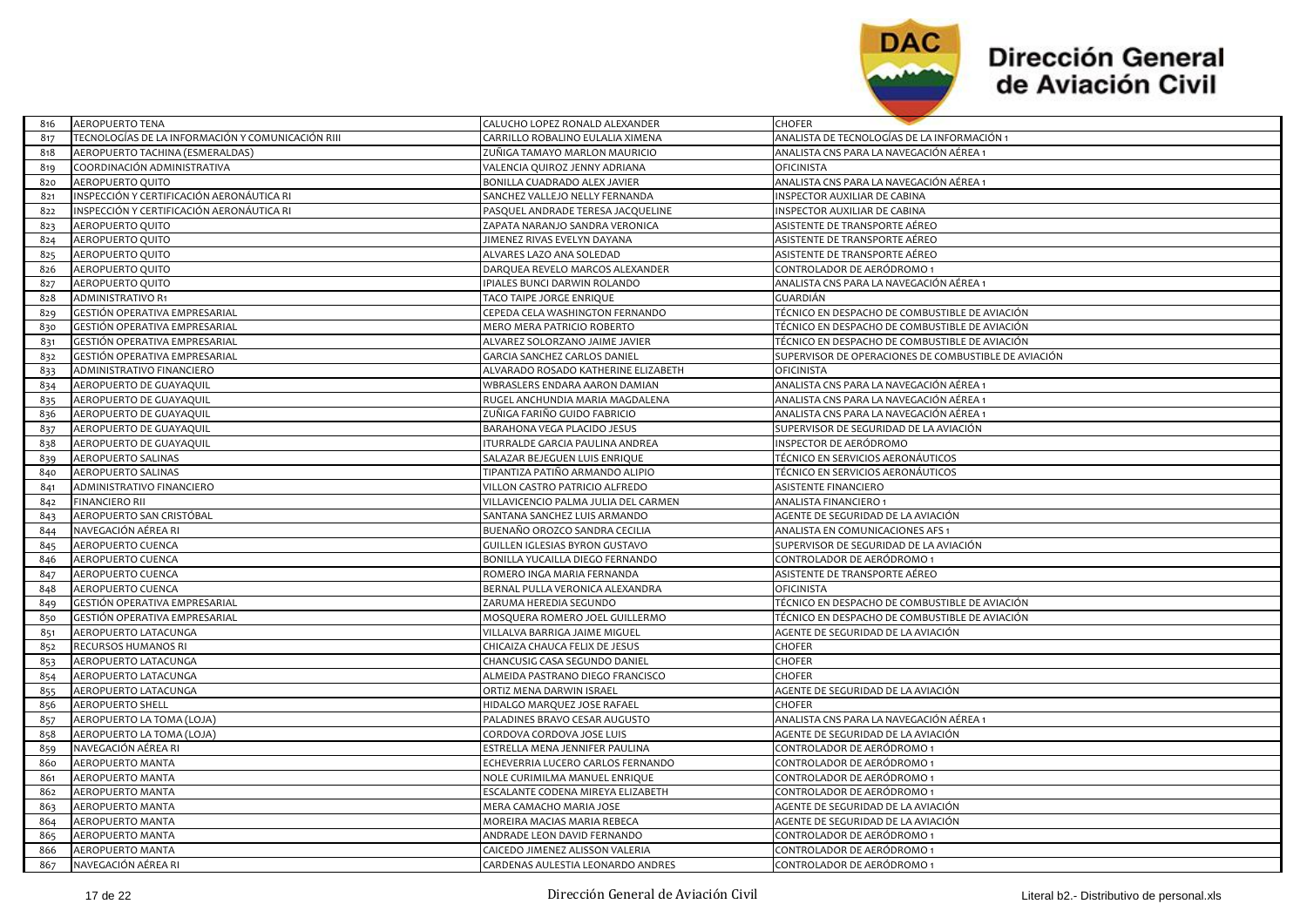

| 868 | AEROPUERTO TACHINA (ESMERALDAS)         | MACIAS MARIN LUIS EMILIO             | <b>BOMBERO AERONAUTICO</b>                     |
|-----|-----------------------------------------|--------------------------------------|------------------------------------------------|
| 869 | GESTIÓN OPERATIVA EMPRESARIAL           | VANEGAS VALLE DARIO JAVIER           | TÉCNICO EN DESPACHO DE COMBUSTIBLE DE AVIACIÓN |
| 870 | GESTIÓN OPERATIVA EMPRESARIAL           | GRANDA VALAREZO MARLON HALAIN        | TÉCNICO EN DESPACHO DE COMBUSTIBLE DE AVIACIÓN |
| 871 | AEROPUERTO DE SANTA ROSA                | CARRION LAM ANTONY JOSUE             | BOMBERO AERONÁUTICO                            |
| 872 | AEROPUERTO SALINAS                      | MANCHENO MUÑOZ JONATHAN OMAR         | AGENTE DE SEGURIDAD DE LA AVIACIÓN             |
| 873 | AEROPUERTO DE GUAYAQUIL                 | PADILLA MORA GEOVANNI FRANCISCO      | TÉCNICO CNS PARA LA NAVEGACIÓN AÉREA           |
| 874 | <b>AEROPUERTO SALINAS</b>               | ORRALA PITA KAREN TATIANA            | AGENTE DE SEGURIDAD DE LA AVIACIÓN             |
| 875 | AEROPUERTO LA TOMA (LOJA)               | CORDOVA VILLAVICENCIO IVONE MARGOHT  | AGENTE DE SEGURIDAD DE LA AVIACIÓN             |
| 876 | AEROPUERTO DE SANTA ROSA                | CAISAGUANO USHIÑA MARCO ANTONIO      | INSPECTOR DESPACHADOR DE VUELO 2               |
| 877 | AEROPUERTO DE SANTA ROSA                | MARCA ALEX ELADIO                    | CONSERJE                                       |
| 878 | AEROPUERTO COCA                         | DULCE GRANDA EDMUNDO JAVIER          | AGENTE DE SEGURIDAD DE LA AVIACIÓN             |
| 879 | <b>AEROPUERTO MANTA</b>                 | MORA CURIPOMA EDER DANILO            | AGENTE DE SEGURIDAD DE LA AVIACIÓN             |
| 880 | ADMINISTRATIVO RII                      | ORTIZ VILLACIS EDUARDO ALBERTO       | CONSERJE                                       |
| 881 | AEROPUERTO DE SANTA ROSA                | FEIJOO LOAYZA JAVIER MANRIQUE        | BOMBERO AERONÁUTICO                            |
| 882 | AEROPUERTO DE SANTA ROSA                | SUAREZ QUIMI ALEX PAOLO              | TÉCNICO CNS PARA LA NAVEGACIÓN AÉREA           |
| 883 | SEGURIDAD Y PREVENCIÓN AERONÁUTICA RIII | PULLAS GUZMAN PAMELA MICHELLE        | AGENTE DE SEGURIDAD DE LA AVIACIÓN             |
| 884 | AEROPUERTO LA TOMA (LOJA)               | VERDESOTO RODRIGUEZ MIJAIL ALEJANDRO | BOMBERO AERONÁUTICO                            |
| 885 | AEROPUERTO LA TOMA (LOJA)               | GRANDA OCAMPOS KLEVER FERNANDO       | AGENTE DE SEGURIDAD DE LA AVIACIÓN             |
| 886 | <b>AEROPUERTO MANTA</b>                 | SANTILLAN LARA WILLIAM FERNANDO      | CONTROLADOR DE AERÓDROMO 1                     |
| 887 | NAVEGACIÓN AÉREA RI                     | HIDALGO PROAÑO ORLANDO MARCELO       | ANALISTA DE METEOROLOGÍA AERONÁUTICA 1         |
| 888 | CAPACITACIÓN NACIONAL                   | RUIZ CHAVEZ VERONICA ALICIA          | INSTRUCTOR TÉCNICO DE CAPACITACIÓN AERONÁUTICA |
| 88q | AEROPUERTO LA TOMA (LOJA)               | CORDOVA LOAIZA CESAR AUGUSTO         | BOMBERO AERONÁUTICO                            |
| 890 | NAVEGACIÓN AÉREA RI                     | QUINGA MEZA ANGELA ELIZABETH         | ANALISTA CNS PARA LA NAVEGACIÓN AÉREA 1        |
| 891 | GESTIÓN OPERATIVA EMPRESARIAL           | PALACIOS ZABALA SAUL                 | TÉCNICO EN DESPACHO DE COMBUSTIBLE DE AVIACIÓN |
| 892 | GESTIÓN OPERATIVA EMPRESARIAL           | AREVALO GUARTATANGA JUAN EZEQUIEL    | TÉCNICO EN DESPACHO DE COMBUSTIBLE DE AVIACIÓN |
| 893 | GESTIÓN OPERATIVA EMPRESARIAL           | MENDOZA CASA LUIS WASHINGTON         | TÉCNICO EN DESPACHO DE COMBUSTIBLE DE AVIACIÓN |
| 894 | GESTIÓN OPERATIVA EMPRESARIAL           | CHICAIZA GUAYTA WALTER LUIS          | TÉCNICO EN DESPACHO DE COMBUSTIBLE DE AVIACIÓN |
| 895 | AEROPUERTO MANTA                        | CEVALLOS PONCE JOSE EPIMENIDES       | AGENTE DE SEGURIDAD DE LA AVIACIÓN             |
| 896 | AEROPUERTO MANTA                        | INTRIAGO CASANOVA RODY JOSE          | AGENTE DE SEGURIDAD DE LA AVIACIÓN             |
| 897 | AEROPUERTO DE GUAYAQUIL                 | AGUIRRE FREIRE OSCAR RAUL            | CONTROLADOR DE AERÓDROMO 1                     |
| 898 | AEROPUERTO DE GUAYAQUIL                 | PINO SOLEDISPA MARLON JAVIER         | ANALISTA DE METEOROLOGÍA AERONÁUTICA 1         |
| 899 | AEROPUERTO DE SANTA ROSA                | ZAMBRANO SILVA JUAN FABRICIO         | CONTROLADOR DE AERÓDROMO 1                     |
| 900 | AEROPUERTO BALTRA                       | DIAZ TORRES ROSA BEATRIZ             | AGENTE DE SEGURIDAD DE LA AVIACIÓN             |
|     | GESTIÓN OPERATIVA EMPRESARIAL           | ENCALADA SANCHEZ RICHARD PABLO       | TÉCNICO EN DESPACHO DE COMBUSTIBLE DE AVIACIÓN |
| 901 | GESTIÓN OPERATIVA EMPRESARIAL           | TOAPANTA ALMACHI VICTOR OCTAVIO      | TÉCNICO EN DESPACHO DE COMBUSTIBLE DE AVIACIÓN |
| 902 |                                         |                                      |                                                |
| 903 | ADMINISTRATIVO RII                      | DELGADO MUÑOZ RUBEN DARIO            | CHOFER                                         |
| 904 | GESTIÓN OPERATIVA EMPRESARIAL           | MEJIA PARRA FRANKLIN JAVIER          | TÉCNICO EN DESPACHO DE COMBUSTIBLE DE AVIACIÓN |
| 905 | GESTIÓN OPERATIVA EMPRESARIAL           | RONQUILLO VARGAS DANNY COLON         | TÉCNICO EN DESPACHO DE COMBUSTIBLE DE AVIACIÓN |
| 906 | AEROPUERTO LATACUNGA                    | QUIJANO ERAZO CARLOS ROBERTO         | AGENTE DE SEGURIDAD DE LA AVIACIÓN             |
| 907 | AEROPUERTO DE SANTA ROSA                | ROSALES ALAÑA RONALD PATRICIO        | CONTROLADOR DE APROXIMACIÓN NO RADAR           |
| 908 | <b>ADMINISTRATIVO R1</b>                | CATUCUAMBA NICOLALDE FAUSTO WILIAN   | GUARDIÁN                                       |
| 909 | <b>FINANCIERO RI</b>                    | VIVAS SIMBAÑA JULIO CESAR            | ASISTENTE FINANCIERO                           |
| 910 | <b>FINANCIERO RI</b>                    | PROAÑO VALDOSPINOS MARIA FERNANDA    | ANALISTA FINANCIERO 1                          |
| 911 | FINANCIERO RI                           | QUILUMBA SAMUEZA DANIEL ESTEBAN      | ANALISTA FINANCIERO 2                          |
| 912 | AEROPUERTO DE GUAYAQUIL                 | ORTIZ TAPIA ISMAEL FERNANDO          | CONTROLADOR DE AERÓDROMO 1                     |
| 913 | NAVEGACIÓN AÉREA RI                     | QUEVEDO ESPINOZA NELSON MARCELO      | ANALISTA DE INFORMACIÓN AERONÁUTICA 1          |
| 914 | AEROPUERTO TACHINA (ESMERALDAS)         | CANTOS VERA CESAR AUGUSTO            | ANALISTA CNS PARA LA NAVEGACIÓN AÉREA 1        |
| 915 | AEROPUERTO TACHINA (ESMERALDAS)         | PADILLA QUIÑONEZ LUIS GERARDO        | BOMBERO AERONÁUTICO                            |
| 916 | AEROPUERTO DE GUAYAQUIL                 | SANDOVAL PUGA DAISY MABEL            | ANALISTA DE METEOROLOGÍA AERONÁUTICA 1         |
| 917 | AEROPUERTO DE GUAYAQUIL                 | LLIGUISACA HIDALGO JORGE RICARDO     | ANALISTA DE METEOROLOGÍA AERONÁUTICA 1         |
| 918 | AEROPUERTO NUEVA LOJA                   | OJEDA CANO HERNAN JORGE              | AGENTE DE SEGURIDAD DE LA AVIACIÓN             |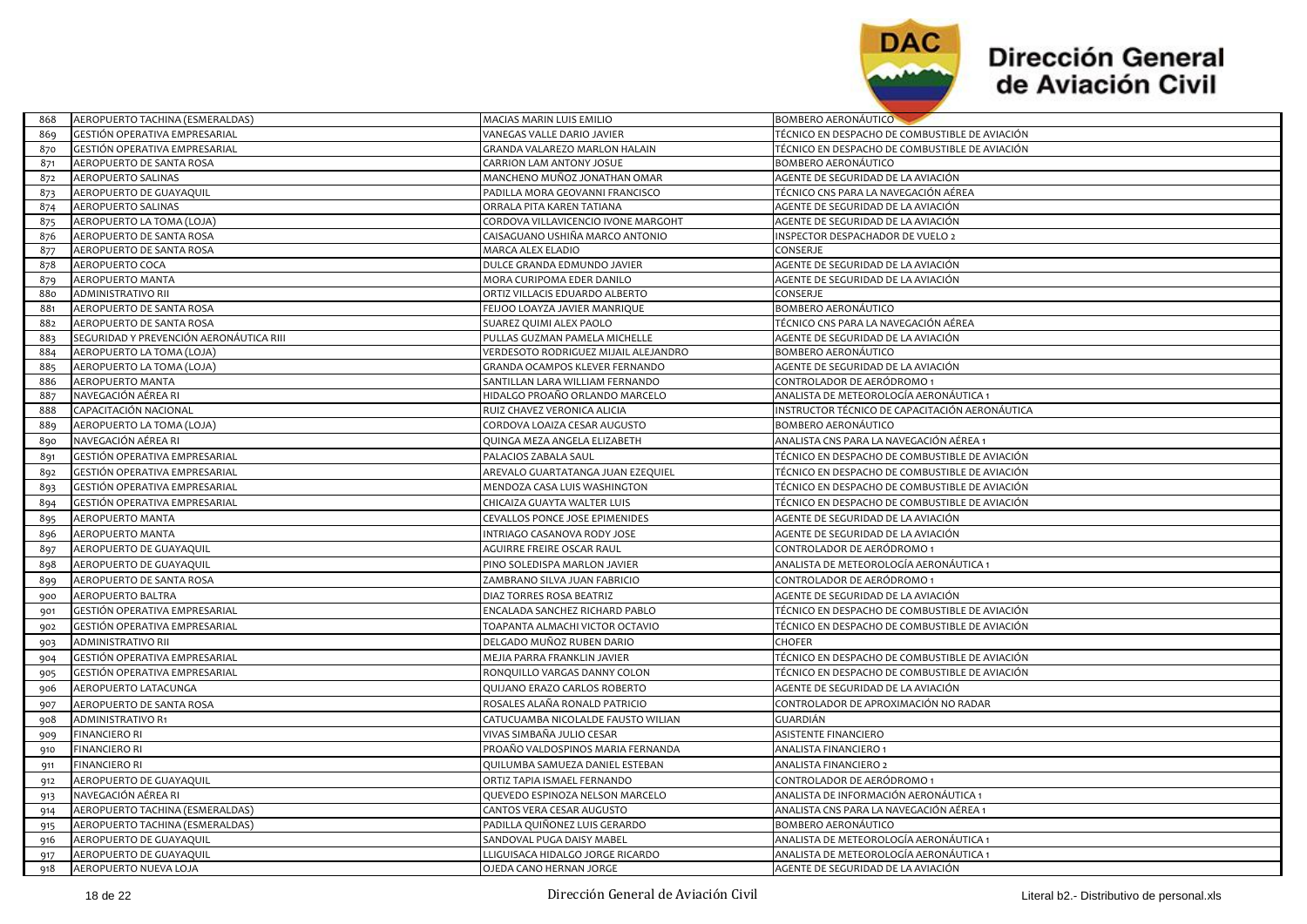

| 919 | <b>AEROPUERTO COCA</b>                        | MOYA QUINATOA ARTURO JAVIER          | AGENTE DE SEGURIDAD DE LA AVIACIÓN               |
|-----|-----------------------------------------------|--------------------------------------|--------------------------------------------------|
| 920 | DIRECCIÓN DE ASESORÍA JURÍDICA                | TAPIA LUNA TANIA LORENA              | SECRETARIA EJECUTIVA 1                           |
| 921 | DIRECCION DE SECRETARIA GENERAL               | RAMOS AGUIRRE MONICA DE LAS MERCEDES | SECRETARIA EJECUTIVA 1                           |
| 922 | <b>AEROPUERTO SHELL</b>                       | CAMPOS NAULA MARITZA ELIZABETH       | ANALISTA CNS PARA LA NAVEGACIÓN AÉREA 1          |
| 923 | <b>AEROPUERTO COCA</b>                        | CABEZAS MANZANO RAUL VINICIO         | ANALISTA CNS PARA LA NAVEGACIÓN AÉREA 1          |
| 924 | <b>FINANCIERO RII</b>                         | ROJAS PINCAY MARIA MAGDALENA         | <b>ASISTENTE FINANCIERA</b>                      |
| 925 | INGENIERÍA AEROPORTUARIA RII                  | OZANO SANTANA EDGAR XAVIER           | ANALISTA DE INGENIERÍA AEROPORTUARIA 1           |
| 926 | ADMINISTRATIVO RII                            | VILLAGOMEZ ROCA FRANKLIN GERMAN      | ASISTENTE DE PROVEEDURÍA                         |
| 927 | COORDINACIÓN ADMINISTRATIVA                   | TOSCANO POZO PAOLA ALEJANDRA         | ANALISTA DE RECURSOS HUMANOS 2                   |
| 928 | AEROPUERTO SAN CRISTÓBAL                      | ESPINOZA VERA JHOVANNY FARID         | INSPECTOR DESPACHADOR DE VUELO 1                 |
| 929 | <b>AEROPUERTO QUITO</b>                       | CAICEDO MIRANDA VALERIA KATERINE     | INSPECTOR OPERACIONES DE VUELO                   |
| 930 | DIRECCION DE ADMINISTRACION DE TALENTO HUMANO | MELENDEZ SUAREZ MERCEDES CRISTINA    | ASISTENTE DE RECURSOS HUMANOS                    |
| 931 | <b>ADMINISTRATIVO R1</b>                      | MUÑOZ CHISAGUANO WILMAN PATRICIO     | CONSERJE                                         |
| 932 | <b>ADMINISTRATIVO R1</b>                      | BARAHONA LOPEZ STALIN GERMAN         | ASISTENTE DE PROVEEDURÍA                         |
| 933 | <b>ADMINISTRATIVO R1</b>                      | ANDRADE CARRION CARLOS ANDRES        | CONSERJE                                         |
| 934 | NAVEGACIÓN AÉREA RI                           | PAREDES ATIENCIA ROBERTO CARLOS      | ANALISTA CNS PARA LA NAVEGACIÓN AÉREA 1          |
| 935 | AEROPUERTO DE GUAYAQUIL                       | SEGURA LAMOTA HJALMAR PAUI           | CONTROLADOR DE AERÓDROMO 1                       |
| 936 | AEROPUERTO DE GUAYAQUIL                       | VASQUEZ CEVALLOS EDGAR WILMER        | INSPECTOR DE AERÓDROMO                           |
| 937 | CAPACITACIÓN NACIONAL                         | NOBOA MALDONADO MARIA GABRIELA       | INSTRUCTOR TÉCNICO DE CAPACITACIÓN AERONÁUTICA   |
| 938 | <b>FINANCIERO RII</b>                         | VANONI SANTOS MARIA SOL              | ANALISTA FINANCIERO 2                            |
| 939 | <b>FINANCIERO RI</b>                          | ALMEIDA RUIZ ANA LUCIA               | ANALISTA FINANCIERO 2                            |
| 940 | INGENIERÍA AEROPORTUARIA RII                  | MARIN MURILLO WASHINGTON LEONARDO    | ANALISTA DE INGENIERÍA AEROPORTUARIA 1           |
| 941 | INGENIERÍA AEROPORTUARIA RIII                 | PALACIOS OBANDO MARIA ELIZABETH      | ANALISTA DE INGENIERÍA AEROPORTUARIA 1           |
| 942 | AEROPUERTO LATACUNGA                          | TOBAR ATIAGA MARTIN GUSTAVO DE JESUS | INSPECTOR DESPACHADOR DE VUELO 2                 |
| 943 | AEROPUERTO LATACUNGA                          | VASQUEZ CASTRO DARIO XAVIER          | ANALISTA CNS PARA LA NAVEGACIÓN AÉREA 1          |
| 944 | AEROPUERTO MANTA                              | VILLACRES PINCAY ANGEL MARCELO       | ANALISTA DE INFORMACIÓN AERONÁUTICA 1            |
| 945 | <b>AEROPUERTO MANTA</b>                       | LIMA TORRES DEMETRIO WLADIMIR        | INSPECTOR DESPACHADOR DE VUELO 2                 |
| 946 | <b>AEROPUERTO MANTA</b>                       | AVEIGA VERA MARIA GABRIELA           | ASISTENTE DE TRANSPORTE AÉREO                    |
| 947 | <b>AEROPUERTO MANTA</b>                       | LOPEZ MUÑOZ DAVID FABRICIO           | CONTROLADOR DE AERÓDROMO 1                       |
| 948 | <b>AEROPUERTO MANTA</b>                       | POMA COSTA JUAN PABLO                | CONTROLADOR DE AERÓDROMO 1                       |
| 949 | <b>AEROPUERTO MANTA</b>                       | ROLDAN FARFAN GENNY JASMIN           | AGENTE DE SEGURIDAD DE LA AVIACIÓN               |
| 950 | AEROPUERTO DE SANTA ROSA                      | SARMIENTO CABANILLA RONALD JAVIER    | ANALISTA DE METEOROLOGÍA AERONÁUTICA 1           |
| 951 | AEROPUERTO LATACUNGA                          | MALDONADO ORTIZ MARCO VINICIO        | ANALISTA CNS PARA LA NAVEGACIÓN AÉREA 1          |
| 952 | RECURSOS HUMANOS RII                          | GUEVARA MENA JORGE FABRICIO          | ANALISTA DE RECURSOS HUMANOS 1                   |
| 953 | <b>AEROPUERTO TENA</b>                        | <b>GUZMAN GUZMAN EDWIN</b>           | ANALISTA DE COMERCIALIZACIÓN 1                   |
| 954 | ASESORÍA JURÍDICA RII                         | QUINDE PAREJA XIMENA CRISTINA        | <b>ABOGADO3</b>                                  |
| 955 | ASESORÍA JURÍDICA RII                         | SALVATIERRA PEREZ ANGELA MARIANA     | ABOGADO 2                                        |
| 956 | ASESORÍA JURÍDICA RII                         | MORGAN AGURTO KENYA PRISCILA         | ABOGADO 1                                        |
| 957 | ASESORÍA JURÍDICA RII                         | ALVAREZ TOAQUIZA STEFANO GUILLERMO   | ASISTENTE DE ABOGACÍA                            |
| 958 | INSPECCIÓN Y CERTIFICACIÓN AERONÁUTICA RII    | ANCHUNDIA GARCIA CARLOS LUIS         | ASISTENTE DE TRANSPORTE AÉREO                    |
| 959 | INSPECCIÓN Y CERTIFICACIÓN AERONÁUTICA RII    | GONZALEZ MORALES CHARLES EMIGDIO     | INTENDENTE INSPECTOR PILOTO DE CONTROL           |
| 960 | DIRECCION DE SEGURIDAD OPERACIONAL            | LARRIVA DUEÑAS PATICIO ALEJANDRO     | INTENDENTE INSPECTOR PILOTO DE CONTROL           |
| 961 | DIRECCION DE SEGURIDAD OPERACIONAL            | CANO ANDRADE FERNANDO RUPERTO        | INTENDENTE INSPECTOR PRINCIPAL PILOTO DE CONTROL |
| 962 | COORDINACIÓN ADMINISTRATIVA                   | SALGADO LOMAS JUANA JEANNETH         | <b>ASISTENTE FINANCIERO</b>                      |
| 963 | <b>AEROPUERTO TENA</b>                        | RIOS CASTRO ERIKA KATERINE           | ASISTENTE DE ACTIVOS FIJOS                       |
| 964 | <b>RECURSOS HUMANOS RI</b>                    | CALVOPIÑA ANDRADE ANDREA ALEJANDRA   | ANALISTA DE RECURSOS HUMANOS 3                   |
| 965 | RECURSOS HUMANOS RI                           | CARDOSO AVALOS MERY ELIZABETH        | ANALISTA DE RECURSOS HUMANOS 1                   |
| 966 | <b>ADMINISTRATIVO RII</b>                     | ZAMBRANO MERCHAN PAMELA MILENA       | <b>GUARDALMACÉN1</b>                             |
| 967 | RECURSOS HUMANOS RII                          | BRIONES JARAMILLO TANIA CONSUELO     | <b>OFICINISTA</b>                                |
| 968 | AEROPUERTO QUITO                              | PEREZ TAPIA VICTOR ANDRES            | CONTROLADOR DE AERÓDROMO 1                       |
| 969 | <b>ADMINISTRATIVO R1</b>                      | FLORES LARA EDGAR ANDRES             | ANALISTA DE SEGUROS AERONÁUTICOS 3               |
| 970 | AEROPUERTO QUITO                              | ACARO LEON EDGAR PATRICIO            | TÉCNICO EN SERVICIOS EN MANTENIMIENTO 1          |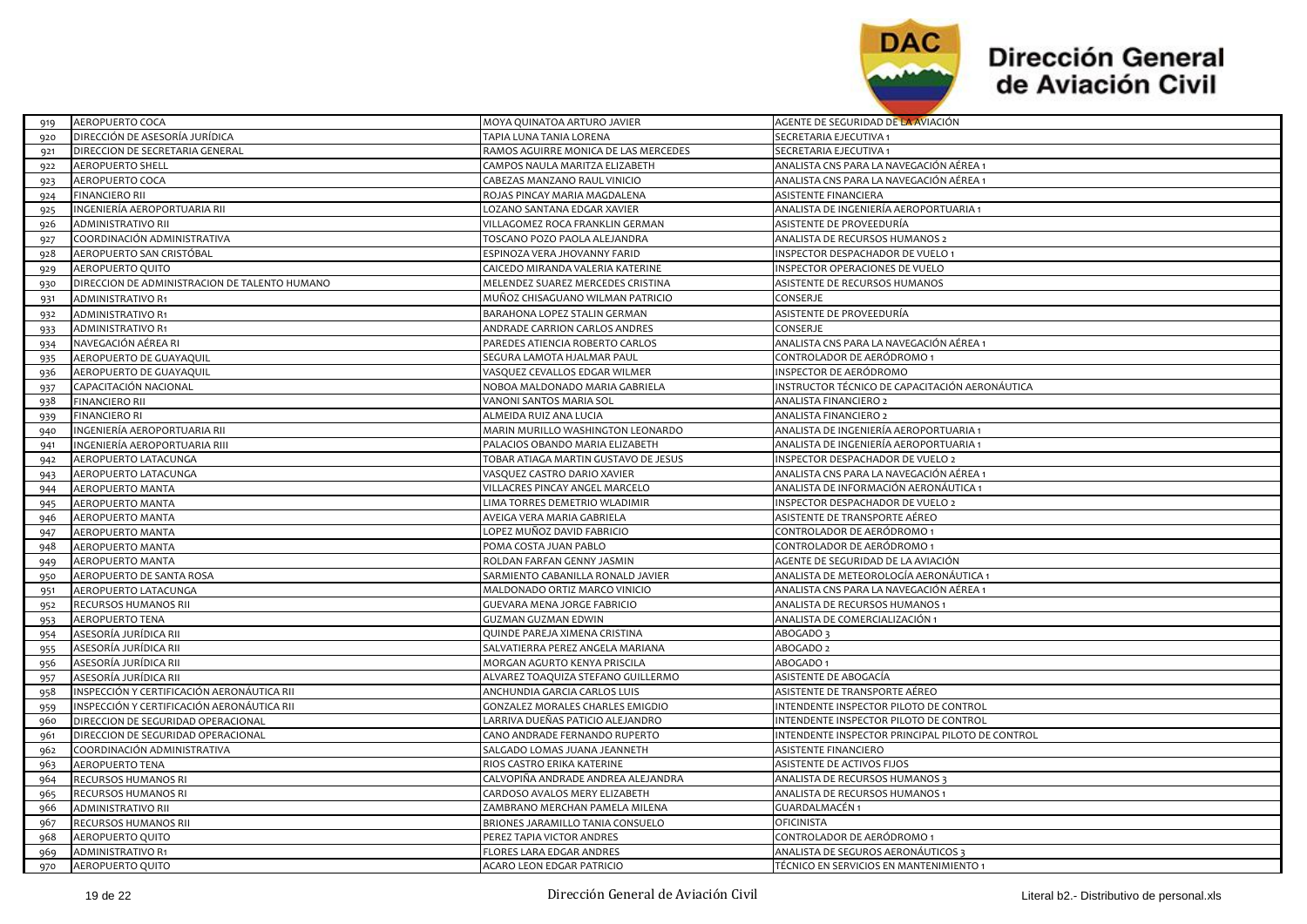

| 971          | DIRECCION ZONAL                                                  | TORRES MOREIRA LUIS ABRAHAM                                           | ANALISTA DE METEOROLOGIA AERONAUTICA 1                    |  |
|--------------|------------------------------------------------------------------|-----------------------------------------------------------------------|-----------------------------------------------------------|--|
|              | <b>ASESORIA / NIVEL DE APOYO</b>                                 |                                                                       |                                                           |  |
| 972          | COORDINACION GENERAL ADMINISTRATIVA FINANCIERA                   | ANDRADE CAMPAÑA ROMIN MARUCIA                                         | COORDINADOR / A GENERAL ADMINISTRATIVA FINANCIEREA        |  |
| 973          | DIRECCIÓN DE CERTIFICACIÓN DOCUMENTACIÓN Y ARCHIVO               | HUILCA COBOS RITA MILA                                                | DIRECTOR / A DE SECRETARIA GENERAL                        |  |
| 974          | DIRECCIÓN DE ASUNTOS REGULATORIOS DEL TRANSPORTE AÉREO           | VINUEZA ARMIJOS MARLON ROBERTO                                        | DIRECTOR /A DE ASUNTOS REGULATORIOS DEL TRANSPORTE AÉREO  |  |
| 975          | DIRECCIÓN DE ASESORÍA JURÍDICA                                   | ALVAREZ RIVERA ROSA HERMINIA                                          | DIRECTOR / A DE ASESORÍA JURÍDICA                         |  |
| 976          | DIRECCIÓN DE COMUNICACIÓN SOCIAL                                 | GONZALEZ SALCEDO MARIA PAULINA                                        | DIRECTOR / A DE COMUNICACIÓN SOCIAL                       |  |
| 977          | DIRECCIÓN DE TECNOLOGÍAS DE LA INFORMACIÓN Y COMUNICACIÓN        | CEPEDA BEDOYA WILSON BOLIVAR                                          | DIRECTOR / A DE TECNOLOGÍAS DE INFORMACIÓN Y COMUNICACIÓN |  |
| 978          | DIRECCIÓN ESCUELA TÉCNICA DE AVIACIÓN CIVIL                      | ROBAYO ARAQUE RUBEN FRANCISCO                                         | DIRECTOR / A DE LA ESCUELA TÉCNICA DE AVIACIÓN CIVIL      |  |
| 979          | DIRECCIÓN DE PLANIFICACIÓN Y CALIDAD                             | ALBUJA DELGADO HELENA ALEXANDRA                                       | DIRECTOR / A DE PLANIFICACIÓN Y CALIDAD                   |  |
| 980          | DIRECCIÓN DE ADMINISTRACIÓN DE TALENTO HUMANO                    | DELGADO GUDIÑO FERNANDO XAVIER                                        | DIRECTOR / A DE ADMINISTRACION DE TALENTO HUMANO          |  |
| 981          | DIRECCION ADMINISTRATIVA                                         | ARCOS GOMEZ ANDREA ELIZABETH                                          | DIRECTOR / A ADMINISTRATIVA                               |  |
| 982          | DIRECCIÓN FINANCIERA                                             | CASTRO PAZMIÑO MELIDA DEL ROCIO                                       | DIRECTOR/ A FINANCIERA                                    |  |
| 983          | DIRECCIÓN FINANCIERA                                             | ANDRADE MENA XAVIER WALTER                                            | <b>TESORERO /A GENERAL</b>                                |  |
| 984          | DIRECCIÓN DE ASESORÍA JURÍDICA                                   | OÑATE CUNALATA DORIS ARIANA                                           | ABOGADO 3                                                 |  |
| 985          | DIRECCIÓN DE ASESORÍA JURÍDICA                                   | TINTIN AVILA ARTURO ADOLFO                                            | ABOGADO 3                                                 |  |
| 986          | DIRECCIÓN DE ASESORÍA JURÍDICA                                   | HIDALGO BARQUET PRISCILLA FRANCHESKA                                  | <b>ABOGADO</b> 3                                          |  |
| 987          | DIRECCIÓN DE ASESORÍA JURÍDICA                                   | VALLE TORO RUTH ELIZABETH                                             | ABOGADO 2                                                 |  |
| 988          | DIRECCIÓN DE ASESORÍA JURÍDICA                                   | QUIMBITA PELAEZ MAYRA ALEJANDRA                                       | ABOGADO <sub>2</sub>                                      |  |
| 989          | DIRECCIÓN DE ASESORÍA JURÍDICA                                   | AGUILA BARRAGAN TELMO ITALO                                           | ABOGADO 2                                                 |  |
| 990          | DIRECCIÓN DE ASESORÍA JURÍDICA                                   | LARREA VERGARA MELINA NATHALIA                                        | ABOGADO <sub>2</sub>                                      |  |
| 991          | DIRECCIÓN DE ASESORÍA JURÍDICA                                   | LANDAZURI MORALES GUILLERMO XAVIER                                    | ABOGADO 2                                                 |  |
| 992          | DIRECCIÓN DE ASESORÍA JURÍDICA                                   | LUCIO VELASCO VANESSA LISSETTE                                        | ABOGADO 2                                                 |  |
| 993          | REGISTRO AERONÁUTICO                                             | VALENCIA GONZALEZ CECILIA JANNETH                                     | ABOGADO 2                                                 |  |
| 994          | DIRECCIÓN DE COMUNICACIÓN SOCIAL                                 | JURADO VEGA JAVIER ALEJANDRO                                          | ASISTENTE DE PERIODISMO                                   |  |
| 995          | DIRECCIÓN DE COMUNICACIÓN SOCIAL                                 | TOAPANTA TAPIA LIDIA MARGOT                                           | SECRETARIA                                                |  |
| 996          | GESTIÓN DE TRÁNSITO AÉREO                                        | QUIJANO GUERRERO GINA JUDITH                                          | SECRETARIA EJECUTIVA 2                                    |  |
| 997          | SEGURIDAD, BIENESTAR Y SALUD OCUPACIONAL                         | VALLEJO CABADIANA YOLANDA DEL ROCIO                                   | TRABAJADORA SOCIAL                                        |  |
| 998          | DIRECCIÓN DE TECNOLOGÍAS DE LA INFORMACIÓN Y COMUNICACIÓN        | BASANTES MEJIA ALDO FABIO                                             | ANALISTA DE TECNOLOGÍAS DE LA INFORMACIÓN 3               |  |
| 999          | DIRECCIÓN DE TECNOLOGÍAS DE LA INFORMACIÓN Y COMUNICACIÓN        | CARDENAS QUENGUAN JUAN CARLOS                                         | ANALISTA DE TECNOLOGÍAS DE LA INFORMACIÓN 1               |  |
| 1000         | DIRECCIÓN ADMINISTRATIVA                                         | VILLARRUEL PONCE EDISON DANILO                                        | ANALISTA ADMINISTRATIVO 3                                 |  |
| 1001         | CONTABILIDAD                                                     | RUBIO MERIZALDE SANDRA DEL CARMEN                                     | ANALISTA DE ACTIVOS FIJOS 2                               |  |
| 1002         | ABASTECIMIENTOS                                                  | MARTINEZ VILLAGOMEZ GRACE MARGOTH                                     | <b>OFICINISTA</b>                                         |  |
| 1003         | <b>ABASTECIMIENTOS</b>                                           | GARZON CARDENAS GEOVANNY JAVIER                                       | ANALISTA DE COMERCIALIZACIÓN 1                            |  |
| 1004         | DIRECCIÓN DE CERTIFICACIÓN DOCUMENTACIÓN Y ARCHIVO               | ALMACHE SOLIS ANGELICA DEL ROCIO                                      | <b>OFICINISTA</b>                                         |  |
| 1005         | DIRECCIÓN DE CERTIFICACIÓN DOCUMENTACIÓN Y ARCHIVO               | IÑIGUEZ ORELLANA ROCIO LORENA                                         | SECRETARIA                                                |  |
| 1006         | SEGURIDAD, BIENESTAR Y SALUD OCUPACIONAL                         | VARGAS JARAMILLO FREDDY ALEJANDRO                                     | ANALISTA DE RECURSOS HUMANOS 2                            |  |
| 1007         | SEGURIDAD, BIENESTAR Y SALUD OCUPACIONAL                         | DUARTE CEDEÑO DORA PATRICIA FERNANDA                                  | ODONTÓLOGO DE ATENCIÓN INSTITUCIONAL                      |  |
| 1008         | SEGURIDAD, BIENESTAR Y SALUD OCUPACIONAL                         | SALAZAR CERDA GERMAN ALBERTO                                          | MÉDICO ESPECIALISTA DE ATENCIÓN INSTITUCIONAL             |  |
| 1009         | ADMINISTRACIÓN DEL TALENTO HUMANO                                | ALMEIDA HERRERA TANIA ALEJANDRA                                       | ANALISTA DE RECURSOS HUMANOS 2                            |  |
| 1010         | ADMINISTRACIÓN DEL TALENTO HUMANO                                | MORA LARREA VANEZA ALEXANDRA                                          | ANALISTA DE RECURSOS HUMANOS 2                            |  |
| 1011         | DIRECCIÓN DE TECNOLOGÍAS DE LA INFORMACIÓN Y COMUNICACIÓN        | CHICAIZA CHAUCA EDISON XAVIER                                         | ANALISTA DE TECNOLOGÍAS DE LA INFORMACIÓN 2               |  |
| 1012         | ADMINISTRACIÓN DEL TALENTO HUMANO                                | MIRANDA AGUILAR MARTIN DANILO                                         | ANALISTA DE RECURSOS HUMANOS 1                            |  |
| 1013         | DIRECCIÓN DE ASESORÍA JURÍDICA                                   | FUENTES LUCERO JAIME ERNESTO                                          | ABOGADO 1                                                 |  |
| 1014         | DIRECCIÓN DE PLANIFICACIÓN Y CALIDAD                             | PADILLA JIMENEZ SILVIA ELIZABETH                                      | ANALISTA DE PLANIFICACIÓN Y CALIDAD 2                     |  |
| 1015         | DIRECCIÓN DE ASESORÍA JURÍDICA                                   | RODRIGUEZ BERMEO MIRIAM PATRICIA                                      | ABOGADO 2                                                 |  |
| 1016         | DIRECCIÓN DE ASESORÍA JURÍDICA<br>DIRECCIÓN DE ASESORÍA JURÍDICA | SALVADOR JARAMILLO MARGIE IVONNE<br>EGAS DE LA TORRE MONICA ELIZABETH | ASISTENTE DE ABOGACÍA<br><b>ASISTENTE</b>                 |  |
| 1017<br>1018 | DIRECCIÓN DE CERTIFICACIÓN DOCUMENTACIÓN Y ARCHIVO               | LEON SALAZAR SILVIA VERONICA                                          | ANALISTA DOCUMENTACIÓN Y ARCHIVO 2                        |  |
| 1019         | DIRECCIÓN DE CERTIFICACIÓN DOCUMENTACIÓN Y ARCHIVO               | BENALCAZAR VIZCAINO KARLA STEFANIA                                    | <b>OFICINISTA</b>                                         |  |
| 1020         | DIRECCIÓN DE CERTIFICACIÓN DOCUMENTACIÓN Y ARCHIVO               | MUÑOZ PAREDES FRANKS DAVID                                            | <b>OFICINISTA</b>                                         |  |
|              |                                                                  |                                                                       |                                                           |  |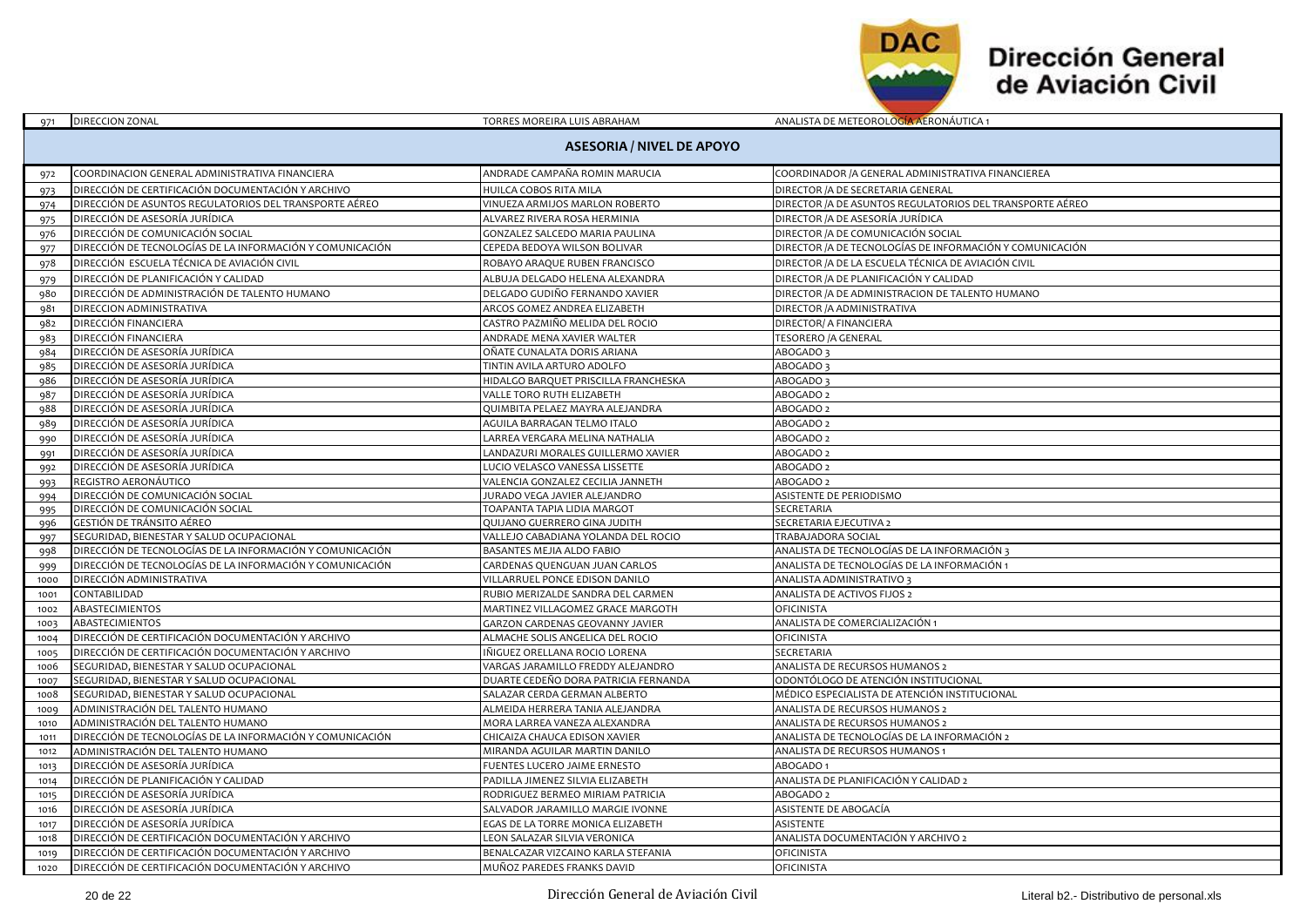

| 1021                                   | DIRECCIÓN DE CERTIFICACIÓN DOCUMENTACIÓN Y ARCHIVO        | GONZALEZ ACOSTA CAROL ESTEFANIA        | <b>OFICINISTA</b>                                          |
|----------------------------------------|-----------------------------------------------------------|----------------------------------------|------------------------------------------------------------|
| 1022                                   | DIRECCIÓN DE PLANIFICACIÓN Y CALIDAD                      | GUZMAN MIÑO VERONICA DE LOURDES        | ANALISTA DE PLANIFICACIÓN Y CALIDAD 2                      |
| 1023                                   | DIRECCIÓN DE INSPECCIÓN Y CERTIFICACIÓN AERONÁUTICA       | VALENCIA GUERRON MIREYA CECIBEL        | OFICINISTA                                                 |
| 1024                                   | ADMINISTRACIÓN DEL TALENTO HUMANO                         | BASTIDAS MORALES YUSETH DE LOS ANGELES | SECRETARIA                                                 |
| 1025                                   | DIRECCIÓN DE ADMINISTRACIÓN DE TALENTO HUMANO             | MORALES CEVALLOS JUAN CARLOS           | ASISTENTE DE RECURSOS HUMANOS                              |
| 1026                                   | DIRECCIÓN FINANCIERA                                      | CORREA LOPEZ MISHEL VERONICA           | ASISTENTE FINANCIERO                                       |
| 1027                                   | DIRECCIÓN FINANCIERA                                      | COLOMA GALLO JOHANA ROSALIA            | <b>OFICINISTA</b>                                          |
| 1028                                   | DIRECCIÓN DE ADMINISTRACIÓN DE TALENTO HUMANO             | MONTEROS VIZCAINO ERIKA ELIZABETH      | ANALISTA FINANCIERO 2                                      |
| 1029                                   | DIRECCIÓN DE ASESORÍA JURÍDICA                            | PALACIOS ZUMBA LUZ MARINA              | ASISTENTE DE ABOGACÍA                                      |
| 1030                                   | DIRECCIÓN DE PLANIFICACIÓN Y CALIDAD                      | FONSECA VILLACIS FAUSTO PATRICIO       | ANALISTA DE PLANIFICACIÓN Y CALIDAD 2                      |
| 1031                                   | DIRECCIÓN DE CERTIFICACIÓN DOCUMENTACIÓN Y ARCHIVO        | SANCHEZ SANCHEZ MARY ALEXANDRA         | SECRETARIA                                                 |
| 1032                                   | DIRECCIÓN DE CERTIFICACIÓN DOCUMENTACIÓN Y ARCHIVO        | AYALA CORONEL MARIANELA DEL ROSARIO    | OFICINISTA                                                 |
| 1033                                   | DIRECCIÓN FINANCIERA                                      | RAMIREZ MINCHALA LAURA LORENA          | SECRETARIA                                                 |
| 1034                                   | DIRECCIÓN AUDITORIA INTERNA                               | CHAVES ULLOA VERONICA ELIZABETH        | SECRETARIA                                                 |
| 1035                                   | DIRECCIÓN DE RELACIONES INTERNACIONALES OACI              | AGUIRRE CHAVEZ VERONICA ALEXANDRA      | ANALISTA DE RELACIONES INTERNACIONALES 3                   |
| 1036                                   | DESARROLLO TÉCNICO DE RECURSOS HUMANOS                    | SALME PAREDES EMMA CECILIA             | CONSERJE                                                   |
| 1037                                   | ADMINISTRACIÓN DEL TALENTO HUMANO                         | MANOSALVAS NARVAEZ ADEMAR AUGUSTO      | ANALISTA DE RECURSOS HUMANOS 3                             |
| 1038                                   | DIRECCIÓN DE ADMINISTRACIÓN DE TALENTO HUMANO             | CHAVEZ MEDINA ARMANDO MAURICIO         | ANALISTA DE RECURSOS HUMANOS 2                             |
| 1039                                   | DIRECCIÓN DE ADMINISTRACIÓN DE TALENTO HUMANO             | CARVAJAL CEVALLOS DANIEL ALEJANDRO     | ASISTENTE DE RECURSOS HUMANOS                              |
| 1040                                   | DIRECCIÓN DE ADMINISTRACIÓN DE TALENTO HUMANO             | BORJA ARAUJO ANDREA ESTEFANIA          | ASISTENTE DE RECURSOS HUMANOS                              |
| 1041                                   | ADMINISTRACIÓN DEL TALENTO HUMANO                         | FLORES ALMACHE NATHALY CRISTINA        | ANALISTA DE RECURSOS HUMANOS 2                             |
| 1042                                   | GESTIÓN DE REMUNERACIONES Y NOMINA                        | ERAZO VALLEJO SORAYA ELIZABETH         | ANALISTA DE RECURSOS HUMANOS 3                             |
| 1043                                   | DIRECCIÓN DE ASESORÍA JURÍDICA                            | PAREDES MARQUEZ MONICA PATRICIA        | ABOGADO 2                                                  |
| 1044                                   | DIRECCIÓN DE CERTIFICACIÓN DOCUMENTACIÓN Y ARCHIVO        | RENTERIA ESTRELLA ROSA ELENA           | SECRETARIA                                                 |
| 1045                                   | DIRECCIÓN DE CERTIFICACIÓN DOCUMENTACIÓN Y ARCHIVO        | ESPINOSA LOPEZ DIEGO ALEJANDRO         | OFICINISTA                                                 |
| 1046                                   | DIRECCIÓN DE CERTIFICACIÓN DOCUMENTACIÓN Y ARCHIVO        | ABAD CORREA ELVIA ISABEL               | CONSERJE                                                   |
| 1047                                   | DIRECCIÓN DE CERTIFICACIÓN DOCUMENTACIÓN Y ARCHIVO        | CUEVA OJEDA GLORIA PATRICIA            | OFICINISTA                                                 |
| 1048                                   | DIRECCIÓN AUDITORIA INTERNA                               | JARRIN JURADO GALO FERNANDO            | CONSERJE                                                   |
| 1049                                   | ADMINISTRACIÓN DEL TALENTO HUMANO                         | MARURI REVELO XIMENA KARINA            | ANALISTA DE RECURSOS HUMANOS 1                             |
| 1050                                   | SEGURIDAD, BIENESTAR Y SALUD OCUPACIONAL                  | ZEVALLOS BOZA GIANNELLA FABIOLA        | ANALISTA DE RECURSOS HUMANOS 3                             |
| 1051                                   | DIRECCIÓN DE COMUNICACIÓN SOCIAL                          | <b>GUZMAN CACPATA JENNY SUSANA</b>     | PERIODISTA <sub>2</sub>                                    |
| 1052                                   | DIRECCIÓN DE COMUNICACIÓN SOCIAL                          | BARRERA VILAÑEZ DIEGO MAURICIO         | PERIODISTA 2                                               |
| 1053                                   | DESARROLLO DE PROYECTOS TICS                              | MARTINEZ ORTEGA RICHARD PAUL           | ANALISTA DE TECNOLOGÍAS DE LA INFORMACIÓN Y COMUNICACIÓN 2 |
| 1054                                   | DESARROLLO DE PROYECTOS TICS                              | MALDONADO ALMEIDA STALIN MARCELO       | ANALISTA DE TECNOLOGÍAS DE LA INFORMACIÓN Y COMUNICACIÓN 2 |
| 1055                                   | DIRECCIÓN DE COMUNICACIÓN SOCIAL                          | BENITEZ PAREDES MARCO VINICIO          | ASISTENTE DE PERIODISMO                                    |
| 1056                                   | DIRECCIÓN DE INGENIERÍA AEROPORTUARIA                     | MATUTE SAVICKAS ELENA                  | ANALISTA DE COMERCIALIZACIÓN 3                             |
| 1057                                   | ABASTECIMIENTOS                                           | JIMENEZ RAMON OSCAR IVAN               | ANALISTA ADMINISTRATIVO 3                                  |
| 1058                                   | ABASTECIMIENTOS                                           | VEGA DARQUEA WENDY VANESSA             | ANALISTA DE PROVEEDURÍA 2                                  |
| 1059                                   | ADMINISTRACIÓN DE SERVICIOS DE RED                        | LEMA PAZMIÑO GUSTAVO XAVIER            | ANALISTA DE TECNOLOGÍAS DE LA INFORMACIÓN 3                |
| 1060                                   | DIRECCIÓN DE TECNOLOGÍAS DE LA INFORMACIÓN Y COMUNICACIÓN | PIEDRA RODRIGUEZ JHAMPIER FABRICIO     | ASISTENTE DE TECNOLOGÍAS DE LA INFORMACIÓN                 |
| 1061                                   | CONTABILIDAD                                              | SARAGURO CAMACHO CATTY AMPARITO        | CONTADOR GENERAL                                           |
| 1062                                   | ABASTECIMIENTOS                                           | PANCHI TIPAN MARTHA ALICIA             | ANALISTA FINANCIERO 1                                      |
|                                        | CONTABILIDAD                                              | ROJAS JARAMILLO MARIA JOSE             | ANALISTA FINANCIERO 2                                      |
| 1063                                   |                                                           |                                        |                                                            |
| 1064                                   | TRANSPORTACIÓN                                            | NARANJO VILLACRES WALTHER DAVID        | CONSERJE                                                   |
| 1065                                   | TRANSPORTACIÓN                                            | ZAVALA CACHAGO GERMAN ANDRES           | CONSERJE                                                   |
| 1066                                   | TRANSPORTACIÓN                                            | HERNANDEZ HIDALGO EDUARDO PATRICIO     | CONSERJE                                                   |
| 1067                                   | DESARROLLO TÉCNICO DE RECURSOS HUMANOS                    | MALDONADO BERMUDEZ CESAR SANTIAGO      | CONSERJE                                                   |
| 1068                                   | DIRECCION DE SECRETARIA GENERAL                           | SALAZAR URBINA EMILY MICHELLE          | SECRETARIA                                                 |
|                                        |                                                           |                                        |                                                            |
| FECHA ACTUALIZACIÓN DE LA INFORMACIÓN: |                                                           |                                        | 31/1/2022                                                  |